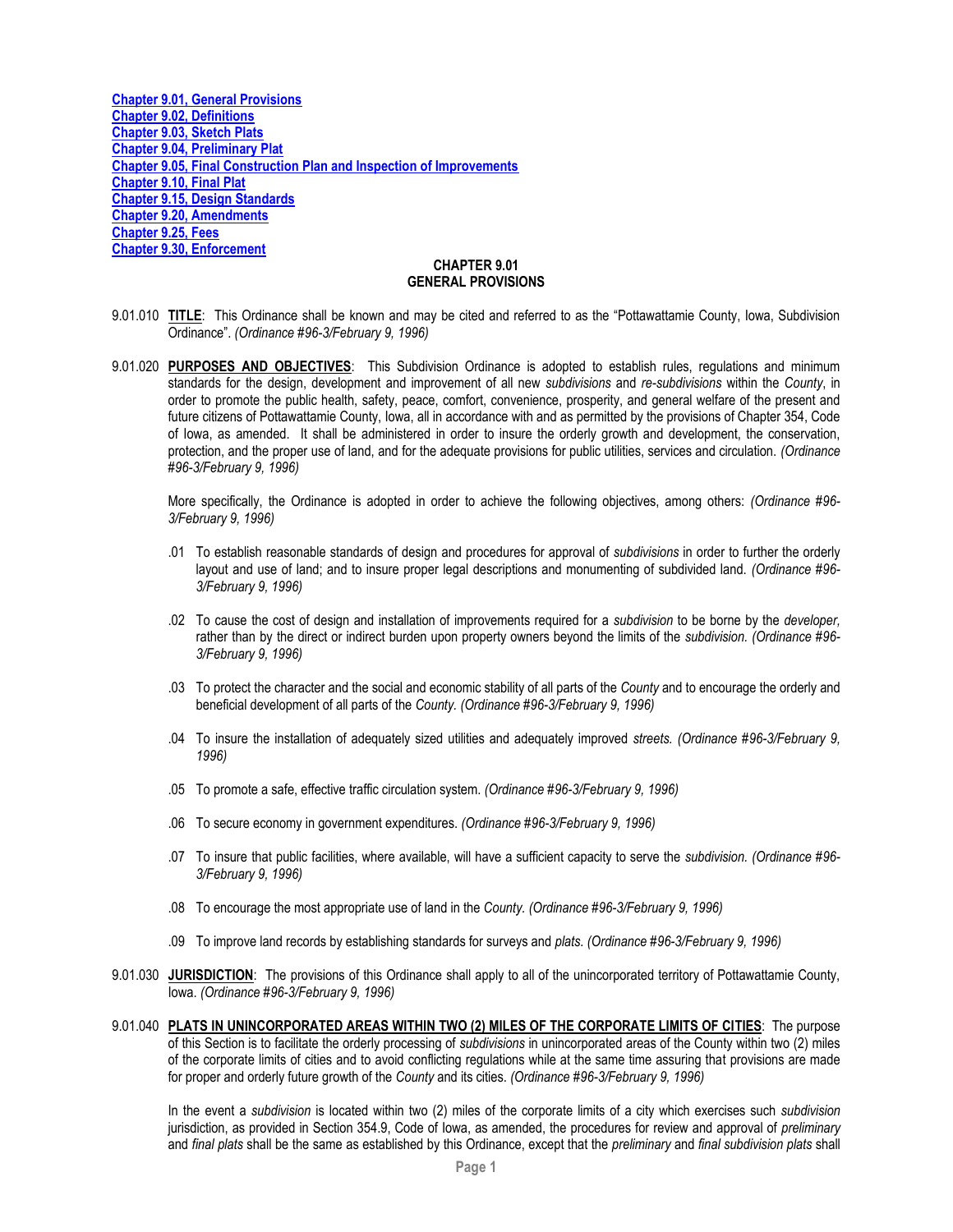first be reviewed and approved by the City Council of that city. The *developer* shall submit the *preliminary* and *final plats* and other required materials as required by this Ordinance. The *County Board* shall have the right to waive such requirements, as are contained in this Ordinance, for such *subdivisions* whenever the *County Board,* upon recommendation by the *Commission*  are satisfied that equally suitable regulations have been placed on these *subdivisions* by the City Council of that city. *(Ordinance #96-3/February 9, 1996)*

Such a plat shall be considered to have been approved and authorized for filing with the *County Auditor* and *County Recorder*  only after it has been approved by the *County Board*, as prescribed by this Ordinance and by the City Council of that city. *(Ordinance #96-3/February 9, 1996)*

- 9.01.050 **APPLICATION OF REGULATIONS**: The regulations set forth by this Ordinance shall apply to all *subdivisions* of land, as defined herein, located within the jurisdiction of the *County: (Ordinance #96-3/February 9, 1996)*
	- .01 No *plat* of any *subdivision* within the application of this Ordinance have any validity until the *plat* has been prepared, approved and acknowledged in the manner prescribed in this Ordinance. *(Ordinance #96-3/February 9, 1996)*
	- .02 The *subdivision* of any *tract* or *parcel* of land for the purpose of sale, transfer or lease with the intent of evading the provisions of this Ordinance shall not be permitted. All such described *subdivisions* shall be subject to all the requirements contained in this Ordinance. *(Ordinance #96-3/February 9, 1996)*
	- .03 No permit, license or certificate shall be issued by a department, official or public employee of the *County* vested with such duty or authority, for any use, building or other purpose on a *parcel* or *tract* which is not a *lot of record* at the effective date of adoption of this Ordinance or which has not been approved and recorded in accordance with the provisions of this Ordinance. Any permit, license or certificate issued in conflict with the provisions of this Ordinance shall be null and void and of no effect whatever. *(Ordinance #96-3/February 9, 1996)*
	- .04 No *public improvements* shall be made by the *County Board* with *County* funds, nor shall any *County* funds be expended for road maintenance, road improvements, or any other services in any area that has been subdivided after the effective date of this Ordinance, unless such *subdivision* and *streets* have been approved in accordance with the provisions of this Ordinance and the *street* accepted by the *County* Engineer as a *public street*. *(Ordinance #96-3/February 9, 1996)*
- 9.01.060 **CLASSIFICATION OF SUBDIVISIONS**: Except as provided in Section 9.010.070, whenever any *division* of a *tract* or *parcel*  into two (2) or more *parcels* is proposed, before any contract is made for the sale of any part thereof, and before any building permit is issued for the erection of any structure upon such land, the *owner* of the land, or his authorized agent, shall apply and secure approval of the particular type of *division*, as described below, proposed. *(Ordinance #96-3/February 9, 1996)*
	- .01 The procedure for approval of a *major subdivision*, as defined in Section 9.02.680.01, shall consist of a: *(Ordinance #96- 3/February 9, 1996)*
		- A. *Sketch plat*, as described in Chapter 9.03. *(Ordinance #96-3/February 9, 1996)*
		- B. *Preliminary plat*, as described in Chapter 9.04. *(Ordinance #96-3/February 9, 1996)*
		- C. *Final construction plans*, as described in Chapter 9.05. *(Ordinance #96-3/February 9, 1996)*
		- D. *Final plat*, as described in Chapter 9.10. *(Ordinance 63/February 9, 1996)*
	- .02 The procedure for approval of a *minor subdivision*, as defined in Section 9.02.680.02, shall consist of a: *(Ordinance #96- 3/February 9, 1996)*
		- A. *Sketch plat*, as described in Chapter 9.03. *(Ordinance #96-3/February 9, 1996)*
		- B. *Preliminary plat,* as described in Chapter 9.04. *(Ordinance #96-3/February 9, 1996)*
		- C. *Final plat*, as described in Chapter 9.10. *(Ordinance #96-3/February 9, 1996)*
	- .03 The procedure for approval of a property split, as defined in Section 9.02.680.03, shall consist of a:
		- A. *Sketch plat*, as described in Chapter 9.03. *(Ordinance #96-3/February 9, 1996)*
	- .04 The procedure for approval of a *property line adjustment*, as defined in Section 9.02.680.04, shall consist of a:
		- A. *Sketch plat,* as described in Chapter 9.03. *(Ordinance #96-3/February 9, 1996)*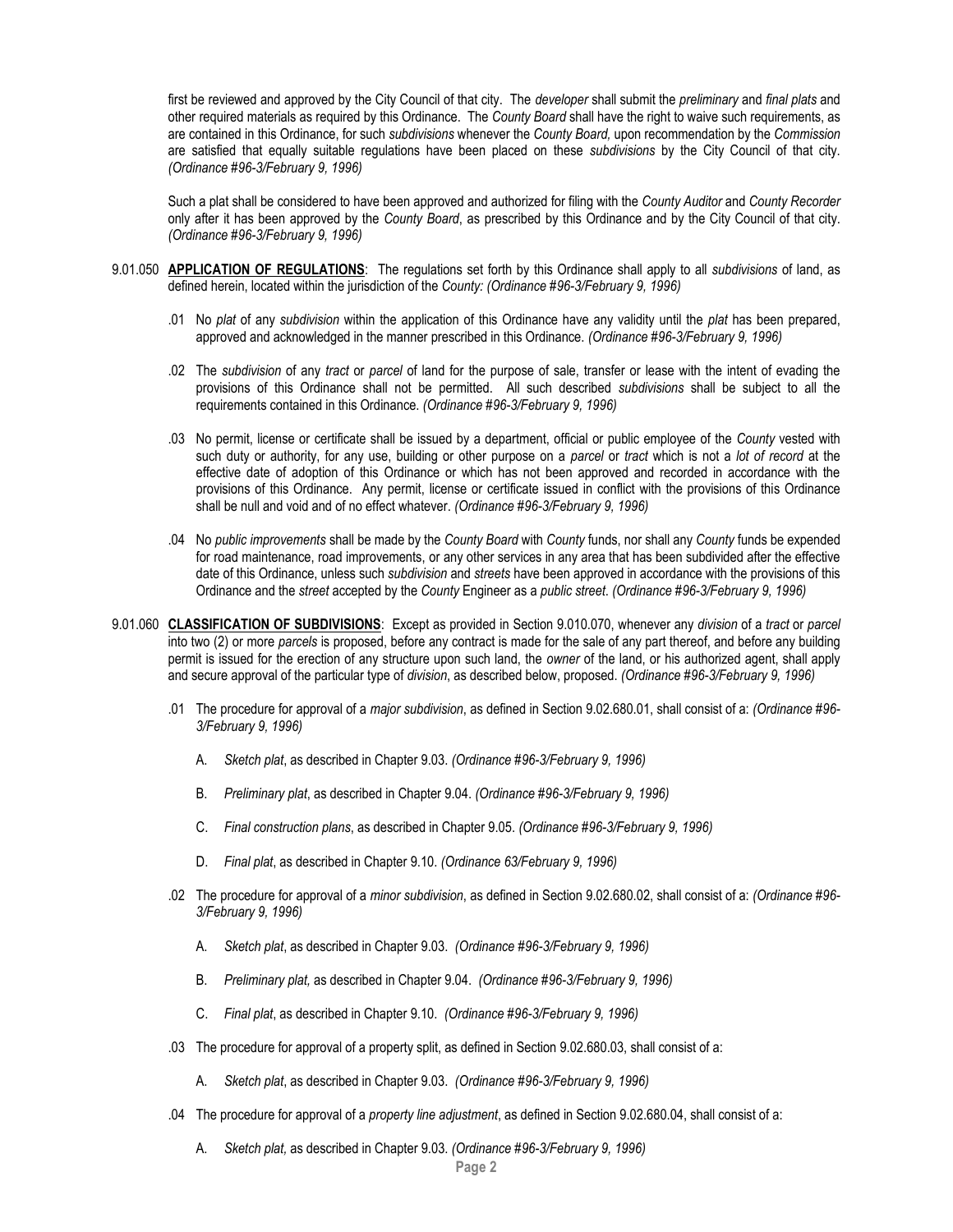- 9.01.065 **EXCEPTIONS**: A *minor subdivision* plat may be prepared for an existing parcel being divided if it meets these allowed exceptions: *(Ordinance #2018-03/05-10-18)*
	- *.01* A *minor subdivision* plat may be prepared for an existing parcel being divided into two lots where the tract of record has previously been divided into more than four (4) parcels if all of the following are met:
		- A. Zoning requirements for minimum size and access can be met.
		- B. Adjoins buildable platted property (not outlots) on rear and sides or property has double frontage.
		- C. Existing parcel is more than four times the minimum parcel size in respective zoning district.
		- D. Does not cause conflict with future access or development to subject parcel and/or adjacent parcels.
	- .02 A *minor subdivision* plat may also be prepared for an existing parcel being divided where one of the following conditions is present toward the number of parcels within a tract of record where an existing parcel crosses section, quarter section, or quarter - quarter section line or an original line of a Government Lot.
		- A. The tract of record that contains the majority of the area of an individual parcel that crosses the above referenced line(s) is the tract of record that the division counts toward and the other portion does not count as a parcel in the adjacent tract of record.
		- B. If the existing parcel crosses any of the above referenced line(s), a parcel can be split on said line if all new parcels created can meet the requirements of the Zoning Ordinance including size and access, the subdivision may be conducted as a minor subdivision because no new parcels are being created within the tract of record.
		- C. A lot labeled as an Outlot does not count toward parcels for subdivision purposes within the ¼-¼.)
	- .03 A *minor subdivision* plat may also be prepared for an existing parcel that lies within a *Quarter - Quarter section* that is divided by a *public road*. There shall be a maximum of four (4) parcels on both sides of said road.
- **9.01.070 EXEMPTIONS**: Regulations or restrictions adopted under the provisions of this Ordinance shall not be construed to apply in the following instances or transactions: *(Ordinance #96-3/February 9, 1996)*
	- .01 The *division* of land into burial lots in a cemetery. *(Ordinance #96-3/February 9, 1996)*
	- .02 A *conveyance* of land or interest therein for use of *right-of-way* by a railroad or other public utility subject to State or Federal regulations, where such *conveyance* does not involve the creation of any new *public* or *private street* or *easement of access*. *(Ordinance #96-3/February 9, 1996)*
	- .03 A *conveyance* of land or interest therein to adjoining property owners of vacated *right-of-way* by a railroad or other public utility subject to State or Federal regulation, where such *conveyance* does not involve the creation of any new *parcel*. *(Ordinance #96-3/February 9, 1996)*
	- .04 A *conveyance* of land to the State or *County* for *right-of-way* or other public use when such acceptance is in the public interest and not for the purpose of circumventing these regulations. *(Ordinance #96-3/February 9, 1996)*
	- .05 A *conveyance* of land in *forty-acre aliquot parts*. *(Ordinance #96-3/February 9, 1996)*
- **9.01.075 PRE-EXISTING DWELLING SUBDIVISION**: A *subdivision* platted for the sole purpose of dividing the property among the *owners* of dwellings which were constructed prior to October 1, 1981 shall be exempt from the provisions of Section 9.15.090, provided that all *lots* platted have positioned upon them dwellings which were so constructed prior to October 1, 1981 and further provided that no new vacant building *lots* are being created. *(Ordinance #96-3/February 9, 1996)*
- **9.01.080 VARIANCES**: Where in the case of a particular proposed *subdivision*, it can be shown that extraordinary hardships or practical difficulties may result from strict compliance with the provisions of this Ordinance and/or the purposes of this Ordinance may be served to a greater extent by an alternative proposed, the *County Board*, upon recommendation of the *Commission*, may approve variances from the provisions of this Ordinance so that substantial justice may be done and the public interest secured; provided however, that such variances shall not have the effect of nullifying the intent and purpose of these regulations. *(Ordinance #96-3/February 9, 1996)*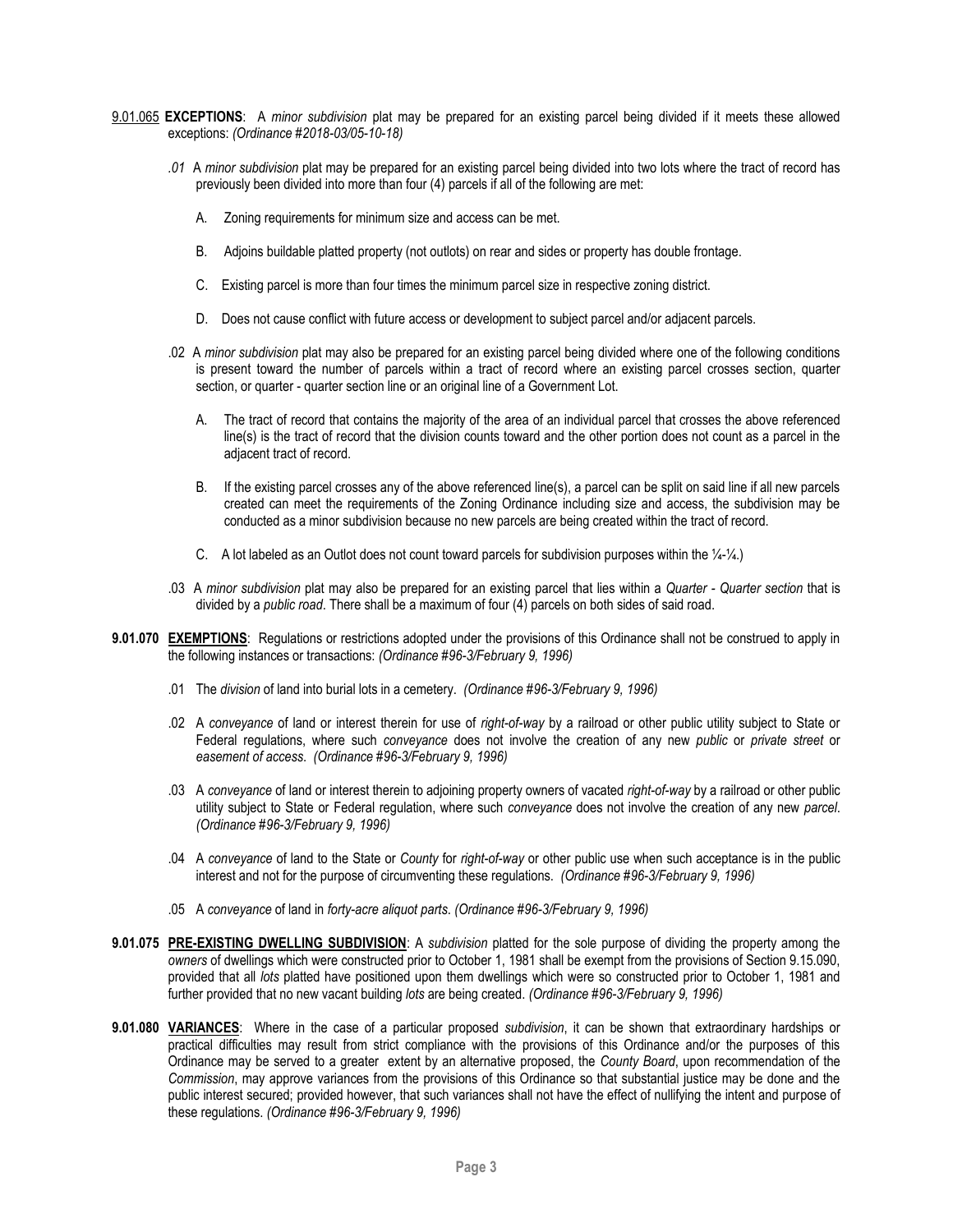- .01 The *County Board* shall not approve variances unless it shall make findings based upon the evidence presented to it in each specific case that: *(Ordinance #96-3/February 9, 1996)*
	- A. The granting of the variance will not adversely effect the public health, safety, morals, order, convenience, prosperity or general welfare or the rights of adjacent property owners. *(Ordinance #96-3/February 9, 1996)*
	- B. The conditions upon which the request for a variance is based are unique to the property for which the variance is sought and are not applicable generally to other property. *(Ordinance #96-3/February 9, 1996)*
	- C. Because of the particular physical surroundings, shape or topographical conditions of the specific property involved, a particular hardship to the owner would result, as distinguished from a mere inconvenience, if the strict letter of these regulations are carried out. *(Ordinance #96-3/February 9, 1996)*
	- D. In no case shall any variance be more than a minimal easing of the standards or requirements as necessary to eliminate the hardship. In no case shall any street standard variance have the effect of reducing the traffic capacity of any street. *(Ordinance #96-3/February 9, 1996)*
	- E. The variance will not adversely effect the *County's Land Use Plan* or in any manner vary the provisions of the *County Zoning Ordinance*. *(Ordinance #96-3/February 9, 1996)*
- .02 In approving variances, the *County Board* may require such conditions as will, in its judgment, secure substantially the objectives of the standards or requirements of this Ordinance. *(Ordinance #96-3/February 9, 1996)*
- .03 A request for such variances shall be submitted in writing by the *developer* at such time the application for *preliminary plat* approval is submitted for consideration by the *Commission*. The variance requests shall be accompanied by a fee as specified in Chapter 1.50. Said request shall state fully the grounds for the request and all of the facts relied upon by the *developer*. Any variance recommended by the *Commission* to the *County Board* shall be by written record, which shall include findings of facts, and shall refer to all the evidence in the record. *(Ordinance #96-3/February 9, 1996)*
- **9.01.090 VACATION PROCEDURES**: In addition to the provisions concerning the vacation of plats as stipulated in Chapter 354, Code of Iowa, as amended, the following shall apply: *(Ordinance #96-3/February 9, 1996)*
	- .01 Any *subdivision plat* or portion thereof may be vacated by the owner in the event there has been no sale of any *lots* within the plat or a portion thereof within five (5) years from the date of *final plat* approval by the *County Board*. *(Ordinance #96-3/February 9, 1996)*
	- .02 Any vacation of a *plat* shall be made by written instrument, to which a copy of such *plat* is attached, declaring the same to be vacated. *(Ordinance #96-3/February 9, 1996)*
	- .03 The *County Board* may reject any such instrument which abridges or destroys any public rights in any of its public uses, improvements or *streets*. *(Ordinance #96-3/February 9, 1996)*
	- .04 Such an instrument shall be executed, approved and recorded in a like manner as *plats* of *subdivisions*; and being duly recorded shall operate to annul the force and effect of the recording of the *plat* so vacated, and to divest all public rights in the *streets* and public grounds dedicated to the *County* as set forth on the *final plat*. If the *County Board* approves such *vacation* where the *County* had acquired an interest, by deed, in any property proposed to be dedicated to the *County* as set forth on the *final plat*, the *County* shall reconvey such interest, by deed, to the applicant, property owner or his or her successor in interest. *(Ordinance #96-3/February 9, 1996)*
- **9.01.100 INTERPRETATION OF STANDARDS**: In the interpretation and application, the provisions of this Ordinance shall be held to be minimum requirements. Whenever the requirements of this Ordinance are at variance with the requirements of any lawfully adopted rules, regulations, ordinances, deed restrictions, covenants, or other provisions of law, the most restrictive, or that imposing the higher standards, shall govern. *(Ordinance #96-3/February 9, 1996)*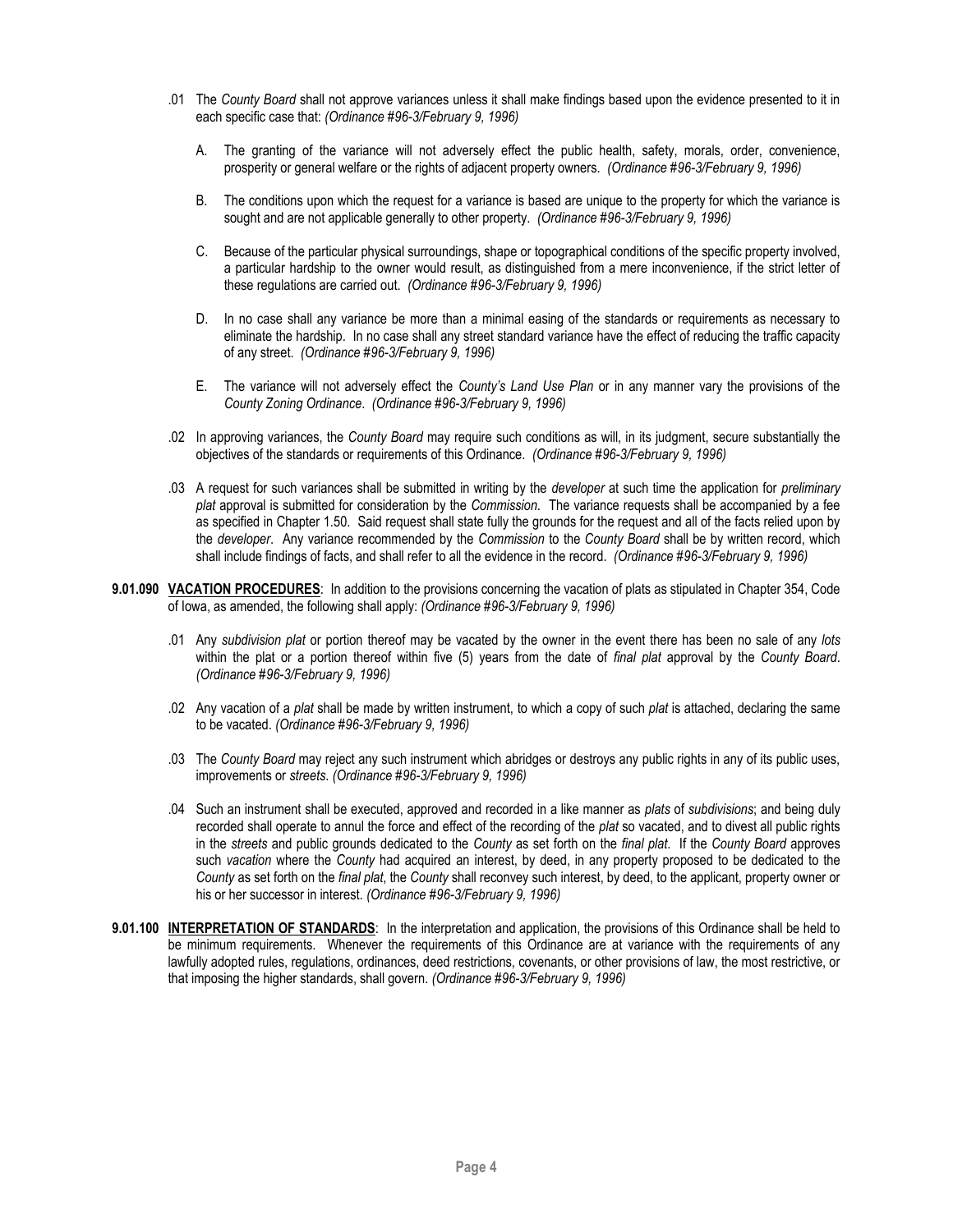#### **CHAPTER 9.02 DEFINITIONS**

- <span id="page-4-0"></span>**9.02.010 CONSTRUCTION OF TERMS**: For the purpose of this Ordinance, certain terms and words are hereby defined. The following rules of construction shall apply unless inconsistent with the plain meaning of the context of this Ordinance. *(Ordinance #96-3/February 9, 1996)*
	- .01 TENSE: Words used in the present tense include the future tense. *(Ordinance #96-3/February 9, 1996)*
	- .02 NUMBER: Words used in the singular include the plural, and words in the plural include the singular. *(Ordinance #96-3/February 9, 1996)*
	- .03 SHALL AND MAY: The word "shall" is mandatory; the word "may" is permissible. *(Ordinance #96-3/February 9, 1996)*
	- .04 GENDER: The masculine shall include the feminine and the neuter. *(Ordinance #96-3/February 9, 1996)*
	- .05 PERSON: The word "person" includes a firm, association, organization, partnership, trust, company, or corporation as well as an individual. *(Ordinance #96-3/February 9, 1996)*
	- .06 USED OR OCCUPIED: The word "used" or "occupied" include the words intended, designed, or arranged to be used or occupied. *(Ordinance #96-3/February 9, 1996)*
	- .07 HEADINGS: In the event that there is a conflict or inconsistency between the heading of a chapter, section or subsection of this Ordinance and the context thereof, the said heading shall not be deemed to affect the scope, meaning or intent of such context. *(Ordinance #96-3/February 9, 1996)*
- **9.02.020 ABUTTING**: A common boundary. Land areas separated by a public or private road, *highway, street, alley* or way, or by a waterway or body of water shall not be construed as *abutting* herein. *(Ordinance #96-3/February 9, 1996)*
- **9.02.030 ALLEY**: A dedicated public *right-of-way,* other than a *street,* which provides only a secondary means of access to *abutting*  property. *(Ordinance #96-3/February 9, 1996)*
- **9.02.040 ALIQUOT PART**: A fractional part of a section within the United States public land survey system. Only the fractional parts one-half (1/2), one-quarter (1/4), one-half (1/2) of one-quarter (1/4) or one-quarter (1/4) of one-quarter (1/4) shall be considered an aliquot part of a section. *(Ordinance #96-3/February 9, 1996)*
- **9.02.050 AUDITOR'S PLAT**: A *subdivision plat* prepared at the request of the *County Auditor* to clarify property descriptions for the purposes of assessment and taxation. Such *plats* are not intended to satisfy the requirements of this Ordinance. *(Ordinance #96-3/February 9, 1996)*
- **9.02.060 BLOCK**: An area of land within a *subdivision* that is entirely bounded by *public streets* or lands, streams, railroads, unplatted lands or a combination thereof. *(Ordinance #96-3/February 9, 1996)*
- **9.02.070 BUILDING**: Any structure designed or intended for the support, enclosure, shelter or protection of persons, animals or property, but not including signs or billboards. *(Ordinance #96-3/February 9, 1996)*
- **9.02.080 BUILDING SETBACK LINE**: The required minimum horizontal distance between the front, rear or side lines of the *parcel* or *tract* and the front, rear or *side lot line* of the *building* respectively for a particular zoning district. Setback may also be referred to as required yard. *(Ordinance #96-3/February 9, 1996)*
- **9.02.090 CLUSTER LOT**: A group of three or more *lots,* each of which must abut common or dedicated ground on one (1) or more sides and does not necessarily front on a dedicated *public street. (Ordinance #96-3/February 9, 1996)*
- **9.02.100 CLUSTER SUBDIVISION**: A *subdivision* permitting dwellings to be clustered or grouped together on smaller *lots* including provisions for additional open space. The resulting density shall remain the same whether or not cluster subdivisions are used. *(Ordinance #96-3/February 9, 1996)*
- **9.02.110 COMMISSION**: The Planning and Zoning Commission of Pottawattamie County, Iowa. *(Ordinance #96-3/February 9, 1996)*
- **9.02.120 COMMON LAND OR OPEN SPACE**: An area of undivided land or water, or combination thereof, which is owned jointly by all property owners of the *subdivision*, but not specifically assigned, planned for passive or active recreation, pedestrian access, and the enjoyment and benefit of the owners and occupants of the individual building sites of said development. *(Ordinance #96-3/February 9, 1996)*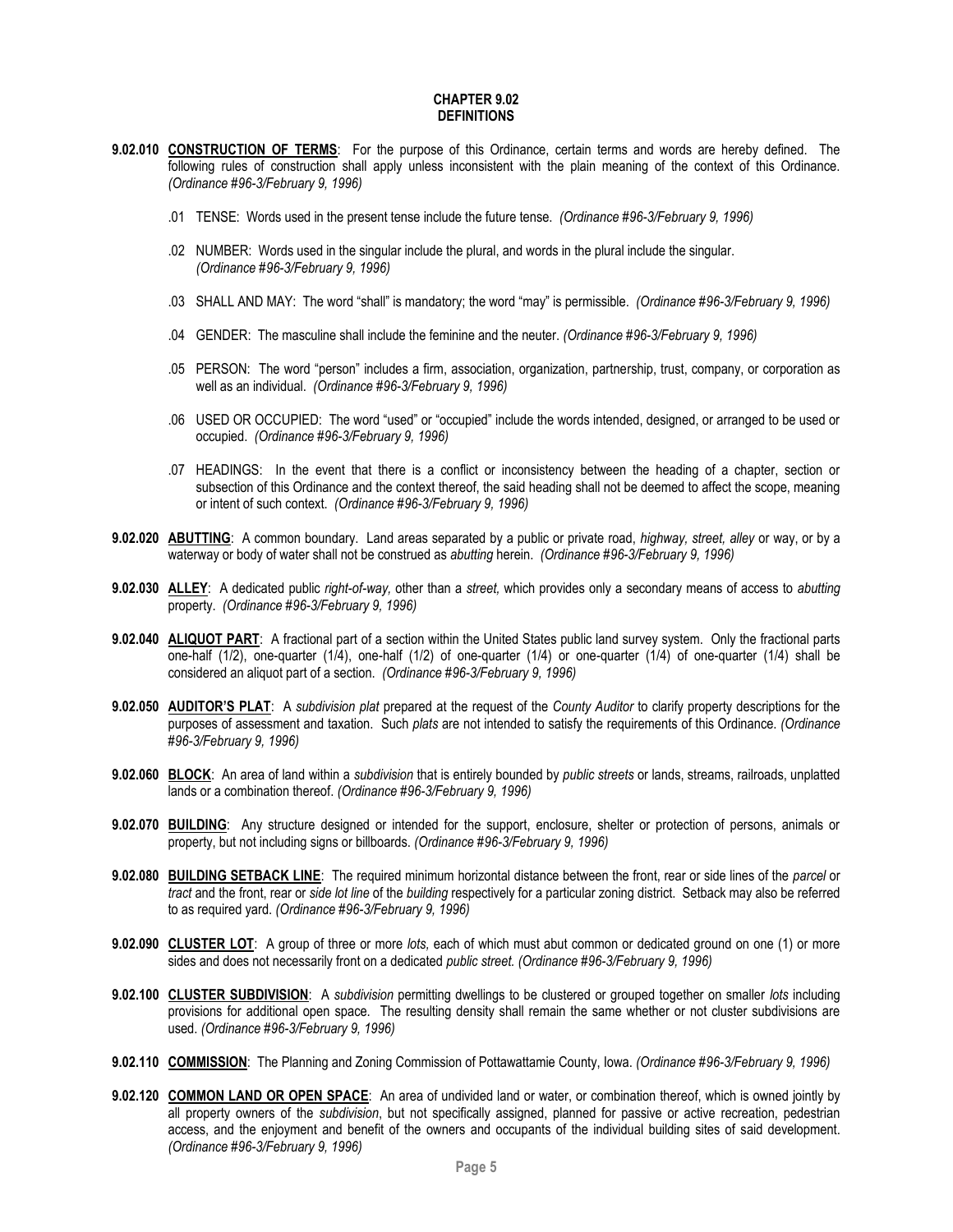- **9.02.130 COMMON SEWER SYSTEM**: A central sewer collecting system available to each platted *lot* and discharged into a treatment plant, the construction and location of which is approved by the appropriate *County* and/or State agency, and which does not include individual septic systems. *(Ordinance #96-3/February 9, 1996)*
- **9.02.140 COMMON WATER SYSTEM**: A central water system available to each platted *lot* from one single source approved by the appropriate *County* and/or State agency. *(Ordinance #96-3/February 9, 1996)*
- **9.02.150 COMPREHENSIVE PLAN**: A general plan for the improvement and development of Pottawattamie County, Iowa, as adopted by the *Commission* and *County Board*. This document may also be referred to as the *Land Use Plan. (Ordinance #96- 3/February 9, 1996)*
- **9.02.160 CONVEYANCE**: An instrument filed with the *County Recorder* as evidence of the transfer of title of land, including any form of deed, contract or lease, excluding agricultural farm land leases. *(Ordinance #96-3/February 9, 1996)*
- **9.02.170 COUNTY**: Pottawattamie County, Iowa. *(Ordinance #96-3/February 9, 1996)*
- **9.02.180 COUNTY ASSESSOR**: The Assessor of Pottawattamie County, Iowa. *(Ordinance #96-3/February 9, 1996)*
- **9.02.190 COUNTY AUDITOR**: The County Auditor of Pottawattamie County, Iowa. *(Ordinance #96-3/February 9, 1996)*
- **9.02.200 COUNTY BOARD**: The Board of Supervisors of Pottawattamie County, Iowa. *(Ordinance #96-3/February 9, 1996)*
- **9.02.210 COUNTY ENGINEER**: The County Engineer of Pottawattamie County, Iowa. *(Ordinance #96-3/February 9, 1996)*
- **9.02.220 COUNTY INFRACTION**: A civil offense punishable by a civil penalty and issued by means of a citation. *(Ordinance #96- 3/February 9, 1996)*
- **9.02.230 COUNTY RECORDER**: The County Recorder of Pottawattamie County, Iowa. *(Ordinance #96-3/February 9, 1996)*
- **9.02.240 COUNTY TREASURER**: The County Treasurer of Pottawattamie County, Iowa. *(Ordinance #96-3/February 9, 1996)*
- **9.02.250 COUNTY ZONING ORDINANCE**: The Pottawattamie County, Iowa, Zoning Ordinance. *(Ordinance #96-3/February 9, 1996)*
- **9.02.260 DESIGN STANDARDS AND SPECIFICATIONS**: All requirements and regulations relating to the design and layout of subdivision as set forth in this Ordinance. *(Ordinance #96-3/February 9, 1996)*
- **9.02.270 DEVELOPER**: The *owner* or his authorized agent of the land to be subdivided. Consent shall be required from the legal *owner* of the premises. *(Ordinance #96-3/February 9, 1996)*
- **9.02.280 DEVELOPMENT DIRECTOR**: The Director of Planning and Development of Pottawattamie County, Iowa. *(Ordinance #96- 3/February 9, 1996)*
- **9.02.290 DIVISION**: Dividing a *tract* or *parcel* of land into two (2) *parcels* of land by *conveyance*. The *conveyance* of an easement, other than a public highway easement, shall not be considered a division for the purpose of this Ordinance. *(Ordinance #96- 3/February 9, 1996)*
- **9.02.300 EASEMENT**: A grant by the property *owner* to the public, a corporation, or persons of the use of a portion of a *tract* or *parcel* of land for a specific purpose or purposes. *(Ordinance #96-3/February 9, 1996)*
- **9.02.310 EASEMENT OF ACCESS**: An *easement*, as defined herein, designed primarily to provide access to *abutting* properties. An *easement of access* may be a private driveway which is maintained by individuals; however, for the purpose of this Ordinance, shall not be considered to be a *public* or *private street*. *(Ordinance #96-3/February 9, 1996)*
- **9.02.320 FINAL CONSTRUCTION PLANS**: The maps and detailed drawings of a *subdivision* which show the specific location and design of improvements to be installed in the *subdivision* in accordance with the provisions of this Ordinance. *(Ordinance #96- 3/February 9, 1996)*
- **9.02.330 FINAL PLAT**: The map or drawing of a *subdivision* in its final form which is submitted with its accompanying material to the *County* for approval and which, if approved, will be submitted to the *County Recorder* for recording. *(Ordinance #96- 3/February 9, 1996)*
- **9.02.340 FORTY ACRE ALIQUOT PART**: One-quarter of one-quarter of a section. *(Ordinance #96-3/February 9, 1996)*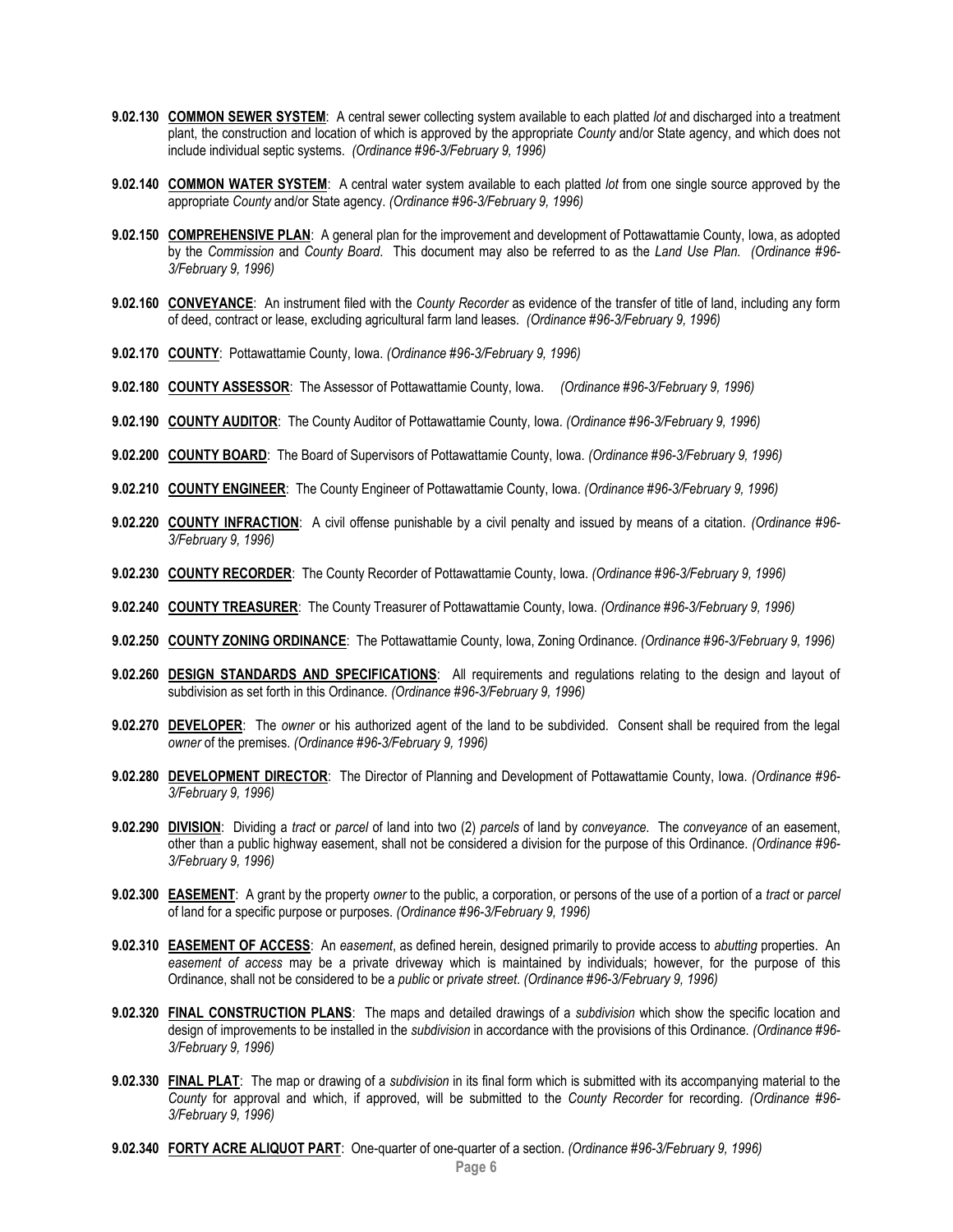- **9.02.350 FRONTAGE**: That portion of a *tract* or *parcel abutting* upon a *street*. *(Ordinance #96-3/February 9, 1996)*
- **9.02.360 GOVERNMENT LOT**: A *tract*, within a section, which is normally described by a lot number as represented and identified on the township plat of the United States public land survey system. *(Ordinance #96-3/February 9, 1996)*
- **9.02.370 GRADE**: The slope of a *street* or other surfaces, specified in percentage terms. *(Ordinance #96-3/February 9, 1996)*
- **9.02.380 LOT**: For the purpose of this Ordinance, a lot is a tract of land represented and identified by number designation on an official plat. In no case shall a *parcel* of land conveyed under a lease be construed as a *lot*, unless said *lot* has been platted as a *lot*  in an approved *subdivision*. The conveyance of an agricultural farm land crop lease shall not be construed as creating a *parcel. (Ordinance #96-3/February 9, 1996)*
- **9.02.390 LOT FRONTAGE**: That portion of a *tract* or *parcel* of land which abuts a *street*. Each side of a *lot* so *abutting* a *public street* shall be considered as a separate *lot frontage*. The *frontage* of a *lot* or *lots* shall be measured along the *street right-of-way line. (Ordinance #96-3/February 9, 1996)*
- 9.02.400 **LOT IMPROVEMENTS**: Any *building*, structure, place, work of art, or other object, or improvement of land on which they are situated constituting a physical betterment of real property, or any part of such betterment. Certain lot improvements shall be properly bonded as provided in this Ordinance. *(Ordinance #96-3/February 9, 1996)*
- 9.02.410 **LOT LINES**: The property lines bounding a *tract* or *parcel*. *(Ordinance #96-3/February 9, 1996)*
	- .01 FRONT LOT LINE: The *lot line* separating the front of the *tract* or *parcel* from the *street*. However, for purposes of determining *tract* or *parcel* requirements in cases where the *front lot line* is located within a *street* or *highway right-ofway* or *easement of access*, the *street right-of-way line* shall be used. In the case of a corner lot, that part of the *tract* or *parcel* having the narrowest *frontage* on any *street* shall be considered the *front lot line*. *(Ordinance #96-3/February 9, 1996)*
	- .02 REAR LOT LINE: The *lot line* which is opposite and most distant from the *front lot line*. In the case of an irregular, triangular or odd shaped *tract* or *parcel*, it shall mean a straight line ten (10) feet in length which is parallel to the *front lot line* or its chord and intersects the two (2) other *lot lines* at points most distant from the *front lot line*. *(Ordinance #96- 3/February 9, 1996)*
	- .03 SIDE LOT LINE: Any *lot line* other than a *front* or *rear lot line*. A *side lot line* separating a *tract* or *parcel* from a *front* or *rear lot line*. A *side lot line* separating a *lot* from another *lot* or *lots* is called an interior *side lot line*. *(Ordinance #96- 3/February 9, 1996)*
- 9.02.420 **LOT MEASUREMENTS**: For the purposes of this Ordinance the following *lot measurements* shall apply: *(Ordinance #96- 3/February 9, 1996)*
	- .01 LOT AREA: The gross horizontal area within the *lot lines* of a *lot*, exclusive of any area contained within a *street* or *highway right-of-way easement* or *easement of access*. *(Ordinance #96-3/February 9, 1996)*
	- .02 LOT DEPTH: The mean horizontal distance between the *front* and *rear lot lines*. In the case of an irregular, triangular or odd shaped *lot*, the depth shall be the horizontal distance between the midpoints of the *front* and *rear lot lines*. *(Ordinance #96-3/February 9, 1996)*
	- .03 LOT WIDTH: The horizontal distance between the *side lot line* as measured perpendicular to the line comprising the *lot depth* at its point of intersection with the required minimum front yard setback. In the case of a "flag" or "cul-de-sac" *lot*, the horizontal distance between the *side lot lines* as described above shall be measured at its point of intersection with the front most portion of the proposed principal structure. In the case where the width of a *tract* or *parcel* is decreasing from front to rear, the horizontal distance between the *side lot lines* as described above shall be measured at its point of intersection with the required minimum rear yard setback. *(Ordinance #96-3/February 9, 1996)*
- **9.02.430 LOT OF RECORD**: A *lot* which is part of a *subdivision* recorded in the office of the *County Recorder*, or an Auditor's Subdivision lot, a *tract*, or a *parcel*, the description of which has been so recorded in the Office of *County Recorder* prior to the effective date of this Ordinance. *(Ordinance #96-3/February 9, 1996)*
- **9.02.440 LOT TYPES**: For the purpose of this Ordinance the following types of *lots* are defined: *(Ordinance #96-3/February 9, 1996)*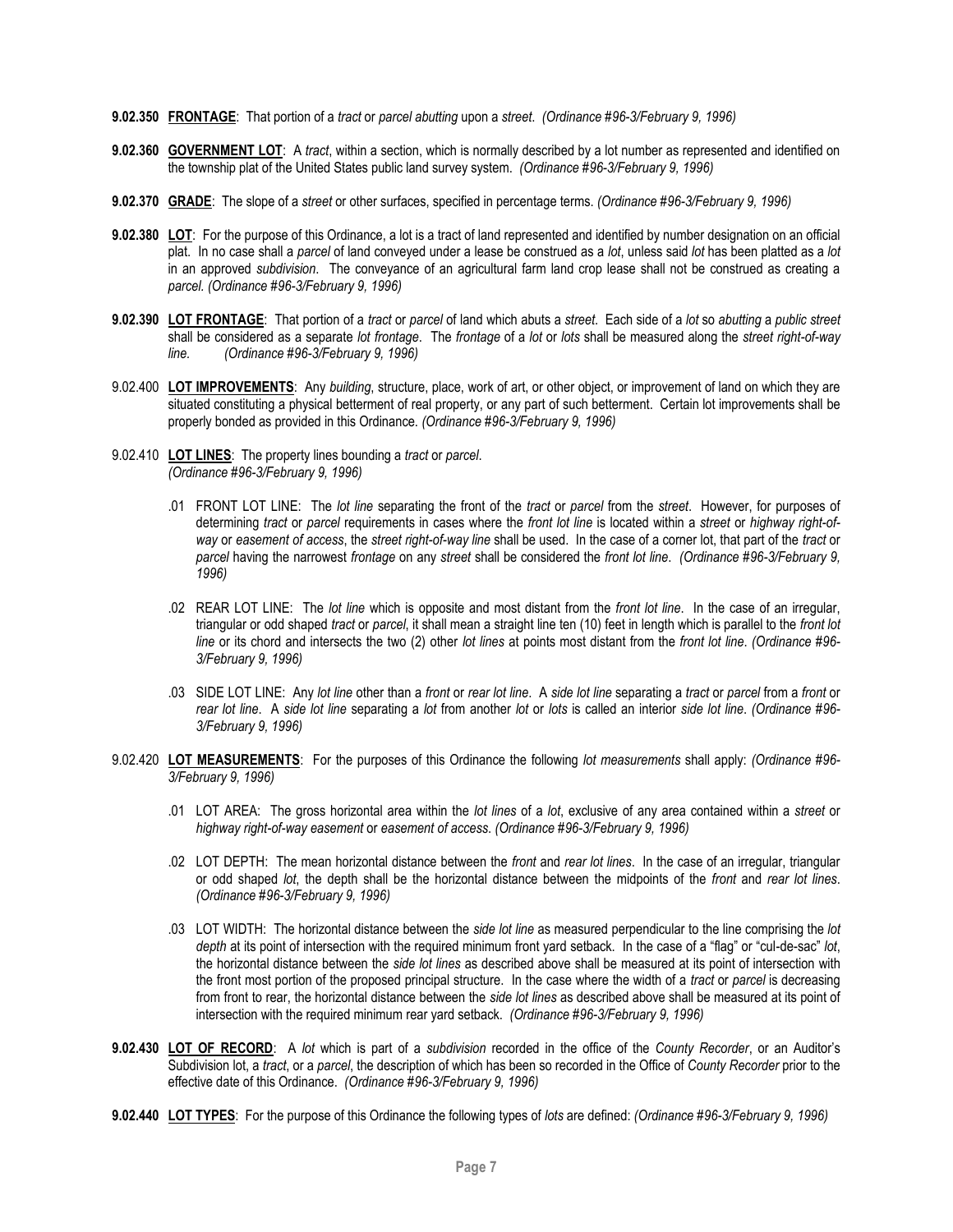- .01 CORNER LOT: A *lot* located at the intersection of two (2) or more *streets*, having the *street right-of-way* abut the front and one (1) or more side lines of the *lot*. A *lot abutting* on a curbed *street* or *streets* shall be considered a *corner lot* if straight lines drawn from the foremost points of the *side lot lines* to the foremost point of the *lot* meet at an interior angle of less than one hundred thirty-five (135) degrees. *(Ordinance #96-3/February 9, 1996)*
- .02 DOUBLE FRONTAGE LOT: A *lot*, other than a *corner lot*, having *frontage* on two (2) or more non-intersecting *streets*. *(Ordinance #96-3/February 9, 1996)*
- .03 FLAG LOT: An *interior lot* which is generally located behind other *lots* and which would be a land-locked area of land if not for a narrow strip of land, used exclusively for access purposes, connecting the area with a *public street*. The minimum bulk requirements for a *flag lot*, excluding the strip, shall be the same as required for other *lots* within the zoning district. *(Ordinance #96-3/February 9, 1996)*
- .04 INTERIOR LOT: A *lot*, other than a *corner lot*, having *frontage* on only one (1) *street*. *(Ordinance #96-3/February 9, 1996)*
- **9.02.450 METES AND BOUNDS DESCRIPTION**: A description of land that uses distances and angles, uses distances and bearings, or describes the boundaries of a *parcel* by reference to physical features of the land. *(Ordinance #96-3/February 9, 1996)*
- **9.02.460 NONRESIDENTIAL SUBDIVISION**: A *subdivision* whose intended use is other than residential, such as commercial or industrial. Such *subdivision* shall comply with the applicable provisions of this Ordinance. *(Ordinance #96-3/February 9, 1996)*
- **9.02.470 OFFICIAL PLAT**: A *subdivision plat* that meets the requirements of this Ordinance and has been approved under the terms of this Ordinance. For the purpose of this Ordinance, a *subdivision plat* approved under the terms of the Subdivision Regulations, effective July 1, 1969, entitled "Plats, Subdivision, Resubdivision or Dedications in Unincorporated Areas" shall be considered an official plat. *(Ordinance #96-3/February 9, 1996)*
- 9.02.475 OUTLOT: A parcel of land not to be used for building purposes, so designated on subdivision plat or a plat of survey.
- **9.02.480 OWNER**: The holder of legal title including holders of any equitable interest, such as trust beneficiaries, contract purchasers, option holders, lessees, and the like. Whenever a statement of ownership is required by this Ordinance, full disclosure of all legal and equitable interests in the property is required. *(Ordinance #96-3/February 9, 1996)*
- **9.02.490 PARCEL**: A part of a *tract* of land. *(Ordinance #96-3/February 9, 1996)*
- **9.02.500 PEDESTRIAN WALKWAY**: A strip of land dedicated for public use which is reserved across a *block* for the purpose of providing pedestrian access to adjacent areas. *(Ordinance #96-3/February 9, 1996)*
- **9.02.510 PERFORMANCE GUARANTEE**: A contract between the *County* and a *developer* which assures that he *developer* will bear the cost of all required infrastructure improvements and maintenance to said improvements. *(Ordinance #96-3/February 9, 1996)*
- **9.02.520 PLANNED RESIDENTIAL DEVELOPMENT**: A project of a single *owner* or a group of owners acting jointly, involving a related group of residential and commercial uses and associated uses, planned as a single land use unit rather than as an aggregation of individual activities located on separate *lots*. The Planned Residential Development includes usable, functional, open space for the mutual benefit of the entire tract and is designed to provide variety and diversity through the variance of normal zoning and *subdivision* standards so that maximum long-range benefits can be gained and the unique features of the development or site is preserved and enhanced, while still being in harmony with the surrounding neighborhood. Approval of a *Planned Residential Development* does not eliminate the need of compliance with the provisions of this Ordinance. *(Ordinance #96-3/February 9, 1996)*
- **9.02.530 PLAT**: A *subdivision* as it is represented by a formal document of maps or drawings, and writing. *(Ordinance #96-3/February 9, 1996)*
- **9.02.540 PLAT OF SURVEY**: The graphical representation of a survey of one (1) or more *parcels* of land, including a complete and accurate description of each *parcel* within the plat, prepared by a *registered land surveyor*, in accordance with Chapter 354, Code of Iowa, as amended. *(Ordinance #96-3/February 9, 1996)*
- **9.02.550 PRELIMINARY PLAT**: A map or drawing which shows the proposed layout and construction of a *subdivision* and its proposed improvements in sufficient detail to indicate its workability in all respects, and which is submitted with its accompanying material to the *County* for approval, but is not drafted in final form for recording. *(Ordinance #96-3/February 9, 1996)*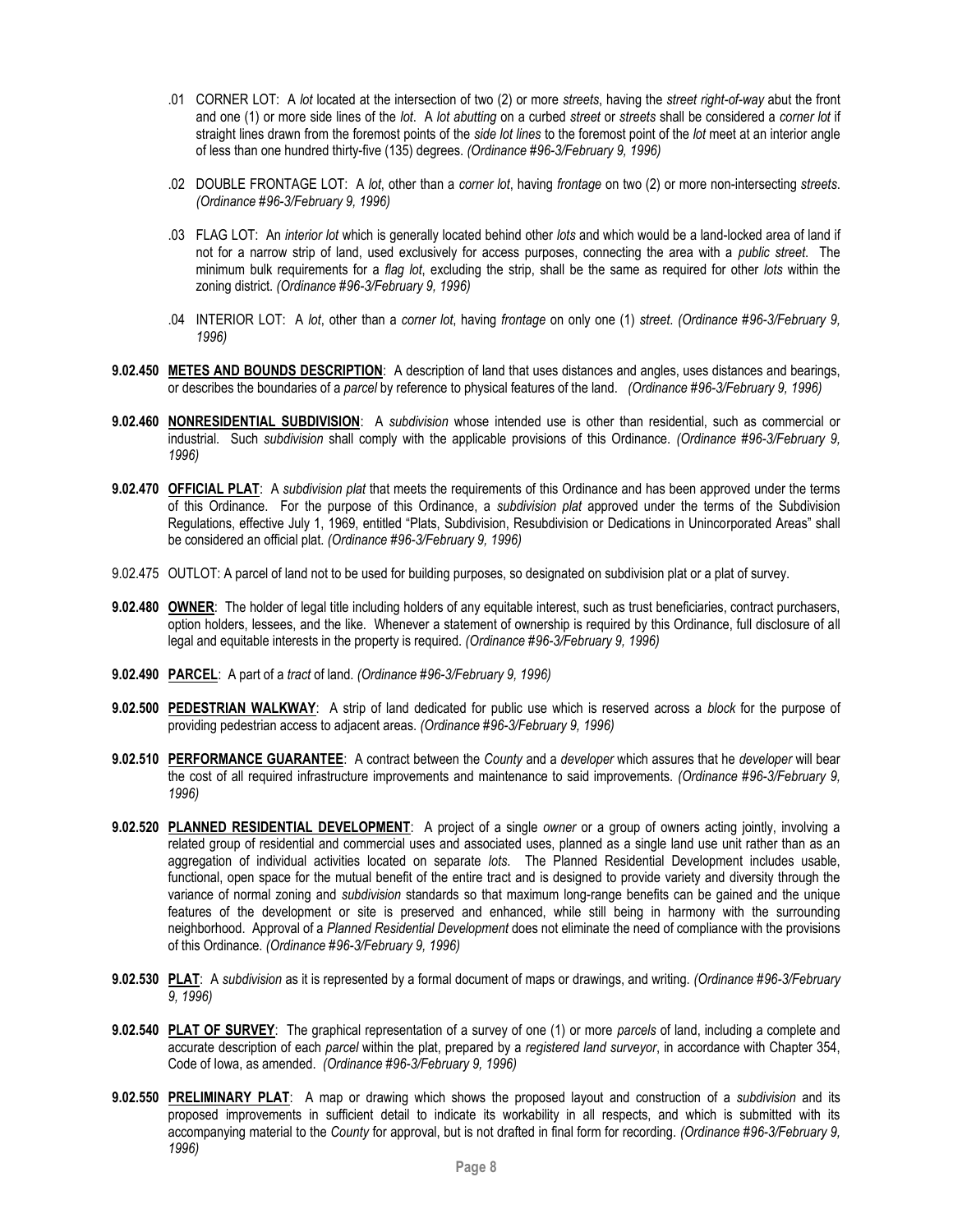- **9.02.555 PROPRIETOR**: A person who has a recorded interest in land, including a person selling or buying land pursuant to a contract, but excluding persons holding a mortgage, easement or lien interest. *(Ordinance #96-3/February 9, 1996)*
- **9.02.560 PROTECTIVE COVENANTS**: Contracts entered into between private parties and which constitute restrictions of all private property within the *subdivision* for the benefit of property owners against the lessening of property values. *(Ordinance #96- 3/February 9, 1996)*
- **9.02.570 PUBLIC IMPROVEMENT**: Any *street* surface material, curbs, gutters, sidewalks, water or sewer systems, storm sewers or drainage systems, *lot* or *street* grading, *street* lighting, *street* signs, plantings or other items constructed for the welfare of the property owners and the public which the *County* may ultimately assume the responsibility for maintenance and operation, or which may affect an improvement for maintenance and operation, or which may affect an improvement for which *County* responsibility is established. All such improvements shall be properly bonded. *(Ordinance #96-3/February 9, 1996)*
- **9.02.580 QUARTER-QUARTER SECTION**: The northeast, northwest, southeast or southwest quarter of a quarter section delineated by the United States Government system of land survey and which is approximately forty (40) acres in size. *(Ordinance #96- 3/February 9, 1996)*
- **9.02.590 REGISTERED ENGINEER**: A registered engineer authorized and licensed by the State of Iowa. *(Ordinance #96-3/February 9, 1996)*
- **9.02.600 REGISTERED LAND SURVEYOR**: An Iowa *registered land surveyor* who engages in the practice of land surveying pursuant to Chapter 542B, Code of Iowa, as amended. *(Ordinance #96-3/February 9, 1996)*
- **9.02.610 REPEAT OFFENSE**: A recurring violation of the same section of the Pottawattamie County, Iowa, Subdivision Ordinance. *(Ordinance #96-3/February 9, 1996)*
- **9.02.620 RESUBDIVISION/REPLAT**: Any *subdivision* of land which has previously been included in a recorded *plat*. In appropriate context it may be a verb referring to the act of preparing a *plat* of previously subdivided land. *Resubdivision/replats* shall following the same procedure as set forth for a, *minor* or *major subdivision*, whichever may be applicable. *(Ordinance #96- 3/February 9, 1996)*
- **9.02.630 RIGHT-OF-WAY**: The land area, the right to possession of which is secured or reserved for public purposes. *(Ordinance #96-3/February 9, 1996)*
- **9.02.640 SKETCH PLAT**: A freehand sketch drawing which depicts the proposed *division* of a *tract* of land, which meets the requirements of this Ordinance. *(Ordinance #96-3/February 9, 1996)*
- **9.02.660 STREET**: The entire width between the boundary lines of every way intended for public use for the purpose of vehicular and pedestrian traffic and for the placement of utilities. The term "street" shall include avenue, circle, drive, *highway*, lane, place, thoroughfare, or any other similar designation. *(Ordinance #96-3/February 9, 1996)*
	- .01 ARTERIAL STREET: Any *street* serving major traffic movements which is designed primarily as a traffic carrier between cities and towns or between various sections of the *County*, which forms part of a network of through *streets*, or which provides service and access to *abutting* properties only as a secondary function. *(Ordinance #96-3/February 9, 1996)*
	- .02 COLLECTOR STREET: Any *street* designed primarily to gather traffic from *local streets* and carry it to the arterial system. *(Ordinance #96-3/February 9, 1996)*
	- .03 COUNTY ROAD: Any *street*, other than a *highway*, which is not located within a platted *subdivision* approved by the *County*. *(Ordinance #96-3/February 9, 1996)*
	- .04 CUL-DE-SAC: A *street* having one end connection with a *public street* and being terminated at its other by a vehicular turn-around. *(Ordinance #96-3/February 9, 1996)*
	- .05 DEAD-END STREET: A *local street* having only one (1) outlet connecting to another *street*. *(Ordinance #96-3/February 9, 1996)*
	- .06 HIGHWAY: An officially designated federal or state numbered highway, or other major *street* or road designated by the *County* as a thoroughfare. *(Ordinance #96-3/February 9, 1996)*
	- .07 LOCAL STREET: A *street* designed primarily to provide access to *abutting* properties and to discourage through traffic. *(Ordinance #96-3/February 9, 1996)*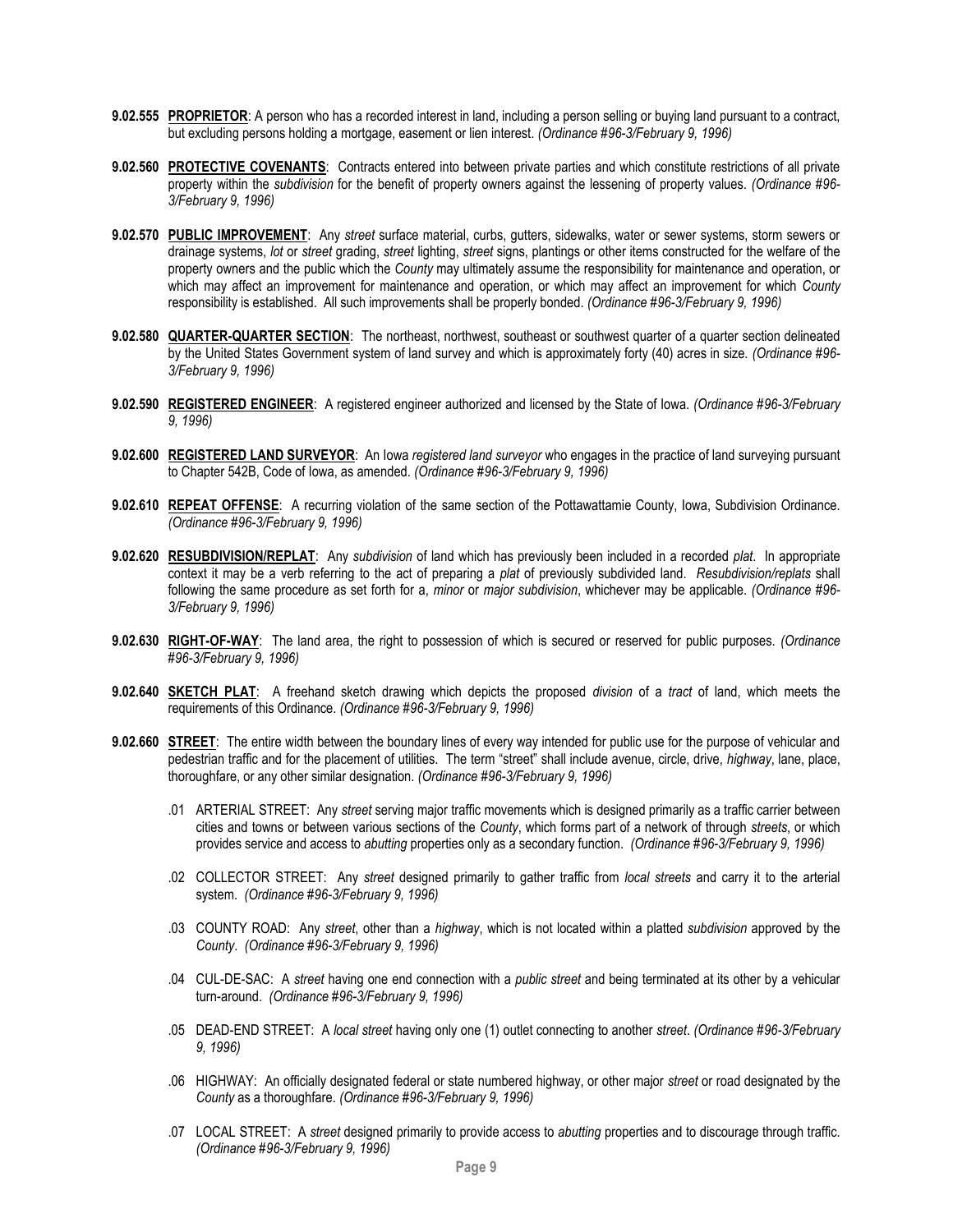- .08 MARGINAL ACCESS STREET: A *local street* which is parallel with an adjacent *highway* or *arterial street* and which provides access to *abutting* properties and provides protection from fast, through traffic on the *highway* or *arterial street*. *(Ordinance #96-3/February 9, 1996)*
- .09 PRIVATE STREET: All land between *right-of-way* lines dedicated to the public, but not accepted in a governmental road system. *(Ordinance #96-3/February 9, 1996)*
- .10 PUBLIC STREET: All land between *right-of-way* lines dedicated to and accepted by a governmental agency. *(Ordinance #96-3/February 9, 1996)*
- .11 PUBLIC STREET, HARDSURFACED: A *street* which has a full-depth surfacing consisting of concrete, or asphalt with a structural capacity equivalency of concrete, constructed in accordance with appropriate local, County or state regulations.
- **9.02.670 STREET RIGHT-OF-WAY LINE**: A dividing line between a *tract* or *parcel* of land and the contiguous *street*. The boundary line of a *street*. *(Ordinance #96-3/February 9, 1996)*
- **9.02.680 SUBDIVISION**: The *division* of a quarter-quarter section of land into two (2) or more *lots, parcels,* or other divisions of land for the purpose, whether immediate or future, of transfer of ownership, building development or lease. The term includes *resubdivision* and when appropriate to the context, shall relate to the process of subdividing or the land subdivided. *(Ordinance #2004-14/07-01-04)*
	- .01 MAJOR SUBDIVISION: All *subdivisions* not classified as either a *property line adjustment*, *property split*, or *minor subdivision*, including but not limited to any size *subdivision* requiring new *public* or *private streets*, or the extension of any public facilities, or the creation of any *public improvements*. *(Ordinance #2004-14/07-01-04)*
	- .02 MINOR SUBDIVISION: A *subdivision* of land which meets the following criteria: *(Ordinance #2004-14/07-01-04)*
		- A. All new *lots* shall front on and have direct access from an existing *public street (Ordinance #2004-14/07-01-04)*.
		- B. No new *public* or *private street* shall be created or sought to be dedicated or contemplated to project through the proposed *subdivision*. *(Ordinance #2004-14/07-01-04)*
		- C. No more than four (4) lots shall be created, except as provided in Section 9.01.065. The creation of more than four (4) lots and/or parcels in a quarter-quarter section shall require the platting of a major subdivision, except as provided in Section 9.01.065. (*(Ordinance #2018-03/05-10-18)*
	- D. No new *lot* shall conflict with any provisions or portion of the *County Zoning Ordinance* or this Ordinance. *(Ordinance #2004-14/07-01-04)*
	- .03 PROPERTY SPLIT: A *subdivision* of a *tract* which meets the following criteria: *(Ordinance #2004-14/07-01-04)*
		- A No more than three (3) *parcels* are created per quarter-quarter section. *(Ordinance #2004-14/07-01-04)*
		- B. No new *parcel* shall conflict with any provision or portion of the *County Zoning Ordinance* or this Ordinance. *(Ordinance #2004-14/07-01-04)*
	- .04 PROPERTY LINE ADJUSTMENT: A *subdivision* of one (1) or more *lots* or *parcels* which meets the following criteria: *(Ordinance #2004-14/07-01-04)*
		- A. No additional *lots* or *parcels* shall be created. *(Ordinance #2004-14/07-01-04)*
		- B. No part of the divided *lot* or *parcel* of land will be transferred to anyone but the *owner* or *owners* of a *lot* or *parcel* of land *abutting* that part of the divided *lot* or *parcel* of land to be transferred. *(Ordinance #2004-14/07-01-04)*
		- C. No new *lot* or *parcel* shall conflict with any provision or portion of the *County Zoning Ordinance* or this Ordinance. *(Ordinance #2004-14/07-01-04)*
- **9.02.690 SUBDIVISION PLAT**: The graphical representation of the *subdivision* of land, prepared by a *registered land surveyor*, having a number designation for each lot within the plat and a succinct name or title that is unique for the *County* and which meets the requirements of the Ordinance and has been approved in accordance with this Ordinance. *(Ordinance #96-3/February 9, 1996)*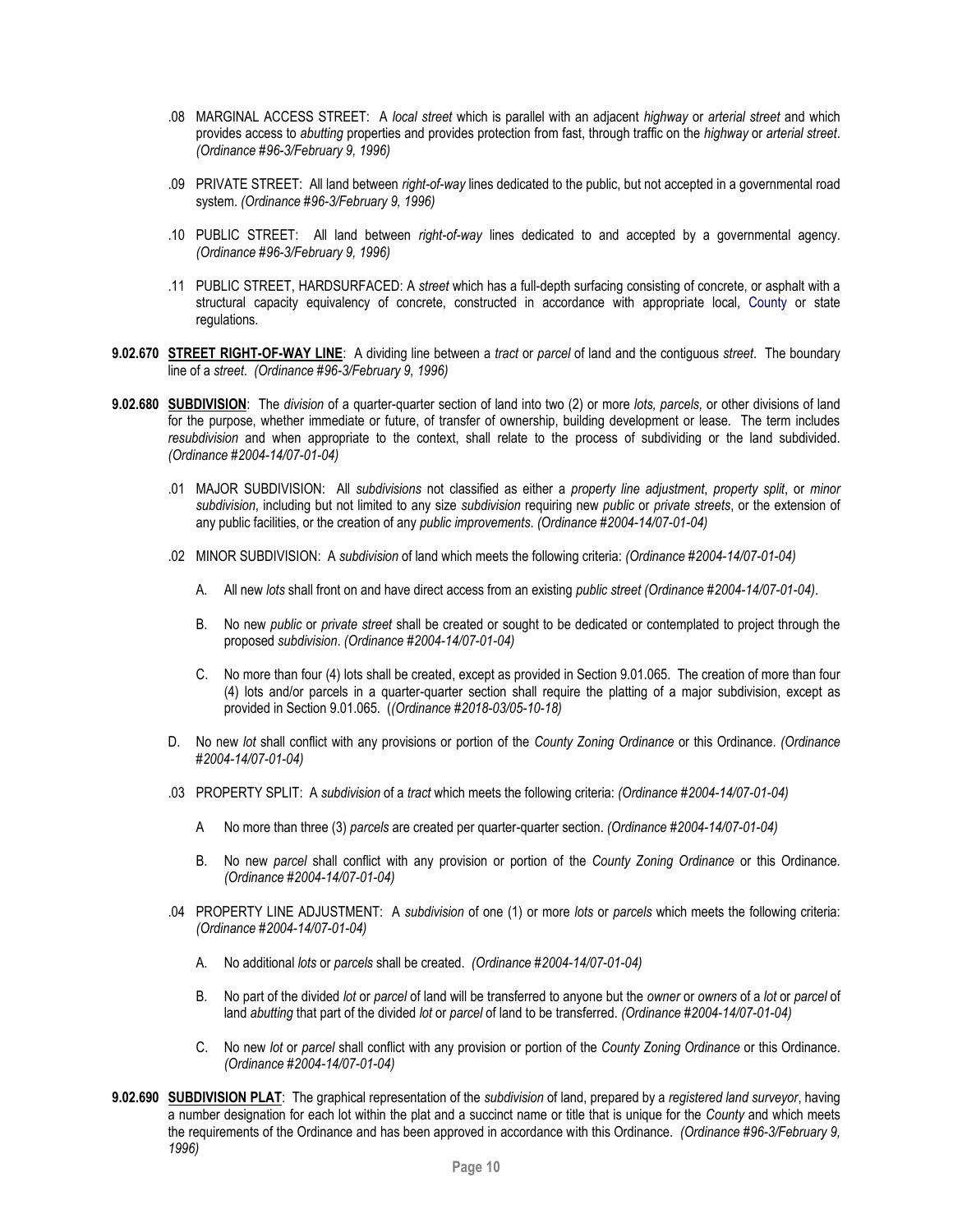- **9.02.700 TRACT**: An *aliquot part* of a section, a *lot* within an *official plat*, or a *government lot*. *(Ordinance #96-3/February 9, 1996)*
- **9.02.710 VACATION**: To make void or annul. *(Ordinance #96-3/February 9, 1996)*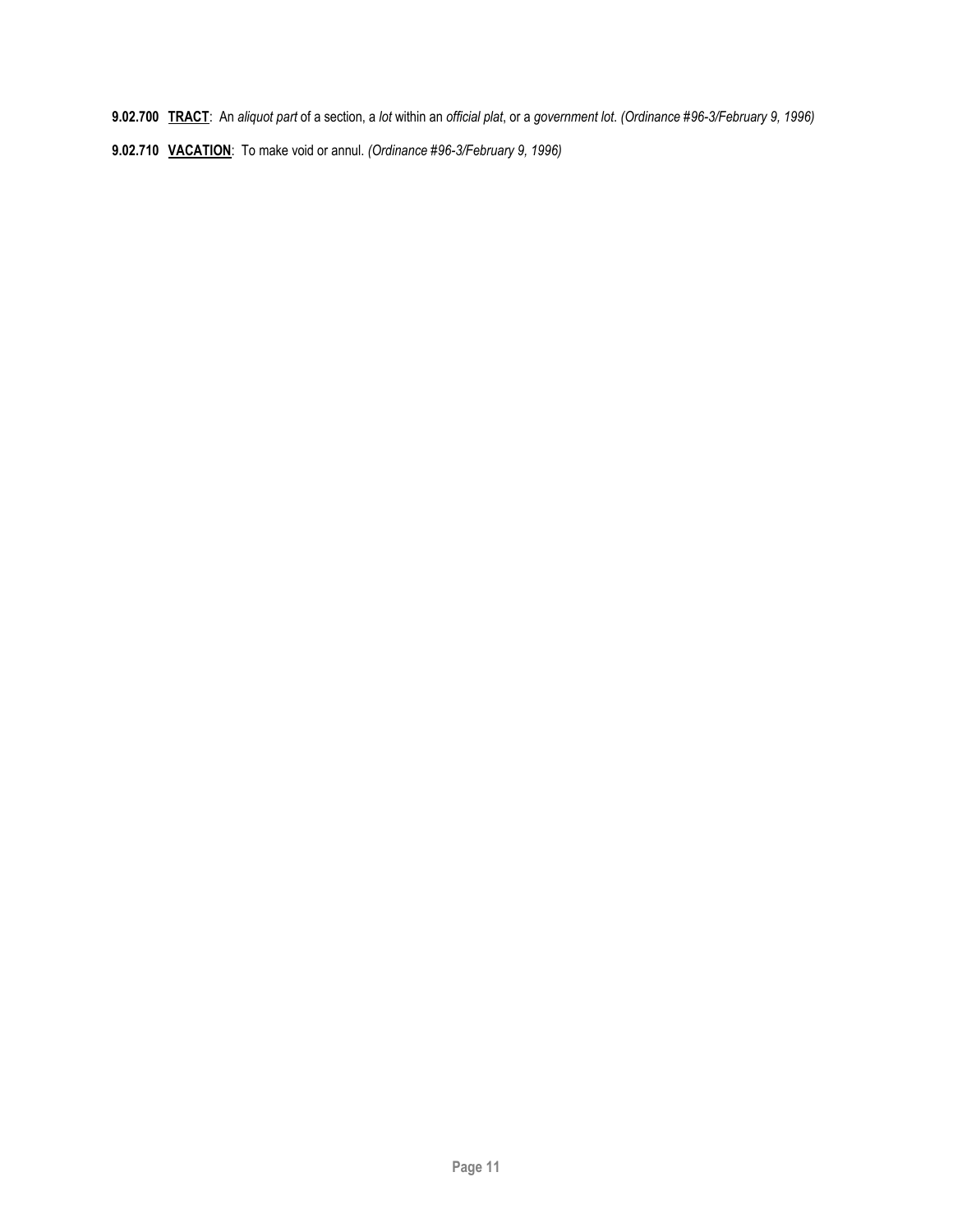#### **CHAPTER 9.03 SKETCH PLATS**

- <span id="page-11-0"></span>**9.03.010 DISCUSSION OF REQUIREMENTS**: Before preparing a *sketch plat,* the *developer* should discuss with the *Development Director* the requirements and procedure for approval of a *property line adjustment, property split,* or *minor or major subdivision*. The *Development Director* shall also advise the *developer*, where appropriate, to discuss the proposal with those officials who must eventually approve these aspects of the *subdivision* coming within their jurisdiction. *(Ordinance #96- 3/February 9, 1996)*
- **9.03.020 APPLICATION FOR SKETCH PLAT APPROVAL**: An application for *sketch plat* approval shall be filed, upon the form provided, with the *Development Director.* The application shall be accompanied by a fee, as specified in Chapter 1.50, and by such information and documentation as shall be prescribed by the *Development Director*. *(Ordinance #96-3/February 9, 1996)*

The application shall contain the following information and documentation: *(Ordinance #96-3/February 9, 1996)*

- .01 The names, addresses and telephone numbers of the *owner* of the land and the *developer,* if other than the *owner. (Ordinance #96-3/February 9, 1996)*
- .02 The proposed name of the *subdivision* or the name of the property owner, if no *subdivision* name has been chosen. *(Ordinance #96-3/February 9, 1996)*
- .03 The street address or general location and legal description of the subject property. *(Ordinance #96-3/February 9, 1996)*
- .04 The present and proposed uses and zoning district classification of the subject property. *(Ordinance #96-3/February 9, 1996)*
- .05 A copy of any existing *protective covenants* or deed restrictions on the subject property. *(Ordinance #96-3/February 9, 1996)*
- .06 A statement of any existing *easements* affecting the subject property. *(Ordinance #96-3/February 9, 1996)*
- .07 A statement of preliminary proposals for providing water supply, sanitary sewage treatment, utilities, storm water drainage and other improvements. *(Ordinance #96-3/February 9, 1996)*
- .08 Two (2) copies of the *sketch plat* as described in Section 9.03.030 below. *(Ordinance #96-3/February 9, 1996)*
- .09 A statement by the person preparing the application attesting to the truth and correctness of all information and documentation presented with the application. *(Ordinance #96-3/February 9, 1996)*
- *.10 A certificate from the County Treasurer that the land for which a property line adjustment or a property split as being considered free from certified taxes and certified special assessments. (Ordinance #2004-14/07-01-04)*
- **9.03.030 CONTENTS OF THE SKETCH PLAT**: The *sketch plat* may be drawn as a freehand sketch at a legible scale. It is recommended that a *sketch plat* for a *subdivision* be depicted on a blackline/blueline print copy of the appropriate page of the *County Auditor's* Official Plat Book, which is on record in the office of the *County Auditor*. The *sketch plat* shall show the following: *(Ordinance #96-3/February 9, 1996)*
	- .01 The date of the document, approximate true north arrow and the scale of the document. *(Ordinance #96-3/February 9, 1996)*
	- .02 General location of the property by section, township and range. *(Ordinance #96-3/February 9, 1996)*
	- .03 The location of property lines, existing *right-of-ways* and *easements*; and the location, width, and names of all existing or platted *streets* or *easements of access* within or immediately adjacent to the subject property. *(Ordinance #96- 3/February 9, 1996)*
	- .04 In the case of a *major subdivision plat*, the approximate location and width of proposed *public* or *private streets*. *(Ordinance #96-3/February 9, 1996)*
	- .05 The approximate location, dimension and area of all existing and proposed *lots* or *parcels*. *(Ordinance #96-3/February 9, 1996)*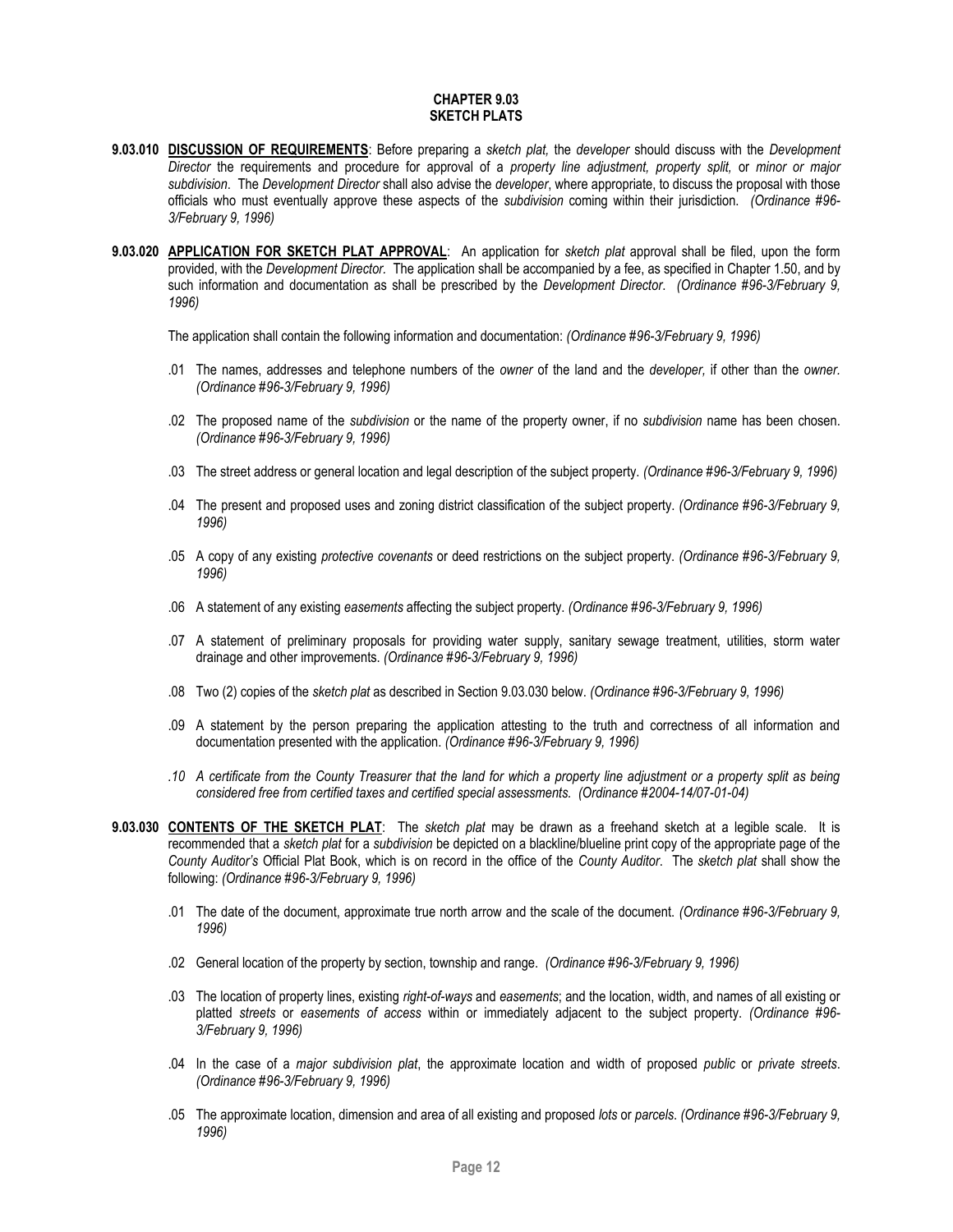- .06 The approximate location, dimension and area of all property proposed to be set aside for park or playground use, or other public or private recreation. *(Ordinance #96-3/February 9, 1996)*
- **9.03.040 REVIEW OF SKETCH PLAT**: The *Development Director* shall review the application and determine the appropriate *subdivision* classification for the *sketch plat.* The *Development Director* shall confer with the *developer* and the *County Engineer* to develop a mutually acceptable *sketch plat* for a *major subdivision. (Ordinance #96-3/February 9, 1996)*
- **9.03.050 SKETCH PLAT APPROVAL OF A PROPERTY LINE ADJUSTMENT:** Following such review of the sketch plat for a property line adjustment, the Development Director shall either approve the sketch plat with or without specified conditions, to be accepted by the developer as a condition of such approval or disapprove the sketch plat. The Development Director shall notify, in writing, the developer of his decision.
	- .01 Approval of the sketch plat shall signify the general acceptability of the proposed property line adjustment with respect to compliance with the requirements of the County Zoning Ordinance and this Ordinance and shall be deemed to be authorization to proceed with preparation of necessary instruments for conveyance of a portion of one (1) lot or parcel to the owner of an adjoining lot or parcel. Plat of survey(s) shall be prepared as follows:
		- A. Division parcel, both parcels; and
		- B. New metes and bounds survey of the division parcel(s) and the adjoining parcel that it is being connected to.

One (1) copy of the plat of survey shall be prepared by an Iowa registered land surveyor and filed with the Development Director before final approval may be given on the sketch plat application. A copy of said decision shall be recorded simultaneously with any and all instruments filed with the County Recorder for each property being divided or created.

Such instruments shall contain a deed restriction directing the County Auditor to combine the portion of land described in the instrument with the adjoining tract or parcel to create a single parcel. A copy of such instrument shall be submitted for review by the Development Director prior to being recorded to insure that said deed restriction is included.

- .02 Disapproval of the sketch plat shall signify the general unacceptability of the proposed property line adjustment with respect to compliance with the requirements of the County Zoning Ordinance and this Ordinance; however, the developer may appeal the decision of the Development Director to the Commission for final determination.
- **9.03.060 SKETCH PLAT APPROVAL OF A PROPERTY SPLIT**: Following such review of the sketch plat for a property tract split, the Development Director shall either approve the sketch plat with or without specified conditions to be accepted by the developer as a condition of such approval or disapprove the sketch plat. The Development Director shall notify, in writing, the developer of his decision: *(Ordinance #98-2/4-3-98)*
	- .01 Approval of the sketch plat shall signify the general acceptability of the proposed property split with respect to compliance with the requirements of the County Zoning Ordinance and this Ordinance. A plat of survey shall be prepared for as follows: *(Ordinance #98-2/4-3-98)*
		- A. In the event a forty-acre aliquot part is proposed to be divided into two (2) parcels, it shall be required that only the parcel being conveyed have a plat of survey prepared of it. However, as allowed by Code of Iowa, Section 354.4, at the discretion of the County Auditor, an order may be given to require both parcels to have a plat of survey prepared of them. In the event only the parcel being conveyed has a plat of survey prepared, the decision on the sketch plat application shall be conditional upon no further divisions taking place in that forty-acre aliquot part until such time as all parcels in said forty-acre aliquot part have had a plat of survey prepared of them. *(Ordinance #98- 2/4-3-98)*
		- B. Proposed to be divided into three (3) parcels simultaneously, it shall be required that all three (3) parcels in that forty-acre aliquot part have a plat of survey prepared of them. *(Ordinance #98-2/4-3-98)*
		- C. In the event a forty-acre aliquot part was divided into two (2) parcels prior to July 29, 1996 and it is proposed that one (1) of the two (2) parcels be divided into two (2) parcels, resulting in no more than three (3) parcels within the boundaries of the forty-acre aliquot part, only the two (2) new parcels shall be required to have a plat of survey prepared of them. *(Ordinance #98-2/4-3-98)*
		- D. In the event a forty-acre aliquot part was divided into two (2) parcels after July 29, 1996 and it is proposed that one of the two parcels be divided into two (2) parcels, neither parcel shall be able to be divided unless a plat of survey has been prepared of all parcels located in said forty-acre aliquot part. *(Ordinance #98-2/4-3-98)*

One (1) copy of the plat of survey shall be prepared by an Iowa registered land surveyor and filed with the Development Director before final approval may be given on the sketch plat application. A copy of said decision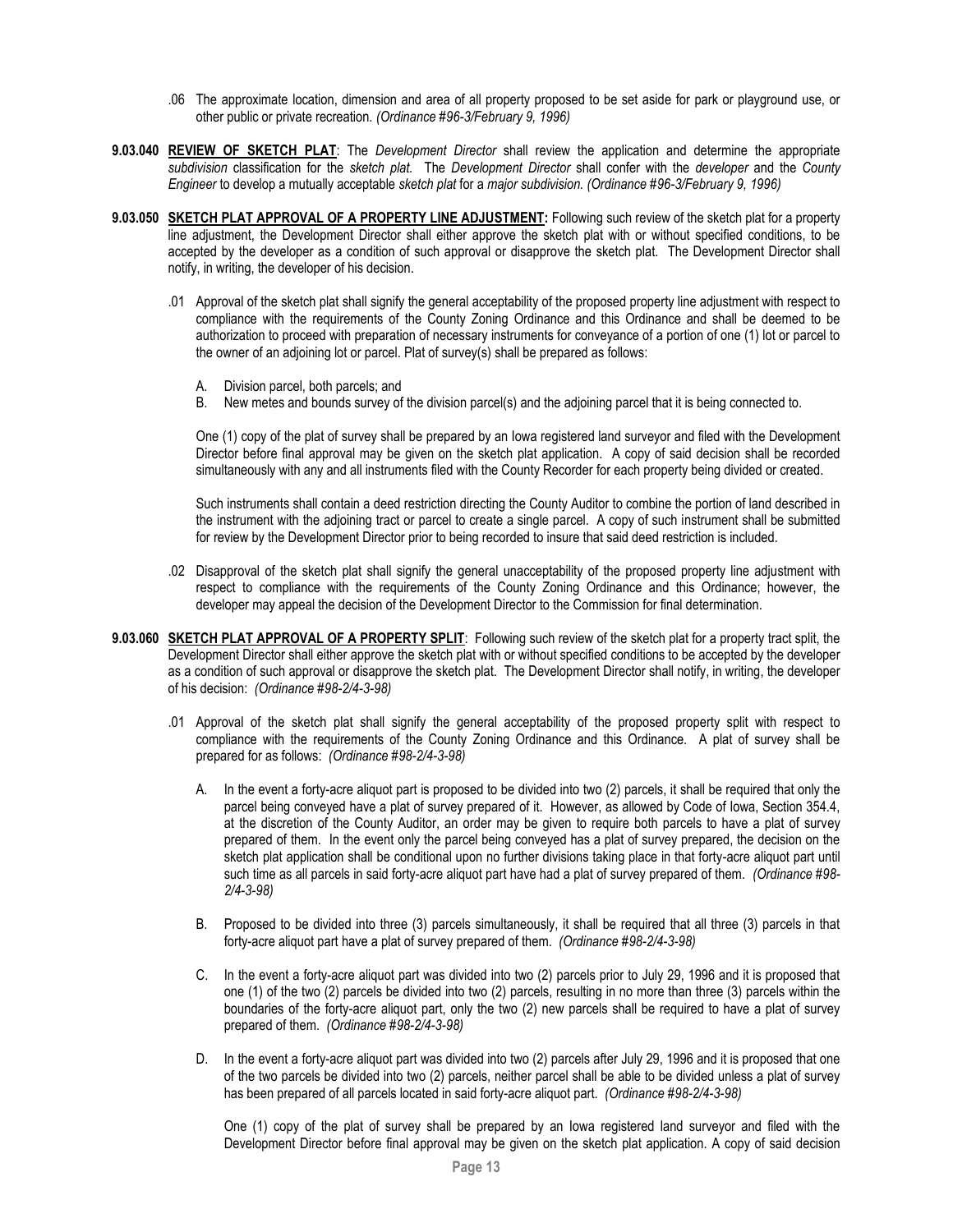shall be recorded simultaneously with any and all instruments filed with the County Recorder for each property being divided or created. *(Ordinance #98-2/4-3-98)*

- .02 Disapproval of the sketch plat shall signify the general unacceptability of the proposed property split with respect to compliance with the requirements of the County Zoning Ordinance and this Ordinance; however, the developer may appeal the decision of the Development Director to the Commission for final determination. *(Ordinance #96-3/February 9, 1996)*
- **9.03.065 EFFECTIVE PERIOD OF SKETCH PLAT FOR A PROPERTY SPLIT OR PROPERTY LINE ADJUSTMENT:** Within thirty (30) days from the day the *Development Director* approves a sketch plat application for a property split or a property line adjustment, the *developer* shall cause the approved deed(s) and approved sketch plat application to have been recorded in the Office of the County Recorder. If the *developer* fails to record said instruments within the appropriate time period, the sketch plat application shall be void.
- **9.03.070 SKETCH PLAT APPROVAL OF A MINOR OR MAJOR SUBDIVISION**: Following such review of a *sketch plat* for a *minor* or *major subdivision,* the *Development Director* shall either approve the *sketch plat* with or without specified conditions to be accepted by the *developer* as a condition of such approval or disapprove the *sketch plat*. The *Development Director* shall notify, in writing, the *developer* of his decision. : *(Ordinance #96-3/2-9-96)*
	- .01 Approval of the *sketch plat* shall signify the general acceptability of the proposed *minor* or *major subdivision* with respect to compliance with the requirements of the *County Zoning Ordinance* and this Ordinance and shall be deemed to be authorization to proceed with the preparation of a *preliminary plat* as described in Chapter 9.04. *(Ordinance #96-3/2-9-96)*
	- .02 Disapproval of the *sketch plat* shall signify the general unacceptability of the proposed *minor* or *major subdivision*  with respect to compliance with the requirements of the *County Zoning Ordinance* and this Ordinance; however, the *developer* may appeal the decision of the *Development Director* to the *Commission* for final determination. *(Ordinance #96-3/2-9-96)*

# **CHAPTER 9.04 PRELIMINARY PLAT**

- <span id="page-13-0"></span>**9.04.010 APPLICATION FOR PRELIMINARY PLAT APPROVAL**: An application for *preliminary plat* approval shall be filed, upon the form provided, with the *Development Director* for submission to the *Commission.* The application shall be accompanied by a fee, as specified in Chapter 1.50. The application shall contain the following information and documentation: *(Ordinance #96-3/2-9-96)*
	- .01 The names, addresses and telephone numbers of the *owner* of the land and the *developer,* if other than the *owner. (Ordinance #96-3/2-9-96)*
	- .02 The names, addresses and telephone numbers of all professional consultants advising the *developer* with respect to the proposed *subdivision*. *(Ordinance #96-3/2-9-96)*
	- .03 The proposed name of the *subdivision*. *(Ordinance #96-3/2-9-96)*
	- .04 The street address or general location and legal description of the subject property. *(Ordinance #96-3/2-9-96)*
	- .05 The present and proposed zoning district classification of the subject property. *(Ordinance #96-3/2-9-96)*
	- .06 The existing and proposed uses of the subject property. *(Ordinance #96-3/2-9-96)*
	- .07 A statement of any *protective covenants* or deed restrictions, in outline form, which are proposed to be recorded with the *final plat*. *(Ordinance #96-3/2-9-96)*
	- .08 A statement of proposed method of water supply, of sanitary sewage treatment and of disposal of storm waters from the subject property. *(Ordinance #96-3/2-9-96)*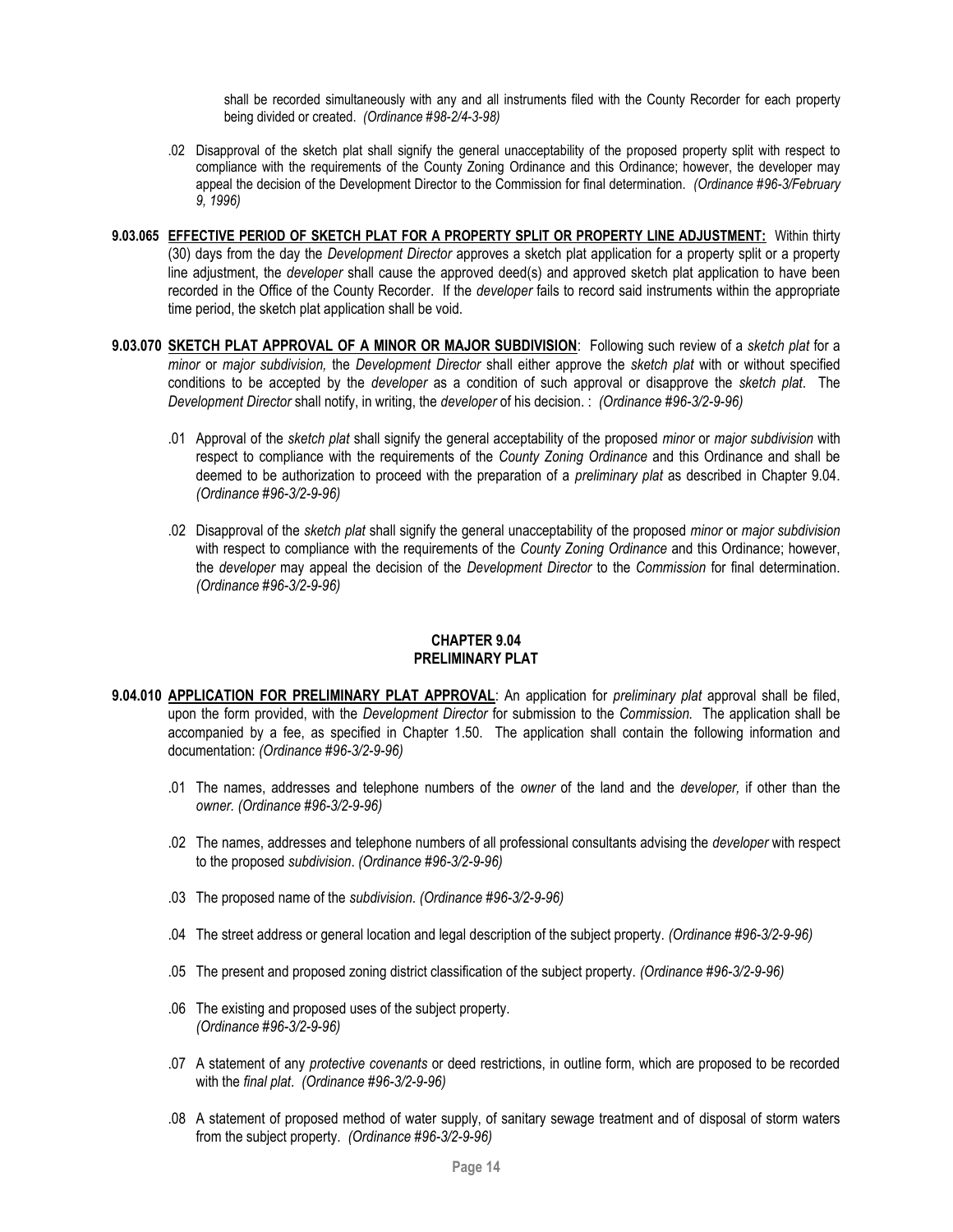- A. In the event private water wells are to be the proposed method of water supply, as provided in Section 9.15.140, the *developer* shall submit evidence of the availability of water on the site. *(Ordinance #96-3/2-9- 96)*
- B. In the event onsite wastewater treatment and disposal systems are to be the proposed method of sanitary sewer treatment, as provided in Section 9.15.150, the *developer* shall submit evidence of the suitability of the soil for onsite wastewater treatment and disposal systems on the site. *(Ordinance #96-3/2-9-96)*
- .09 A statement of the manner in which it is proposed to finance improvements. *(Ordinance #96-3/2-9-96)*
- .10 A statement of the general nature and type of improvements proposed for the *subdivision*, and in what manner the *developer* intends to provide for their installation, e.g., actual construction, monetary guarantee, etc. The approximate time that such improvements will be completed shall be indicated. *(Ordinance #96-3/2-9-96)*
- .11 Two (2) blackline/blueline print copies of the preliminary plat as described in Section 9.04.020, below, along with one (1) reduced (11" x 17") copy of the preliminary plat. *(Ordinance #2005-05-09/09/05)*
- .12 Two (2) blackline/blueline print copies of the plans showing the typical cross sections and center line profiles, with approximate grades, of all proposed public or private streets. (*Ordinance #2005-05-09/09/05)*
- .13 A statement by the person preparing the application attesting to the truth and correctness of all information and documentation presented with the application. *(Ordinance #96-3/2-9-96)*
- **9.04.020 CONTENTS OF THE PRELIMINARY PLAT**: The *preliminary plat* shall be prepared by a *registered engineer* or *registered land surveyor* at a convenient scale of not less than one (1) inch equals one hundred (100) feet; provided, however, that those areas of more than one hundred (100) acres may be at a scale of one (1) inch equals two hundred (200) feet. The *preliminary plat* shall show the following: *(Ordinance #96-3/2-9-96)*
	- .01 The name of the proposed *subdivision* and an identification clearly stating that the document is a *preliminary plat*. *(Ordinance #96-3/2-9-96)*
	- .02 The date of the document, approximate true north point and the scale of the document. *(Ordinance #96-3/2-9-96)*
	- .03 The names and addresses of the *owner* of the land, the *developer*, if other than the *owner*, and the *registered engineer* and/or *registered land surveyor* who prepared the *preliminary plat*. *(Ordinance #96-3/2-9-96)*
	- .04 A description of the subject property, giving the location and dimensions of all boundary lines to be expressed in feet and decimals of a foot, with reference to section or quarter section lines. *(Ordinance #96-3/2-9-96)*
	- .05 The following existing conditions shall be shown on the *preliminary plat*: *(Ordinance #96-3/2-9-96)*
		- A. The location, right-of-way width, surfacing width and names of all existing *streets* and *easements of access*, railroad *right-of-ways*, and utility *easements* within the *subdivision* and within two hundred (200) feet thereof. *(Ordinance #96-3/2-9-96)*
		- B. The location of any existing permanent *buildings* within the proposed *subdivision* and existing *buildings* in projected alignment of any proposed *public* or *private streets* outside of the proposed *subdivision* and within two hundred (200) feet thereof. *(Ordinance #96-3/2-9-96)*
		- C. The location of pertinent features such as water bodies, wetlands, wooded areas, isolated preservable trees, rock outcroppings, parks, cemeteries, bridges and other permanent structures. *(Ordinance #96-3/2-9-96)*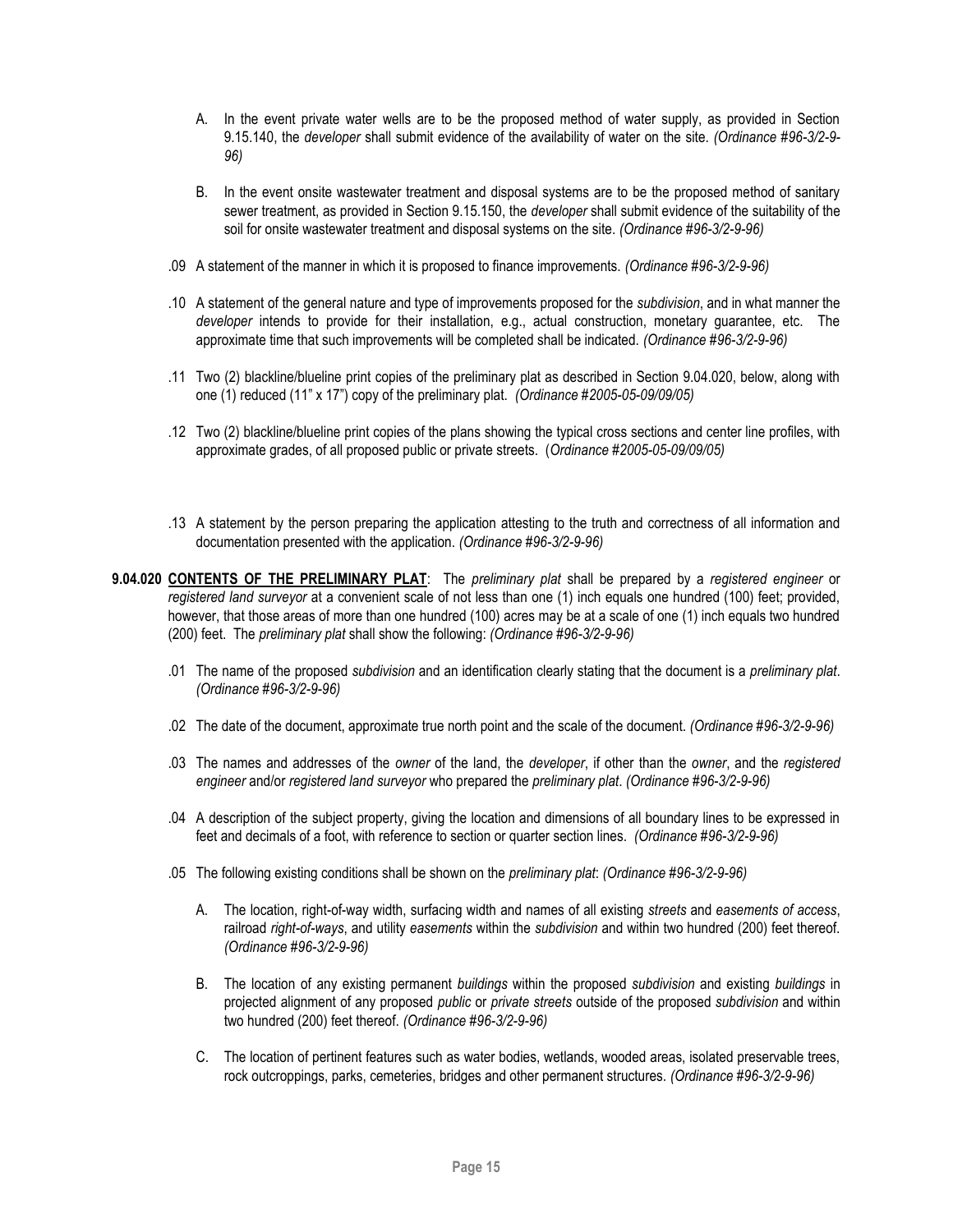- D. The location of all existing sanitary and storm sewers, culverts, water mains, gas lines and other underground installations within or immediately adjacent to the proposed *subdivision*. *(Ordinance #96-3/2-9- 96)*
- E. The location of water courses, drainage ditches and areas subject to flooding. Proposed *subdivisions*  located within areas subject to flooding shall include a contour line depicting the boundary of one hundred (100) year flood as shown in the Pottawattamie County, Iowa, Flood Plain Study prepared by the Federal Emergency Management Agency. *(Ordinance #96-3/2-9-96)*
- F. Contour lines or spot elevations related to some established bench mark or mean sea level or other datum having the following intervals, as follows: *(Ordinance #96-3/2-9-96)*

### Major Subdivision

- 1. Five (5) foot contour intervals for ground slopes of ten (10) percent or more; *(Ordinance #96-3/2-9- 96)*
- 2. Two (2) foot contour intervals for ground slopes of less than ten (10) percent; and *(Ordinance #96- 3/2-9-96)*
- 3. Spot elevations where the ground is too flat for contours. *(Ordinance #96-3/2-9-96)*

### Minor Subdivision

- 1. Ten (10) foot contour intervals. *(Ordinance #96-3/2-9-96)*
- 2. Spot elevations where the ground is too flat for contours. *(Ordinance #96-3/2-9-96)*
- H. The location, elevation and descriptions of the bench mark controlling the survey. *(Ordinance #96-3/2-9-96)*
- .06 The following information with respect to the manner in which the subject property is to be developed shall be included on the *preliminary plat*: *(Ordinance #96-3/2-9-96)*
	- A. The location, dimensions, identification number and *lot area* of all proposed *lots*. *(Ordinance #96-3/2-9-96)*
	- B. The location, right-of-way width, surfacing width and names of all proposed *public* or *private streets*. *(Ordinance #96-3/2-9-96)*
	- C. The location, width and purpose of all proposed *easements,* including well and septic corridors if applicable. *(Ordinance #2005-05/09-09-05)*
	- D. The location and type of all proposed utilities. *(Ordinance #96-3/2-9-96)*
	- E. The location, dimensions and area of all property proposed to be set aside for park or playground use, or other public or private reservation, with designation of the purpose thereof, and conditions, if any, of the dedication or reservation. *(Ordinance #96-3/2-9-96)*
	- F. The location and width of all proposed *building setback lines. (Ordinance #96-3/2-9-96)*
	- G. Indication of the use of all proposed *lots*, if other than single-family dwellings. *(Ordinance #96-3/2-9-96)*
- .07 A vicinity map adequately covering the area within one-half (1/2) mile radius of the proposed *subdivision*, at a scale of not less than (1) inch equals two thousand (2000) feet, showing the relation of the *plat* to the surrounding properties, *streets*, parks, schools and major commercial or industrial developments, and the boundary of the drainage area affecting the *plat. (Ordinance #96-3/2-9-96)*
- **9.04.030 APPLICATION ACCEPTANCE**: The application shall be considered as officially filed after it has been examined by the *Development Director* and found to contain the information and documentation essential for proper review. Lack of complete information and documentation shall be deemed cause for refusal of official filing.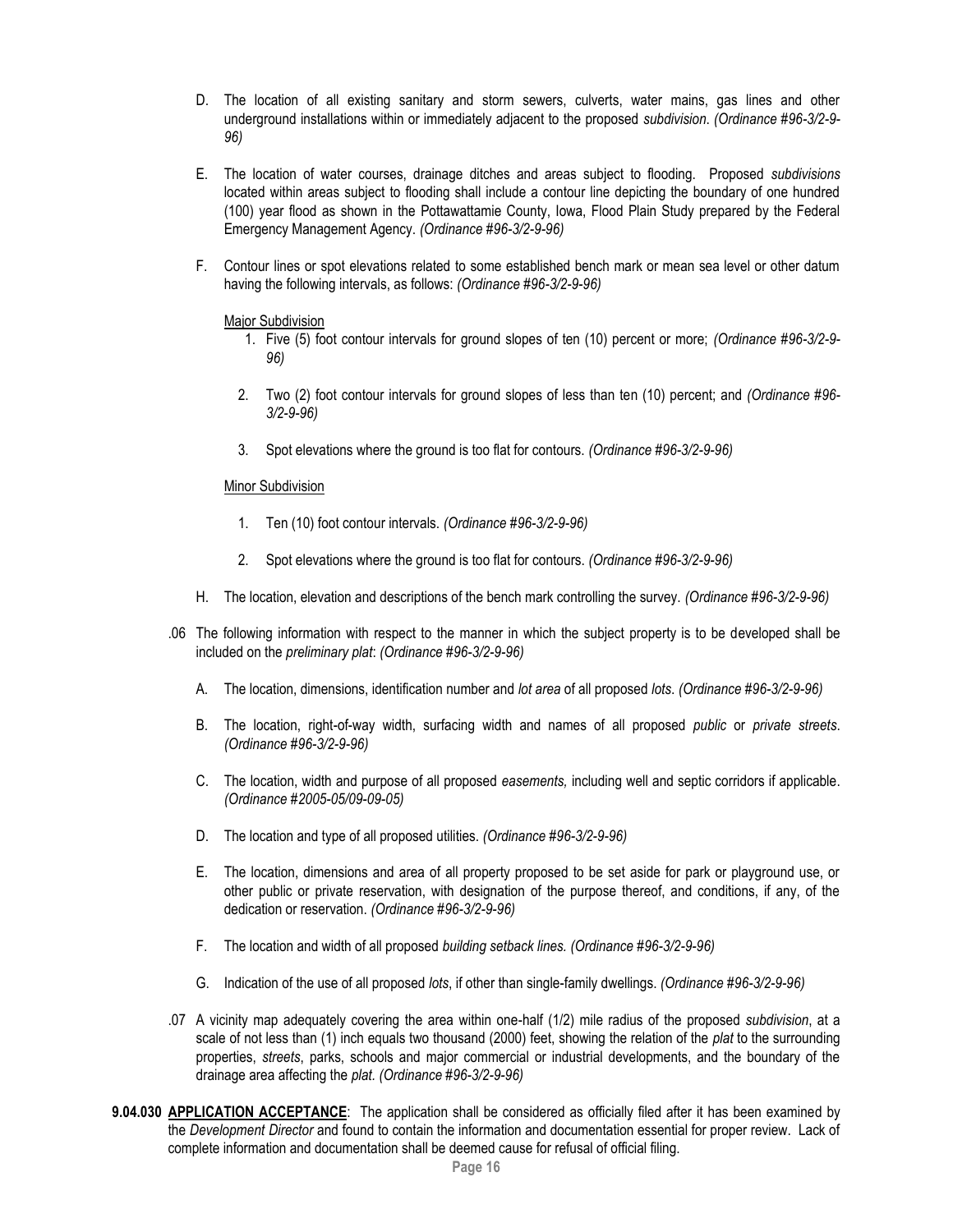*(Ordinance #96-3/2-9-96)*

- **9.04.040 DISTRIBUTION OF PRELIMINARY PLAT**: The *Development Director* shall transmit copies of the *preliminary plat* to the *County Engineer*, the appropriate school district superintendent, appropriate fire department, the *County* Sheriff and such other official body or agency as may be directed by the *County Board*. In addition to a copy of the *preliminary plat*, two (2) copies of the typical cross sections of the *streets* shall be transmitted to the *County Engineer*. *(Ordinance #96-3/2-9-96)*
- **9.04.050 REVIEW OF PRELIMINARY PLAT**: Comments and recommendation shall be filed with the *Development Director* as soon as practical, but normally within fifteen (15) working days. Copies of the *Development Director*'s comments and recommendations as well as those of the responding individuals and agencies shall be submitted to the *Commission*. *(Ordinance #96-3/2-9-96)*

# RESERVEDRESERVED

**9.04.070 PUBLIC HEARING BY COMMISSION**: Before taking final action on each application, the *Commission* shall hold a public hearing thereon. *(Ordinance #96-3/2-9-96)*

Notice of a public hearing on a proposed *subdivision* shall include the time and place of said public hearing and the place where the contents of the request may be examined, and shall be given in the following manner: *(Ordinance #96-3/2-9-96)*

- .01 A notice of the public hearing shall be given by one (1) publication in a newspaper having circulation in the general area of the *subdivision* and in a newspaper of general circulation in the *County*, not less than four (4) nor more than twenty (20) days prior to the date of the public hearing. *(Ordinance #96-3/2-9-96)*
- .02 The *Commission* may recess a hearing in order to serve further notice upon other property owners or persons that the *Commission* determines may be interested in the amendment or to obtain additional information. Upon recessing for this purpose, the *Commission* shall announce the time and date when said hearing will be resumed. *(Ordinance #96-3/2-9-96)*
- **9.04.080 COMMISSION RECOMMENDATION**: Following the conclusion of the public hearing, the *Commission* shall transmit to the *County Board* its written recommendation. The *Commission* may recommend that the *preliminary plat* be approved; or it may recommend that the *preliminary plat* be approved with specified conditions; or it may recommend that the *preliminary plat* be disapproved. *(Ordinance #96-3/2-9-96)*
- **9.04.090 PUBLIC HEARING BY COUNTY BOARD**: After receipt of the written recommendation on the proposed *subdivision*  from the *Commission*, the *County Board* shall hold a public hearing on the proposed *subdivision* application. Notice of the public hearing shall be given as specified in Section 9.04.070. *(Ordinance #96-3/2-9-96)*
- **9.04.100 COUNTY BOARD ACTION**: The *County Board* shall consider the *Commission*'s recommendation and shall either disapprove the *preliminary plat*; shall refer it back to the *Commission* for further consideration of specified matters; or shall, by resolution, approve the *preliminary plat*, with or without specified conditions to be accepted by the *developer* as a condition of such approval. Adoption of such a resolution shall require an affirmative vote of at least a majority of those voting. *(Ordinance #96-3/2-9-96)*
- **9.04.110 RECORD OF APPROVAL**: Any resolution adopted by the *County Board* approving a *preliminary plat* shall be given an official resolution number and shall be spread in the minutes of proceedings of the *County Board*. *(Ordinance #96-3/2- 9-96)*
	- .01 Following *County Board* action, the *Development Director* shall notify, in writing, the *developer* of the *County Board*'s decision. *(Ordinance #96-3/2-9-96)*
	- .02 If the *preliminary plat* is approved by the *County Board*, the *Development Director* shall return a signed blackline/blueline print copy of such plat to the *developer*. *(Ordinance #96-3/2-9-96)*
- **9.04.120 EFFECT OF APPROVAL OF PRELIMINARY PLAT**: Approval of the *preliminary plat* shall not constitute final acceptance of the *subdivision* by the *County Board*, but shall signify merely the general acceptability of the proposed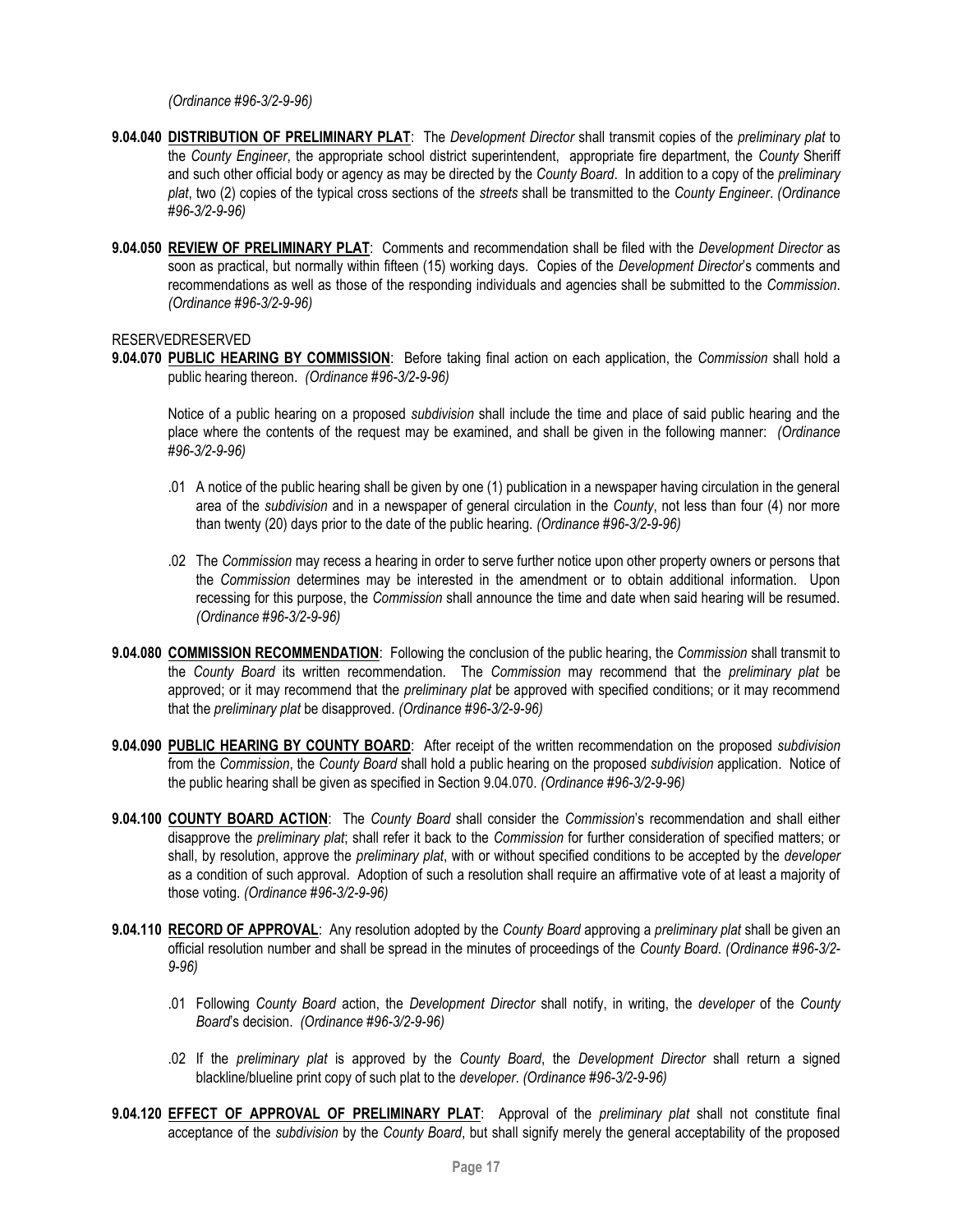*subdivision*. Such approval shall be deemed to be authorization to proceed with the preparation of the *final construction plans* and the *final plat*. *(Ordinance #96-3/2-9-96)*

- **9.04.130 EFFECTIVE PERIOD OF PRELIMINARY PLAT APPROVAL**: Within one (1) year from the day the *County Board* approves a *preliminary plat*, the *developer* shall apply for *final plat* approval, or the first part thereof if phased. If the *subdivision* is phased, the *developer* shall apply for *final plat* approval of the second phase within two (2) years, the third phase with three (3) years, the fourth phase and the balance thereof within five (5) years from the date the *preliminary plat* was approved by the *County Board*. If the *developer* fails to apply for *final plat* approval within the appropriate time period, the *preliminary plat*, or remaining phase thereof, shall be void unless the *developer* requests an extension of time prior to the date originally required for submission of the *final plat*, or any part thereof if phased. *(Ordinance #96-3/2-9-96)*
- **9.04.140 EXTENSION OF TIME LIMITATIONS**: The *County Board* may grant an extension of time of not more than two (2) years from the date required for submission of a *final plat* or any part thereof if phased. If a *developer* applies for an extension of time of submission of any part of a phased *subdivision,* which is subsequently granted by the *County Board*, equal extensions are automatically granted for each of the remaining phases. A *developer* may apply only once for an extension of time, whether or not the *preliminary plat* is phased. If the *County Board* refuses to grant an extension of time, the *developer* shall apply for approval of the *final plat*, or the appropriate phase thereof is phased, to the *County Board* within the appropriate time originally required or sixty (60) days from the day the extension request is denied by the *County Board*. *(Ordinance #96-3/2-9-96)*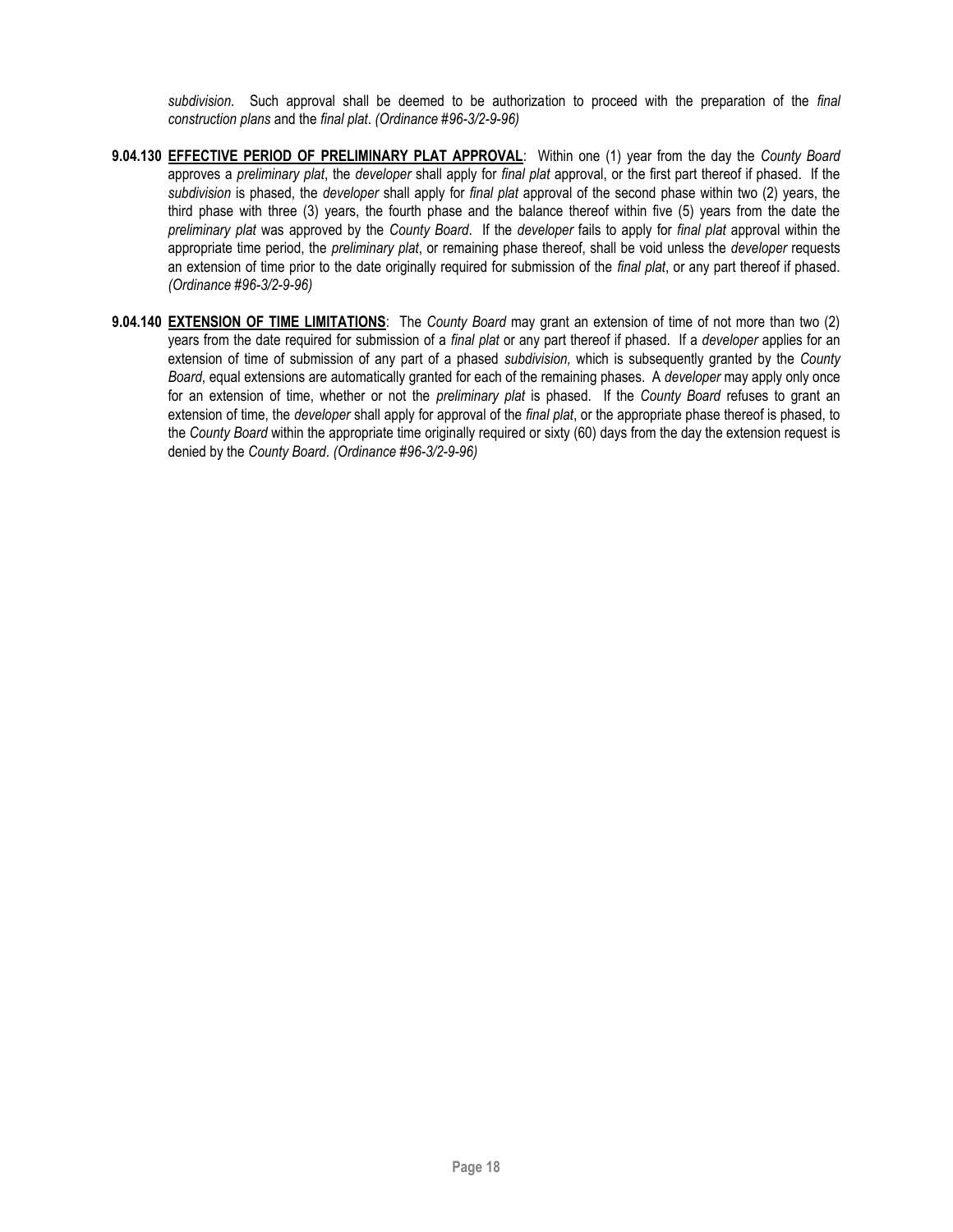#### **CHAPTER 9.05 FINAL CONSTRUCTION PLAN AND INSPECTION OF IMPROVEMENTS**

- <span id="page-18-0"></span>**9.05.010 REQUIRED IMPROVEMENTS**: Upon *County Board* approval of a *preliminary plat* and prior to application for *final plat*  approval, the *developer* shall: *(Ordinance #96-3/2-9-96)*
	- .01 Construct and install the required improvements, or; *(Ordinance #96-3/2-9-96)*
	- .02 Post a *performance guarantee* for the total cost of the improvements, or; *(Ordinance #96-3/2-9-96)*
	- .03 Construct and install a portion of the improvements and post a *performance guarantee* for the remainder of the improvements not completed. *(Ordinance #96-3/2-9-96)*
- **9.05.020 SUBMISSION OF THE FINAL CONSTRUCTION PLANS**: The *developer* shall have a *registered engineer* prepare the *final construction plans* for the proposed required improvements containing the data and information specified in Section 9.05.030, below. Four (4) blackline/blueline print copies of such plans shall be certified by a *registered engineer*, and shall be submitted to the *County Engineer* in the following manner. The plans shall be accompanied by a fee as specified in Chapter 1.50. *(Ordinance #96-3/2-9-96)*
	- .01 In the event the *developer* chooses to construct and install the required improvements, as specified in Section 9.05.010.01, said *final constructions plans* shall be submitted to the *County Engineer* at least sixty (60) calendar days prior to the date when the construction will commence. *(Ordinance #96-3/2-9-96)*
	- .02 In the event the *developer* chooses to post a *performance guarantee* for the total cost of the required improvements, as specified in Section 9.05.010.02, said *final construction plans* shall be submitted to the *County Engineer* at least sixty (60) calendar days prior to the date when the *final plat* is submitted for approval. Said *final construction plans*, upon submittal to the *County Engineer*, shall be accompanied by a detailed engineering estimate of cost for all improvements, estimated and certified by the *developer's registered engineer*. These estimates will be utilized by the *County Engineer* for review and determination of the amount of the *performance guarantee*. The amount of the *performance guarantee* shall not be less than the estimated cost of the improvements and the amount of the estimate must be approved by the *County Engineer. (Ordinance #96-3/2-9- 96)*
	- .03 In the event the *developer* chooses to construct and install a portion of the required improvements and post a *performance guarantee* for the remainder of the improvements not completed, as specified in Section 9.05.010.03, said *final construction plans* shall be submitted to the *County Engineer* at least sixty (60) calendar days prior to the date when the construction will commence. At the time of the submittal of the plans, the *developer* shall notify the *County Engineer* of his intent to post a *performance guarantee* for remaining improvements and shall submit the cost estimates for the remaining portion, as specified in Section 9.05.020.02. *(Ordinance #96-3/2-9-96)*
	- .04 In the event one (1) year has lapsed since the issuance of the performance guarantee and construction of the required improvements has not been completed, it shall be the responsibility of the *developer* to resubmit the detailed engineering estimates of cost and a new performance guarantee as required in Section 9.050.020.02. *(Ordinance #96-3/2-9-96)*
- **9.05.030 CONTENTS OF FINAL CONSTRUCTION PLANS**: The *final construction plans* for required *lot* or *public improvements*  shall contain the following data and information. *(Ordinance #96-3/2-9-96)*
	- .01 Plans, details, specifications and cost estimates for *street* and sidewalk construction, profiles indicating existing topography and elevation, curb and sidewalk elevations, intersection control elevations, and paving geometrics for each *street* with a typical cross section. *(Ordinance #96-3/2-9-96)*

The profiles of *grade* lines shall be shown to a scale of not less than one (1) inch equals one hundred (100) feet horizontal, and one (1) inch equals ten (10) feet vertical. This information shall be shown on standard plan and profile sheets unless otherwise required by the *County Engineer*. *(Ordinance #96-3/2-9-96)*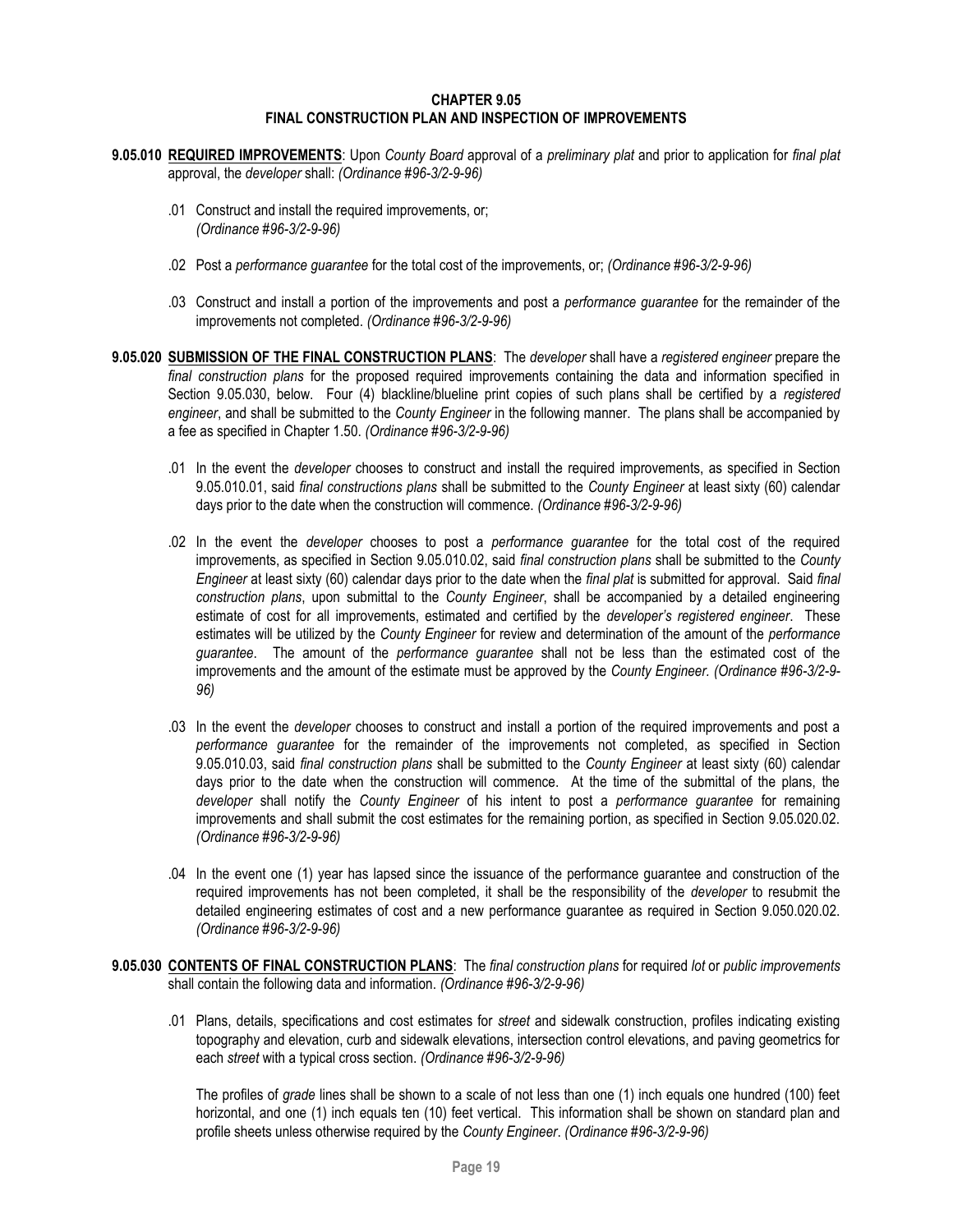- .02 Plans, profiles, details, specifications and cost estimates of proposed storm drainage improvements. *(Ordinance #96-3/2-9-96)*
- .03 Plans, profiles, details, specifications and cost estimates proposed water distribution systems, water supply facilities and water hydrants, if any. *(Ordinance #96-3/2-9-96)*
	- A. Submittal of well test results, as provided in Section 9.15.140.04, when so required by the County Board at the time of preliminary plat approval. *(Ordinance #96-3/2-9-96)*
- .04 Plans, profiles, details, specifications and cost estimates of proposed sewage systems and sewage treatment facilities, if any.
	- A. Submittal of soil loading rates on all lots, as provided in Section 9.15.150.03, when the existing grade of the lots have been altered.
- .05 Grading plans for all *lots* and other sites within the *subdivision*, *a copy of the NPDES Permit from the Iowa DNR and the Stormwater Pollution Prevention Plan.*
- .06 When unusual site conditions exists, the *County Engineer* may require such additional plans, specifications and drawings as may be necessary for an adequate review of the improvements to be installed. *(Ordinance #96-3/2-9- 96)*
- .07 All plans shall be based on U.S.G.S. datum for vertical control, where feasible; where U.S.G.S. datum is not feasible, a datum plan may be assumed provided it is monument within a minimum of three (3) permanent bench marks for vertical control. *(Ordinance #96-3/2-9-96)*
- .08 All plans for underground utilities shall be prepared by or at the direction of the utility company involved. *(Ordinance #96-3/2-9-96)*
- **9.05.040 REVIEW OF FINAL CONSTRUCTION**: The *County Engineer* shall transmit a copy of the *final construction plans* to the *Development Director* for review and comments. The *County Engineer* shall review the *final construction plans* in order to determine whether such plans are consistent with the approved *preliminary plat* and comply with the design standards and specifications described in Chapter 9.15*. (Ordinance #96-3/2-9-96)*

If such plans are consistent and do comply, the *County Engineer* shall submit a notice to the *Development Director* that they so conform and comply, and shall return one (1) signed copy of the approved *final construction plans* to the *developer*. In the event that such plans do not conform and comply, the *County Engineer* shall notify the *developer* of the specific manner in which plans do not conform or comply, and the *developer* may then correct such plans. If such plans are not corrected, the *County Engineer* shall transmit a notice to the *Development Director* as to the items of nonconformity or noncompliance. *(Ordinance #96-3/2-9-96)*

- **9.05.050 CONSTRUCTION OF IMPROVEMENTS**: No improvements shall be constructed nor shall any work preliminary thereto be done until such time as the *final construction plans* shall have been approved by the *County Engineer*. *(Ordinance #96-3/2-9-96)*
- **9.05.060 INSPECTION**: It is the responsibility of the *developer* to oversee the construction operations of the required improvements to assure that the work performed is in accordance with the final construction plans. Therefore the developer shall provide: *(Ordinance #96-3/2-9-96)*
	- .01 Full time construction inspection by a qualified inspector during all major phases of the construction, the Stormwater Pollution Prevention Plan monitoring. Daily progress reports must be maintained and submitted weekly to the *County Engineer* and the *Development Director.*
	- .02 Quality control testing shall be performed by the developer and the results submitted to the *County Engineer*. *(Ordinance #96-3/2-9-96)*

### **9.05.070 RESERVED.**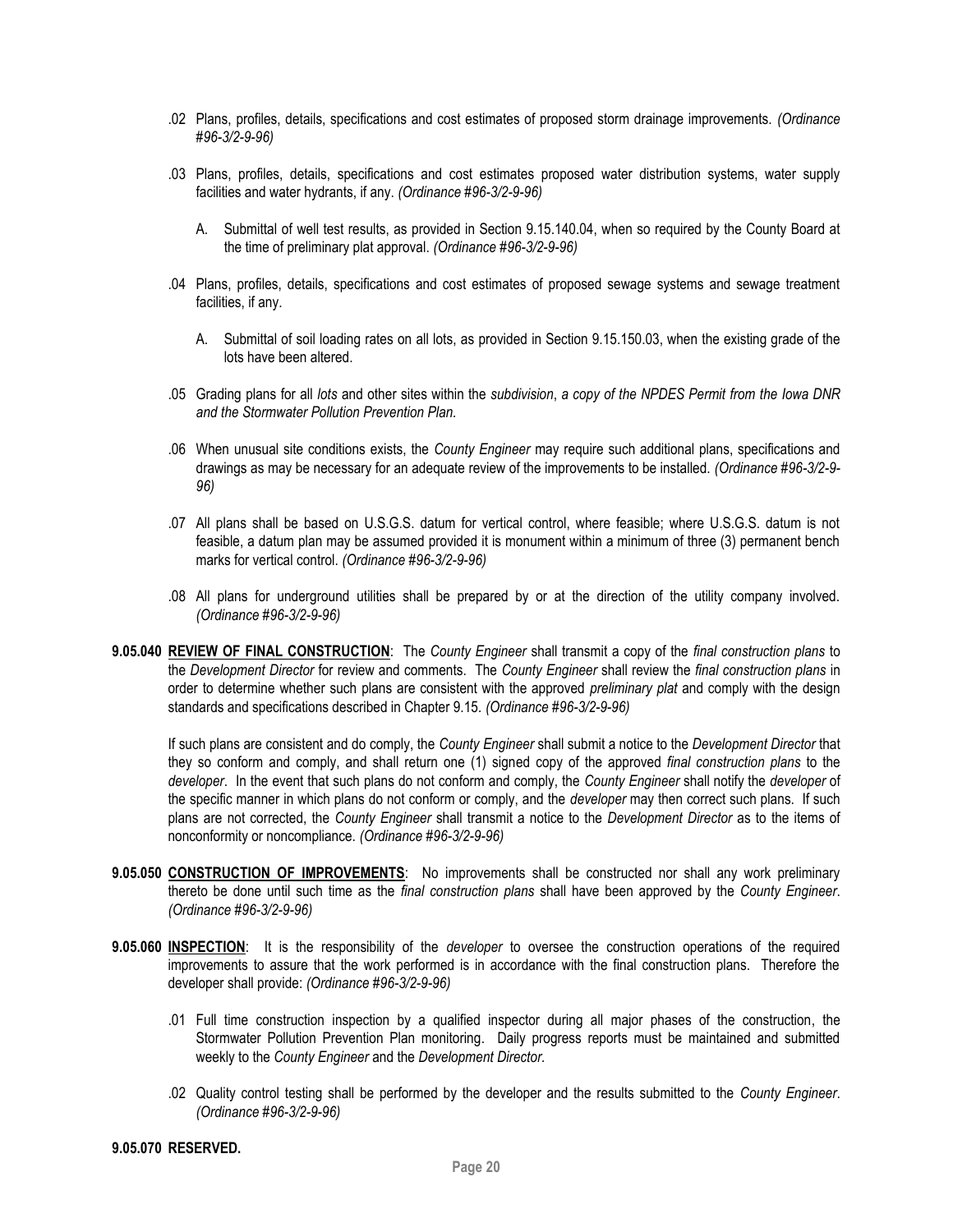- **9.05.080 FINAL INSPECTION**: Upon completion of all improvements within the area covered by the *final plat*, the *developer*  shall notify the *County Engineer*, who shall thereupon conduct a final inspection of all improvements installed. If such final inspection indicates that there are any defects or deficiencies in any such improvements as installed, or if there are any deviations in such improvements as installed from the *final construction plans*, the *County Engineer* shall notify, in writing, the *developer* of such defects, deficiencies or deviations and the *developer* shall, at his sole cost and expense, correct such defects, deficiencies or deviations within six (6) months of the date of notification. When such defects, deficiencies or deviations have been corrected, the *developer* shall again notify the *County Engineer* that the improvements are again ready for final inspection. *(Ordinance #96-3/2-9-96)*
- **9.05.090 ACCEPTANCE OF IMPROVEMENTS**: Prior to acceptance of the required improvements by the *County Engineer*, the *developer* shall provide: *(Ordinance #96-3/2-9-96)*
	- .01 A certification by the *developer's registered engineer* that the work, including the Stormwater Pollution Prevention Plan control measures, were completed in accordance with plans and specifications and meets all applicable *County* standards. *(Ordinance #96-3/2-9-96)*
	- .02 One (1) set of "as built" dimensionally stable plastic film and two (2) blackline/blueline print copies will be required to submitted to the *County Engineer* prior to approval of the completed construction of the required improvements. *(Ordinance #96-3/2-9-96)*
- **9.05.100 REPORT TO COUNTY BOARD**: If a final inspection indicates that all improvements, including soil erosion and sedimentation control, as installed contain no defects, deficiencies or deviations the *County Engineer* shall certify to the *County Board,* within five (5) working days from the completion of inspection, that all improvements have been installed in conformity with the *final construction plans*. The receipt of such notification by the *County Board* shall constitute the date on which the two (2) year period specified in Section 9.05.110 shall commence. *(Ordinance #96-3/2-9-96)*
- **9.05.110 MAINTENANCE BOND**: The *developer* shall warrant the design, materials and workmanship of all required improvements, including soil erosion and sedimentation control, installations and construction for a period of two (2) years from and after completion. Such warranty shall be by a bond or other acceptable collateral, which shall assure the expedient repair or replacement of defective improvements under warranty and shall indemnify the *County* from all costs or losses resulting from or contributed to such defective improvements. *(Ordinance #96-3/2-9-96)*
- **9.05.120 ESTATES SUBDIVISION**: Upon the request of a *developer* and the recommendation of the *Commission*, the *County Board* may designate a proposed *subdivision* situated within a Class R-1 (Agricultural-Urban Transitional) District as a Country Estates Subdivision, which shall comply with the following standards and requirements of these regulations except as modified below: *(Ordinance #2004-14/07-01-04)*
	- .01 In order to prevent *private streets* from being used as *collector street*, such *streets* may be approved only under one (1) or more of the following conditions: *(Ordinance #96-3/2-9-96)*
		- A. Topographic conditions such as rivers, streams, ravines, or bluffs exist which would make it impractical to develop a *collector* or *street*. *(Ordinance #96-3/2-9-96)*
		- B. Only frontage roads, loop streets, *cul-de-sacs*, or other similar street designs are proposed for the *subdivision*. *(Ordinance #96-3/2-9-96)*
		- C. Other conditions similar to the above that may warrant *private streets* as determined by the *County Board*. *(Ordinance #96-3/2-9-96)*
	- .02 In all Country Estates Subdivisions where *private streets* are to be approved, the improvements set forth below shall be considered the minimum improvements necessary to protect the public health, safety, and welfare. *(Ordinance #96-3/2-9-96)*
		- A. All *private streets* shall conform to the standards and requirements of regulations as set forth in Sections 9.05.010 through 9.05.100, except Section 9.05.090; and as set forth in Chapter 9.15, except as modified herein. *(Ordinance #96-3/2-9-96)*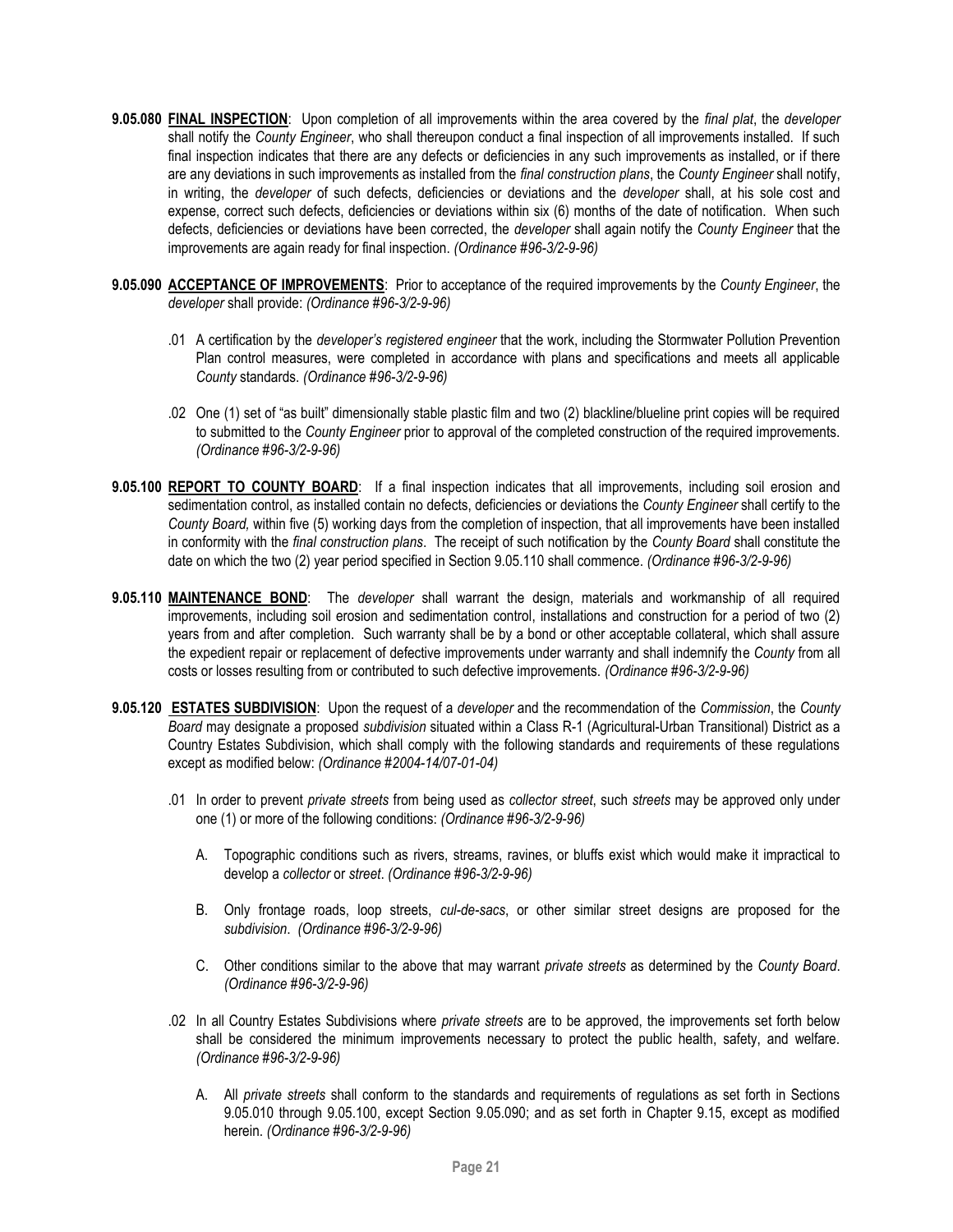- B. The minimum *right-of-way* width shall be sixty-six (66) feet. *(Ordinance #96-3/2-9-96)*
- C. The minimum roadway width shall be twenty-eight (28) feet. *(Ordinance #96-3/2-9-96)*
- D. The minimum road shoulder width shall be four (4) feet. *(Ordinance #96-3/2-9-96)*
- E. *Private streets* shall be constructed with an adequately compacted subsoil base and proper drainage which shall be designed, inspected and certified by *registered engineer*, and which shall be reviewed and approved by the *County Engineer* before the traffic surface is laid. *(Ordinance #96-3/2-9-96)*
- F. The *private streets* shall comply with the specifications of the *County Engineer* and shall be improved by base stabilization and seal coated with MC800. *(Ordinance #96-3/2-9-96)*
- G. The proposed storm sewer water drainage system shall be designed, inspected and certified by a *registered engineer* and shall be reviewed and approved by the *County Engineer* before its construction is commenced. *(Ordinance #96-3/2-9-96)*
- H. Signs identifying the beginning of a *private street* system shall be placed at each arrow where a *private street*  has access onto an existing *street*. Such signs shall be designed and constructed in accordance with the provisions of the Manual of Uniform Traffic Control Devices (MUTCD), as amended. The *County Engineer* or other appropriate State officials shall approve the placement of such signs which shall be installed by the *developer* and maintained by the Road Association. *(Ordinance #96-3/2-9-96)*
- .03 In all Country Estates Subdivisions where *private streets* are to be approved, a Road Association agreement shall be established to: *(Ordinance #96-3/2-9-96)*
	- A. guarantee access to all *lots*, *(Ordinance #96-3/2-9-96)*
	- B. insure repair and maintenance of said facilities, including but not limited to the seal coat material specified in Subsection 9.05.120.02.F, and *(Ordinance #96-3/2-9-96)*
	- C. such other requirements as stipulated by the *County*. *(Ordinance #96-3/2-9-96)*
- .04 No *private street* hereafter created shall become part of any *County* road system as defined in Chapter 306, Code of Iowa, as amended; and no improvements shall be made by the *County*, nor shall the *County* incur any expense for maintenance or repair of *private streets* or other facilities unless and until such *streets* and facilities shall have been improved in accordance with the standards and requirements of these regulations for a *public street* or improvement applicable at the time of dedication and accepted by the *County*. *(Ordinance #96-3/2-9-96)*
- .05 An agreement between the Road Association and the *County Board* shall be required and shall provide, if the *right-of-way* is to be dedicated at any time in the future, that prior to such dedication, the Association shall bring the *street* up to the standards and requirements for *public streets* applicable at the time of such dedication. *(Ordinance #96-3/2-9-96)*
- .06 An agreement between the Road Association and the *County Board* shall be required and shall provide that in the event the Association requests the *County* to accept the *private street* as *public streets*, and the clear title of the *street right-of-way* cannot be readily established, the *County* may exercise its right of eminent domain and condemn for title the *street right-of-way*. All expenses incurred by the *County* for such action, including preparation, hearings, documentation, and damage awards, shall be paid by the Road Association. *(Ordinance #96-3/2-9-96)*
- .07 Where *private streets* exist as of the effective date of these regulations and a new *plat* is proposed to gain access from these *private streets*, such *plat* will not be considered until the new plat owner has secured in writing the approval of the *owners* of all *lots* having legal access to the existing *private streets*. This approval shall include the willingness of all *lot owners* to enter into an association of *lot owners* in the form of a legal and valid document binding said *owners* to the repair and maintenance of existing *private streets*. *(Ordinance #96-3/2-9-96)*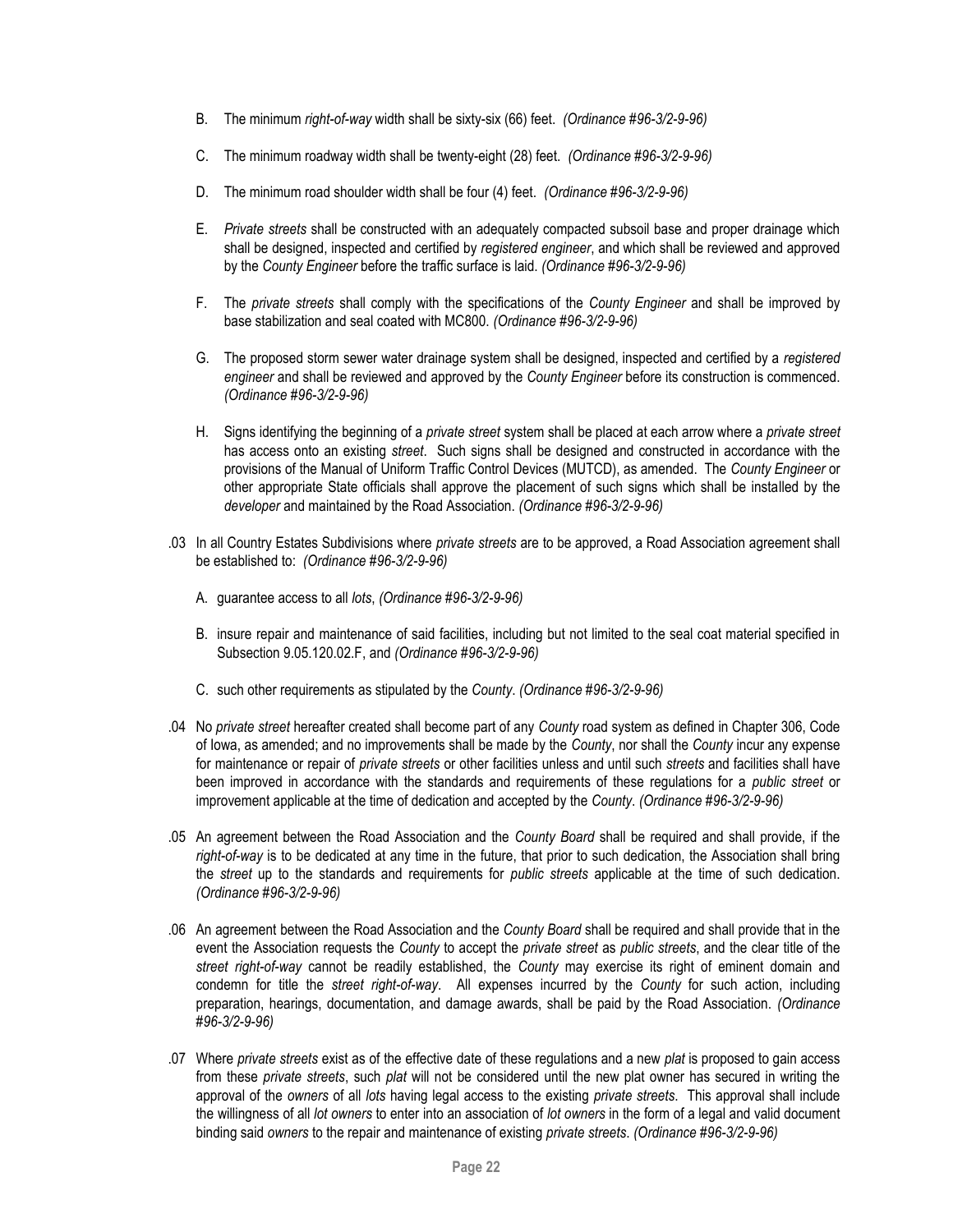# **CHAPTER 9.10 FINAL PLAT**

- <span id="page-22-0"></span>**9.10.010 APPLICATION FOR FINAL PLAT APPROVAL**: Following the approval of the *preliminary plat* in the case of a *minor subdivision*, or of the *preliminary plat* and *final construction plans* in the case of a *major subdivision*, the *developer*, if he wishes to proceed with the *subdivision*, shall file, upon the form provided, an application for *final plat* approval with the *Development Director* for submission to the *County Board*. The application shall be accompanied by a fee as specified in Chapter 1.50. The application shall contain the following information and documentation: *(Ordinance #96- 3/2-9-96)*
	- .01 The names, addresses and telephone numbers of the *owner* of the land and the *developer,* if other than the *owner. (Ordinance #96-3/2-9-96)*
	- .02 The names, addresses and telephone numbers of all professional consultants advising the *developer* with respect to the *subdivision*. *(Ordinance #96-3/2-9-96)*
	- .03 The approved name of the *subdivision*. *(Ordinance #96-3/2-9-96)*
	- .04 A copy of any *protective covenants* or deed restrictions affecting the *subdivision*. *(Ordinance #96-3/2-9-96)*
	- .05 The *performance guarantee*, if required, as described in Chapter 9.05. If the required improvements have been completed in lieu of a *performance guarantee*, then a certificate signed by the *County Engineer* approving the installation of any required improvements. *(Ordinance #96-3/2-9-96)*
	- .06 Copies of the *final plat* of the following types and sizes, all of which shall bear the original signatures on the required certificates, as described in Section 9.10.020, below. *(Ordinance #2005-05/09-09-05)*
		- A. Two (2) dimensionally stable plastic film copies and five (5) blackline/blueline print copies of the final plat, at a size of not less than 18" x 24". *(Ordinance #2005-05/09-09-05)*
		- B. One (1) reduced copy which is 11" x 17". *(Ordinance #2005-05/09-09-05)*
	- .07 A statement from the mortgage holders or lien holders, if any, as required by Section 354.11, Code of Iowa, as amended. *(Ordinance #96-3/2-9-96)*
	- .08 An opinion by an attorney-at-law, as required by Section 354.11, Code of Iowa, as amended. *(Ordinance #96-3/2- 9-96)*
	- .09 A certificate to be signed by the County Treasurer, as required by Section 354.11, Code of Iowa, as amended. *(Ordinance #96-3/2-9-96)*
	- .10 A statement from the registered engineer that the Storm-water Pollution Prevention Plan control measures are in place and functional.
	- .11 Such other and further information as the *County Board* may deem necessary or appropriate to a full and proper consideration and disposition of the particular application.
	- .12 A statement by the person preparing the application attesting to the truth and correctness of all information and documentation presented with the application.
- **9.10.020 CONTENTS OF THE FINAL PLAT**: The *final plat* shall be prepared by a *registered land surveyor* at a convenient scale of not less than one (1) inch equals one hundred (100) feet. The *final plat* shall show the following: *(Ordinance #96-3/2-9-96)*
	- .01 The approved name of the *subdivision*. *(Ordinance #96-3/2-9-96)*
	- .02 The date of the document, approximate true north arrow and the scale of the plat. The scale shall be clearly stated and graphically illustrated by a bar scale on each plat sheet. *(Ordinance #96-3/2-9-96)*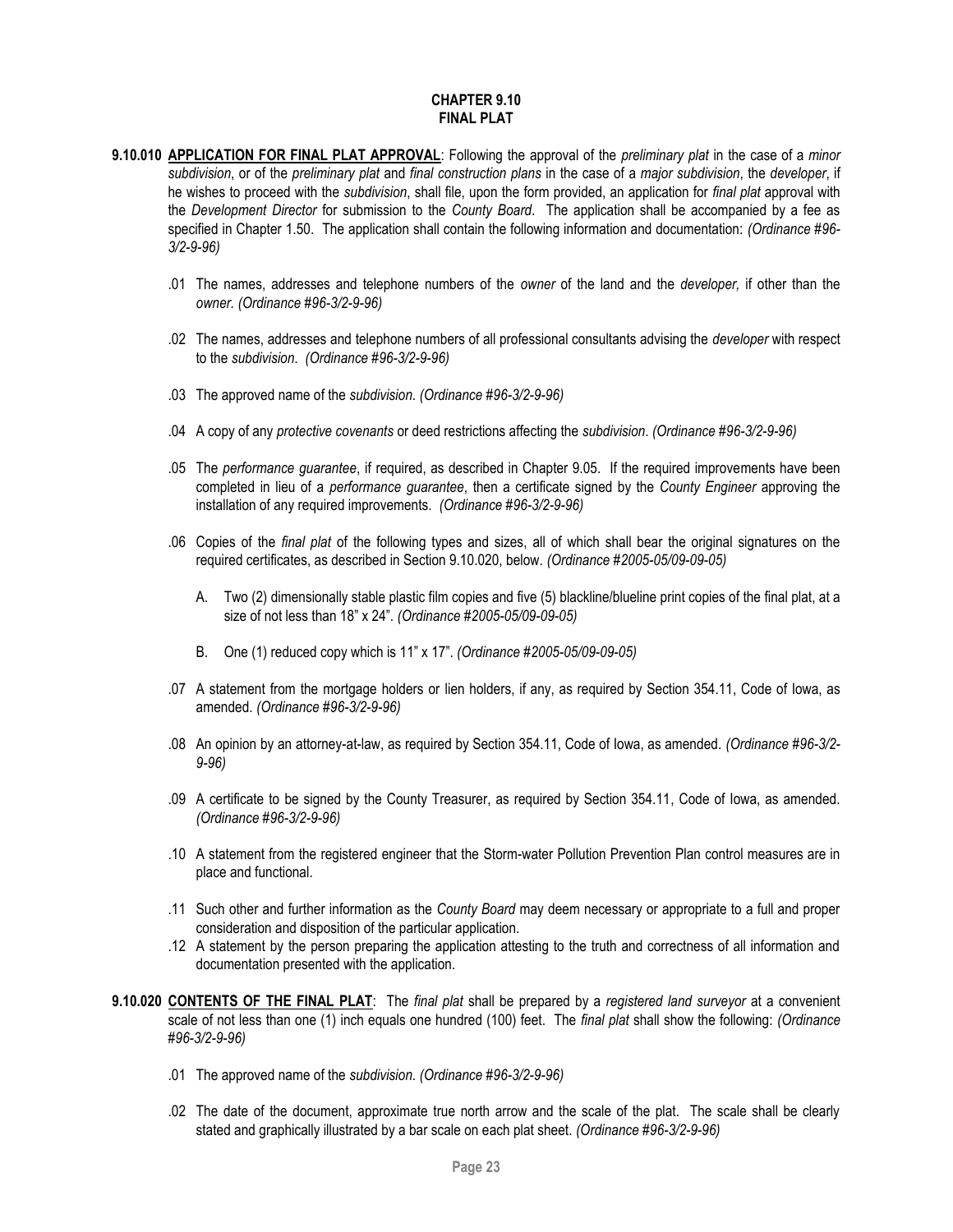- .03 The names and addresses of the *owner* of the land, the *developer*, if other than the *owner*, and the engineering firm or surveying firm that prepared the *final plat*. *(Ordinance #96-3/2-9-96)*
- .04 The location by section, township, range, county and state and including descriptive boundaries of the *subdivision*, based on accurate traverse, giving annular and linear dimensions which must mathematically close. *(Ordinance #96-3/2-9-96)*
- .05 The exact location and layout of *lots*, *public* or *private streets* with accurate dimensions in feet and decimals of feet, interior angles, length and radii, arcs and intermediate tangents of all curves, and with all other information necessary to reproduce the *plat* on the ground. *(Ordinance #96-3/2-9-96)*
- .06 The location of all existing and new *streets* within the *subdivision*. *(Ordinance #96-3/2-9-96)*
- .07 The names and width of all existing and new *streets* within the *subdivision*. *(Ordinance #96-3/2-9-96)*
- .08 The *lot* number and area of each *lot* within the *subdivision.* The data on the area of each *lot* may be shown in a table format on the *plat* page on which said *lot* is drawn. *(Ordinance #96-3/2-9-96)*
- .09 The location of all *easements* shall be denoted by fine dashed lines, clearly identified, and if already on record, the recorded reference of such *easement*. If an *easement* is not definitely located on record, a statement of such *easement* shall be included. The width of the *easements*, with sufficient ties to locate it definitely with respect to the *subdivision* must be shown. If the *easement* is being dedicated by the *final plat*, it shall be properly referenced in the *owner*'s certification of identification. *(Ordinance #96-3/2-9-96)*
- .10 The recorded reference of any *protective covenants* or deed restrictions affecting the *subdivision* shall be shown as a notation on the *final plat*. *(Ordinance #96-3/2-9-96)*
- .11 A statement by the proprietors and their spouse, if any, as required by Chapter 354.11, Code of Iowa, as amended. *(Ordinance #96-3/2-9-96)*
- .12 A certificate signed by a registered land surveyor, as required by Chapter 355, Code of Iowa. *(Ordinance #96-3/2- 9-96)*
- .13 A certificate to be signed by the *Development Director* approving the *final plat* with respect to compliance with the requirements of the *County Zoning Ordinance*. *(Ordinance #96-3/2-9-96)*
- .14 A certificate to be signed by the *County Engineer* approving the *final plat* with respect to *public improvements,* if any. *(Ordinance #96-3/2-9-96)*
- .15 A certificate for approval of the *County Board* to be signed by the Chairman and attested by the *County Auditor*. *(Ordinance #96-3/2-9-96)*
- .16 If applicable, a certificate for approval of the City Council to be signed by the Mayor and attested by the City Clerk, along with other appropriate certificates as may be required by the City. *(Ordinance #96-3/2-9-96)*
- **9.10.030 APPLICATION ACCEPTANCE**: The application shall be considered as officially filed after it has been examined by the *Development Director* and found to contain the information and documentation essential for proper review. Lack of complete information and documentation shall be deemed cause for refusal of official filing. *(Ordinance #96-3/2-9-96)*
- **9.10.040 REVIEW OF FINAL PLAT**: The *Development Director* shall transmit copies of the *final plat* to the *County Engineer. (Ordinance #96-3/2-9-96)*

Copies of the *Development Director*'s comments and recommendations, as well as those of the *County Engineer*, shall be submitted to the *County Board*. *(Ordinance #96-3/2-9-96)*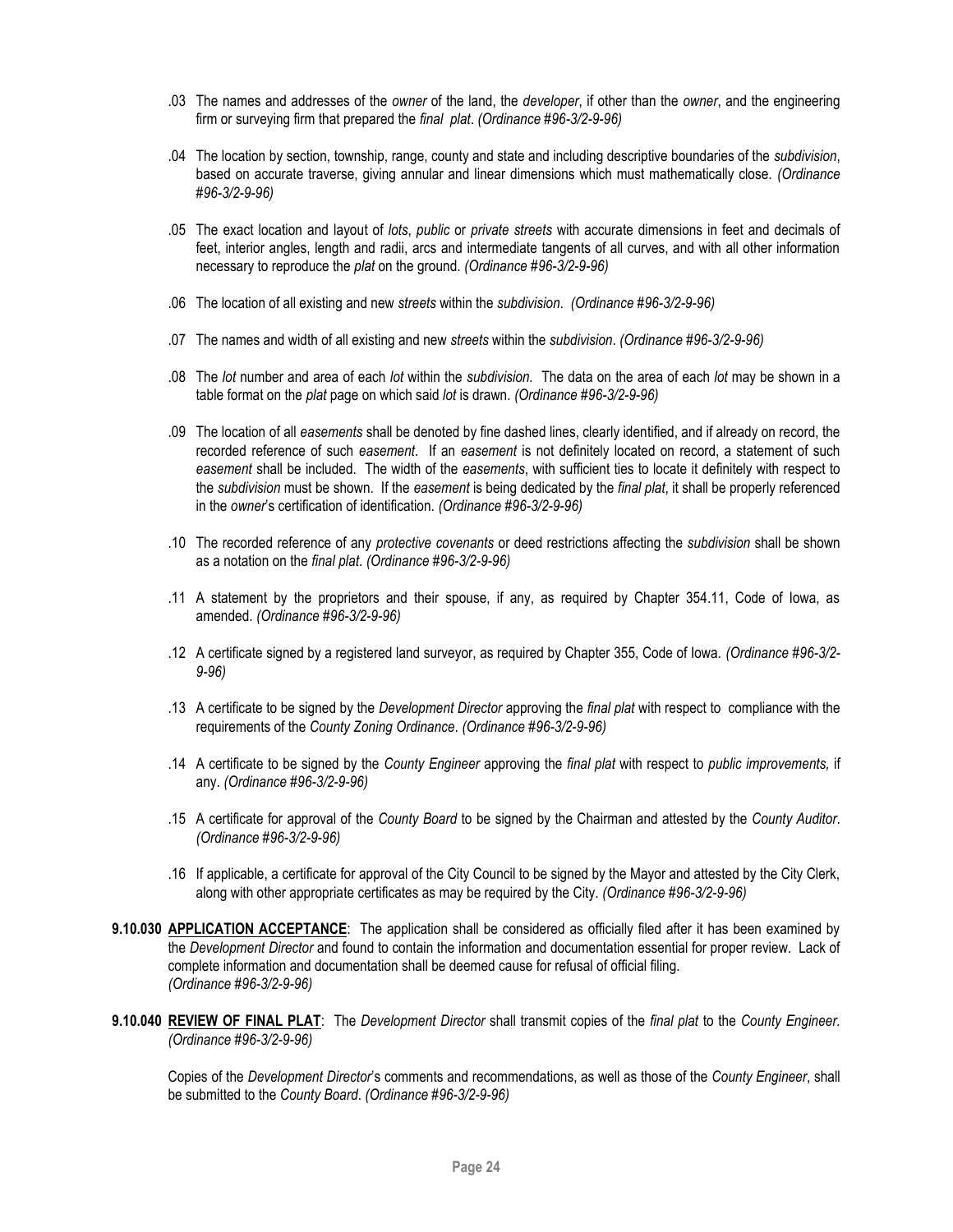- **9.10.050 PUBLIC MEETING BY COUNTY BOARD**: The *County Board* shall consider the proposed *final plat* at public meeting. Notice of the public meeting shall be given as specified in Chapter 21, Code of Iowa, as amended. *(Ordinance #96-3/2- 9-96)*
- **9.10.060 COUNTY BOARD ACTION**: The *County Board* shall, within sixty (60) days from the date of application acceptance for final plat approval, either disapprove the *final plat* or shall, by resolution, approve the *final plat* and accept the dedication of all *streets*, *easements*, parks and other public grounds for public use. *(Ordinance #96-3/2-9-96)*

Adoption of a resolution shall require an affirmative vote of at least a majority of those voting. *(Ordinance #96-3/2-9-96)*

- **9.10.070 RECORD OF APPROVAL**: Any resolution adopted by the County Board approving a final plat shall be given an official resolution number and shall be spread in the minutes of proceedings of the County Board. *(Ordinance #2005-05/09- 09-05)*
	- .01 The Development Director shall notify, in writing, the developer of the County Board's decision. *(Ordinance #2005- 05/09-09-05)*
	- .02 If the final plat is approved by the County Board, the Development Director, after having retained one (1) blackline/blueline print copy and one (1) reduced copy of such plat, shall return all other copies to the developer, who shall retain one (1) print copy and distribute the others as follows: *(Ordinance #2005-05/09-09-05)*
		- A. One (1) print copy, at a size of not less than 18" x 24", to the County Engineer. *(Ordinance #2005-05/09-09- 05)*
		- B. Two (2) dimensionally stable plastic film and two (2) print copy, at a size of not less than 18" x 24", to the County Recorder, to be recorded in accordance with the provisions of Chapter 354, Code of Iowa to be distributed as follows: film copy each to the County Recorder and County Auditor; print copy each to the Assessor and County Recorder. *(Ordinance #2005-05/09-09-05)*
- **9.10.080 RECORDING FINAL PLAT**: Approval of the *final plat* by the *County Board* shall be null and void if the *final plat* is not recorded with the *County Recorder* within ninety (90) days after the date of approval, unless an extension is requested by the *developer* within that time and granted by the *County Board. (Ordinance #96-3/2-9-96)*
- **9.10.090 FAILURE TO CONSTRUCT REQUIRED IMPROVEMENTS:** In the event a *developer* has posted a *performance guarantee* in lieu of actual construction of *required improvements*, the *County Board* may thirty (30) days prior to the expiration of the *performance guarantee* review the development of the *subdivision* and may direct the *County Engineer* to proceed with execute the *performance guarantee* in order to assure that the required improvements are completed. *(Ordinance #96-3/2-9-96)*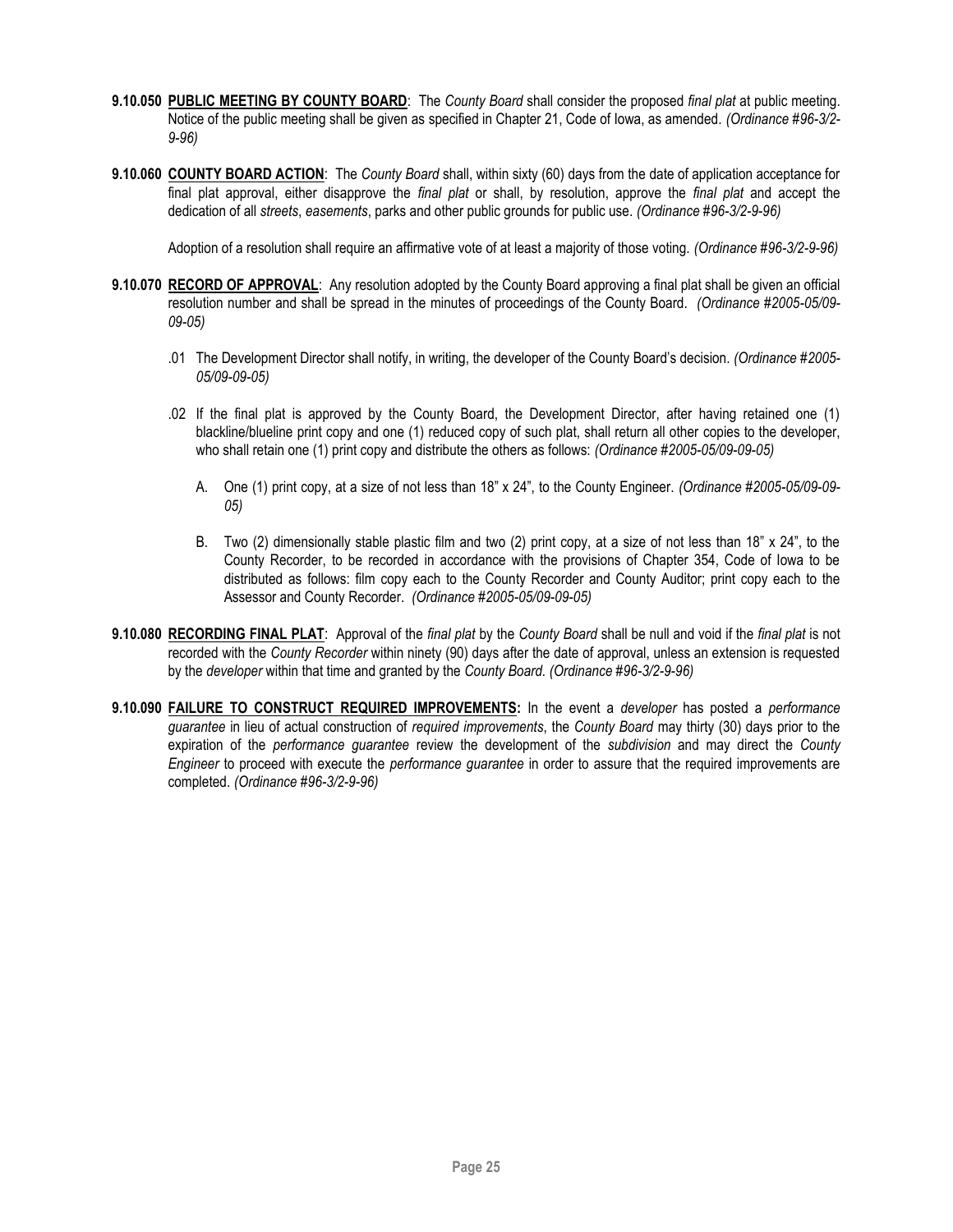### **CHAPTER 9.15 DESIGN STANDARDS**

- <span id="page-25-0"></span>**9.15.010 CONFORMANCE TO APPLICABLE RULES AND REGULATIONS**: No *subdivision* shall be approved and accepted by the *County* unless it conforms to the minimum requirements contained herein. In addition to these requirements, all *subdivisions* shall comply with the following: *(Ordinance #96-3/2-9-96)*
	- .01 The *County Zoning Ordinance* and all other applicable laws, rules and regulations of the appropriate local jurisdictions. *(Ordinance #96-3/2-9-96)*
	- .02 The *Comprehensive Land Use Plan* and all other applicable plans adopted by the *County*. *(Ordinance #96-3/2-9- 96)*
	- .03 All applicable standards established and regulations adopted by the *County Engineer* and all officers, departments and boards of the *County*. *(Ordinance #96-3/2-9-96)*
	- .04 All applicable laws, rules and regulations of the State and its duly constituted agencies. *(Ordinance #96-3/2-9-96)*
	- .05 Approval may be withheld if a *subdivision* is not in conformity with the above laws, rules and regulations, and the purposes of this Ordinance, as established in Section 9.01.020. *(Ordinance #96-3/2-9-96)*
- **9.15.020 LAND SUITABILITY**: No land shall be subdivided which is found to be unsuitable for development by reason of flooding, ponding, poor drainage, adverse soil conditions, adverse geological formations, unsatisfactory topography or other features likely to be harmful to the health, safety or general welfare of the future residents of the *subdivision* or the residents of the *County*, until such time as conditions causing the unsuitability are corrected. The following general standards shall apply: *(Ordinance #96-3/2-9-96)*
	- .01 The *County Board*, may when it deems it necessary for the health, safety or welfare of the present or future residents of the area of necessary to the conservation of water, drainage and sanitary facilities, prohibit the *subdivision* of any portion of the property which lies within the one hundred (100) year flood plain of any river or stream, into individual *lots*. *(Ordinance #96-3/2-9-96)*
		- A. Residential *subdivisions* shall provide all *lots* with a means of vehicular access that will remain dry during an occurrence of a one hundred (100) year flood. *(Ordinance #96-3/2-9-96)*
	- .02 Whenever a *subdivision* is submitted for an area which is subject to ponding or poor drainage, the *County Board*  may approve such *subdivision* provided the *developer* fills the affected area of the *subdivision* to an elevation sufficient to place the elevation of the *streets* and *lots* at a minimum of one (1) foot above the elevation of the maximum probable flooding, as determined by the *developer*'s engineer, and approved by the *County Engineer*. Such *subdivision* shall provide for an overflow area along the bank of any stream or watercourse, in a width which shall be sufficient in times of high water to contain or move the water, and no fill shall be placed in the overflow area nor any structure be erected or placed therein. The boundaries of the overflow area shall be subject to the approval of the *County Engineer*. Areas of extreme ponding or poor drainage should be discouraged. *(Ordinance #96-3/2-9-96)*
	- .03 Whenever a *subdivision* is submitted for an area which is intended to be served by individual septic systems, the *County Board* may disapprove such *subdivision* if any of the following conditions exist: *(Ordinance #96-3/2-9-96)*
		- A. Lands altered or filled with non-earth materials. *(Ordinance #96-3/2-9-96)*
		- B. Soils having a percolation rate of slower than one (1) inch per sixty (60) minutes. *(Ordinance #96-3/2-9-96)*
		- C. Lands drained by farm drainage tile or farm ditch systems. *(Ordinance #96-3/2-9-96)*
		- D. Lands having rock, impervious clay or ground water closer than thirty-six (36) inches to the final *grade* of the ground. *(Ordinance #96-3/2-9-96)*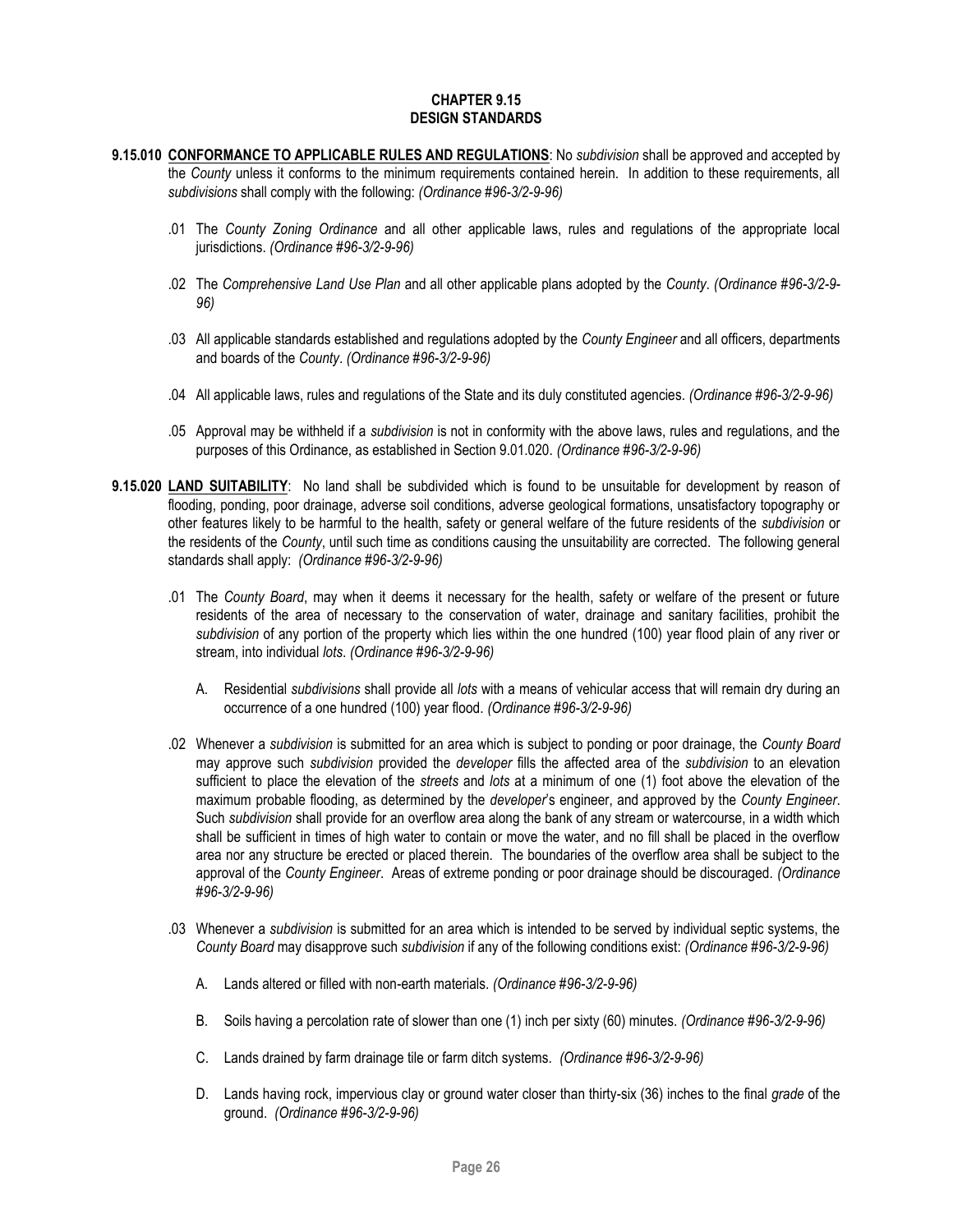- .04 Whenever a *subdivision* is submitted for an area where soil types indicate problems of erosion and sedimentation control, sanitary waste disposal, unstable foundations for *streets* and/or *buildings* and similar problems, the *County Board* may approve the *subdivision* provided the *developer* submits plans to correct and alleviate such unsatisfactory conditions. *(Ordinance #96-3/2-9-96)*
- .05 The *County Board*, in applying the provisions of this Section, shall in writing, recite the particular facts upon which it bases its conclusion that the land is not suitable for the proposed use and afford the *developer* the opportunity to present evidence regarding such unsuitability if he so desires. Thereafter, the *County Board* may affirm, modify or withdraw its determination of unsuitability. *(Ordinance #96-3/2-9-96)*
- **9.15.030 PRESERVATION OF NATURAL FEATURES**: Existing features which would add value to residential development or the *County* as a whole, such as large trees, unusual rock formations, watercourses, hilltops, scenic views, sites of historical significance and similar irreplaceable assets, shall be preserved in the design of the *subdivision*. *(Ordinance #96-3/2-9-96)*
- **9.15.040 PARKS AND OPEN SPACES**: In all residential *subdivisions* wherein the majority of the lots have a lot area of ten thousand (10,000) square feet or less there shall be usable *common open space* dedicated or reserved for *common open space land*. Said open space land shall be developed as follows: *(Ordinance #96-3/2-9-96)*
	- .01 A minimum area of ten thousand (10,000) square feet, plus an additional two thousand (2,000) square feet for each *lot* over fifteen (15) percent, dedicated or reserved a usable, *common open space* dedicated or reserved for *common open space*. *(Ordinance #96-3/2-9-96)*
	- .02 The land areas reserved for *common open space* need not be contiguous to each other, but no *parcel* dedicated or reserved for *common open space* shall be less than ten thousand (10,000) square feet in size. *(Ordinance #96- 3/2-9-96)*
	- .03 The length of the *common open space* shall not be more than five (5) times the width of the *common open space*; *(Ordinance #96-3/2-9-96)*
	- .04 The *common open space* shall be easily accessible to all property *owners* within the *subdivision*; *(Ordinance #96- 3/2-9-96)*
	- .05 *Common open space land* shall be clearly designated on the *subdivision plat* as to character of use and development, and that it is intended for the private use of the residents of the *subdivision*. *(Ordinance #96-3/2-9- 96)*
	- .06 The following may be included in or considered part of *common open space*: *(Ordinance #96-3/2-9-96)*
		- A. Environmentally sensitive land such as stream beds, marshes, and steep slopes; provided however, a minimum of fifty (50) percent of the land must be level ground that is contiguous and suitable for active recreation; *(Ordinance #96-3/2-9-96)*
		- B. Bikeways, provided that *right-of-way* width is at least twelve (12) feet in width and there is a paved surface at least eight (8) feet wide, three (3) inches thick, provided on a well drained subsoil base. The provisions of 9.15.040.03 shall not apply to bikeways. *(Ordinance #96-3/2-9-96)*
	- .07 The following shall not be included in or considered part of the *common open space*: *(Ordinance #96-3/2-9-96)*
		- A. Areas reserved for the exclusive use or benefit of an individual tenant or property *owner*; *(Ordinance #96-3/2- 9-96)*
		- B. Dedicated *streets*, common wells, sewer treatment facilities, open drainage ditches, drainage storage areas, other public *right-of-ways*, and other areas deemed unsuitable open spaces; *(Ordinance #96-3/2-9-96)*
		- C. Vehicular drives, parking, loading and storage area. *(Ordinance #96-3/2-9-96)*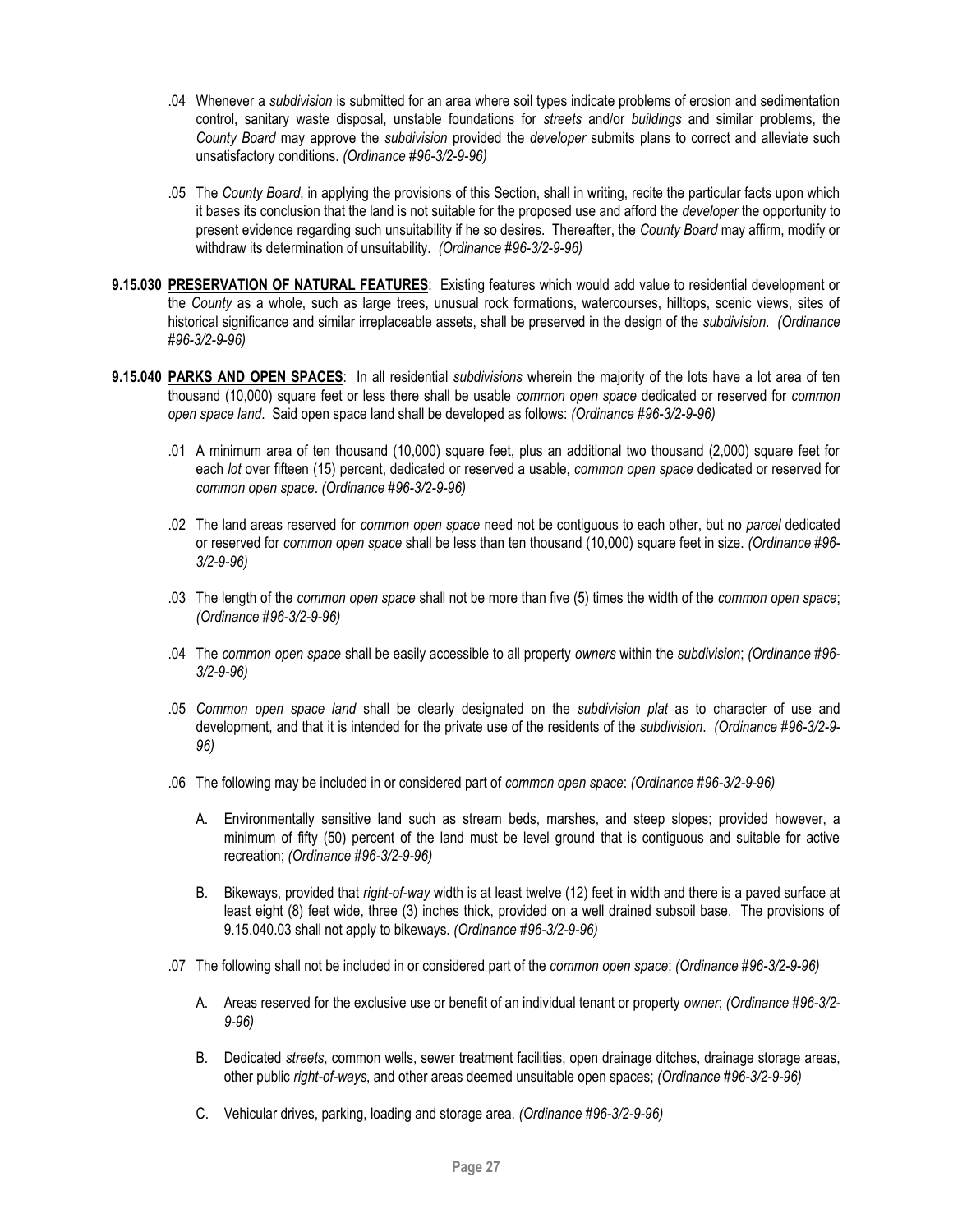- .08 Suitable provisions for maintenance and upkeep of open space shall be provided through a homeowner's association, deed covenants, or through other similar provisions as may be approved by the *County Board*. *(Ordinance #96-3/2-9-96)*
- **9.15.050 LOT DRAINAGE**: *Lots* shall be laid out so as to provide positive drainage away from all *buildings* and individual *lot*  drainage shall be coordinated with the general storm drainage pattern of the area. Drainage shall be designed so as to avoid concentration of storm drainage water from each *lot* to adjacent *lots*. *(Ordinance #96-3/2-9-96)*
- **9.15.060 WATERBODIES AND WATERCOURSES**: If the *tract* being subdivided contains a water body, or portion thereof, *lot lines* shall be drawn so as to distribute the entire ownership of the water body among the fees of adjacent *lots.* The *County Board* may approve an alternate plan whereby the ownership of and responsibility for the safe maintenance of the water body is so placed that it will not become a *County* responsibility. None of the land which is under water shall be utilized to meet the minimum area of the lot required under the County Zoning Ordinance. Where a watercourse separates the buildable area of a *lot* from the *street* by which it has access, provisions shall be made for the installation of a culvert or other structure, in accordance with standards and specifications approved by the *County Engineer*. *(Ordinance #96-3/2-9-96)*

# **9.15.070 RESERVED.**

- **9.15.080 LOTS**: The arrangement of *lots* shall be such that there will be no foreseeable difficulties, for reasons of topography or other conditions, in securing building permits to build on all *lots* in compliance with the *County Zoning Ordinance* and in providing driveway access to *buildings* on such *lots* from an approved *street. (Ordinance #96-3/2-9-96)*
	- .01 The *lot size, width, depth*, shape and orientation, and the minimum front yard setback lines shall be appropriate for the location of the *subdivision* and for the type of development and use contemplated, and shall comply with the minimum standards of the *County Zoning Ordinance*. *(Ordinance #96-3/2-9-96)*
	- .02 Dimensions of *corner lots* shall be large enough to allow for the erection of *buildings*, observing the minimum front yard setback from both *streets*. *(Ordinance #96-3/2-9-96)*
	- .03 RESERVED.
	- .04 Where *lots* are more than double the minimum required area for the zoning district, the *County Board* may require that such *lots* be arranged so as to allow further *subdivision* and the opening of future *streets* where they would be necessary to serve such potential *lots*, all in compliance with the *County Zoning Ordinance* and the provisions of this Ordinance. *(Ordinance #96-3/2-9-96)*

*Commission* and *County Board* approval shall be required for any *property line adjustment* or *parcel split* which takes place on *lots* platted after the effective date of this Ordinance. The *Commission* may require that a resubdivision/replat be prepared in lieu of a *property line adjustment* or *parcel split*. *(Ordinance #96-3/2-9-96)*

- .05 Depth and width of *lots* reserved or laid out for commercial or industrial purposes shall be adequate to provide for off-street parking and loading facilities required for the type of use and development contemplated, as established in the *County Zoning Ordinance*. *(Ordinance #96-3/2-9-96)*
- .06 Every *lot* shall abut and have access to a *public* or *private street*. *(Ordinance #96-3/2-9-96)*
- .07 In general, *side lot lines* shall be at right angles to *street lines*, or radial to curving *street lines*, unless a variation from this requirement will give a better *street* or *lot* layout. *(Ordinance #96-3/2-9-96)*
- .08 *Double frontage* and reverse frontage *lots* shall be avoided except where necessary to provides separation of residential development from *arterial streets* or to overcome specific disadvantages of topography and orientation. *(Ordinance #96-3/2-9-96)*
- **9.15.090 FRONTAGE REQUIRED**: All *major* or *minor subdivisions* shall be in areas in which the property lies immediately adjacent to or has direct access from a *hardsurfaced public street*. In the event the *subdivision* is proposed to be developed as a country estates subdivision, the interior *private street* shall be developed as stipulated in Section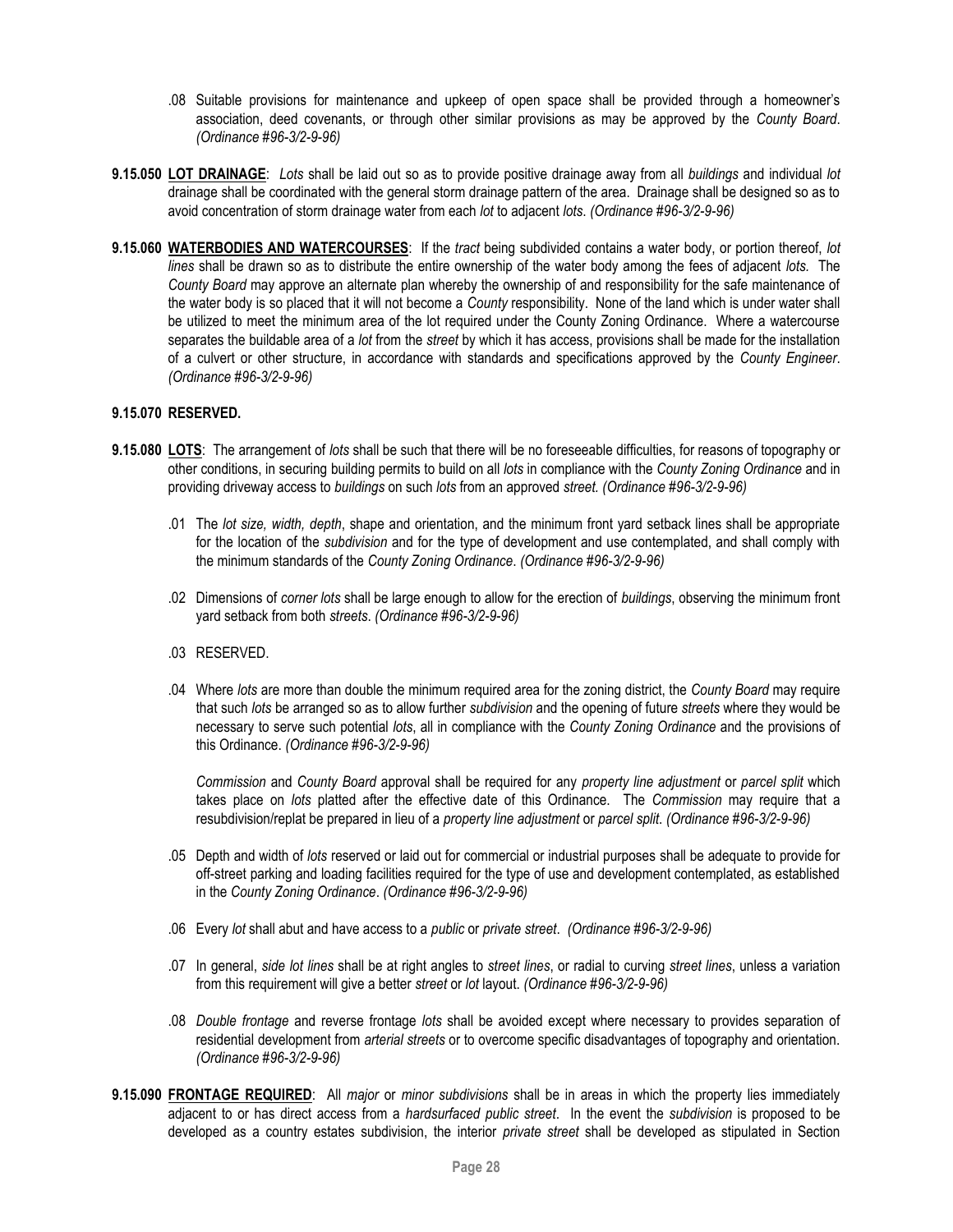9.05.120; however, the *public street* leading to the interior *private street* shall be a *hardsurfaced public street.* In the event the proposed *subdivision* is situated on an existing graveled or oiled *public street* it shall be the *developer's*  responsibility to have a *hardsurfaced public street* constructed from the *subdivision* entrance road(s) or from the *subdivision* frontage to another *hardsurfaced public street*. *(Ordinance #96-3/2-9-96)*

- **9.15.100 STREET LAYOUT AND DESIGN**: The arrangement, character, extent, width, *grade* and location of all *streets* shall be designed with consideration of and in relationship to existing and planned *streets*, topographical conditions, public convenience and safety, and the proposed uses of land to be served by such *streets*. The layout and design of *streets* in all *subdivisions* shall conform to the following: *(Ordinance #96-3/2-9-96)*
	- .01 S*treets* shall provide, where practical, for the continuation or appropriate projection of existing *streets* in the surrounding area. *(Ordinance #96-3/2-9-96)*
	- .02 *Streets* shall be related appropriately to the topography. *Local streets* shall be curved wherever possible to avoid conformity of *lot* appearance. All *streets* shall be arranged so as to obtain as many as possible of the building sites at, at or above, the *grade* of the *streets*. *Grades* of *streets* shall conform as closely as possible to the original topography. A combination of steep *grades* and curves shall be avoided. *(Ordinance #96-3/2-9-96)*
	- .03 *Streets* shall be properly related to special traffic generators such as industries, business districts, schools, churches, and shopping centers; to population densities; and to the pattern of existing and proposed uses. *(Ordinance #96-3/2-9-96)*
	- .04 *Local streets* shall be laid out to conform as much as possible to the topography, to permit efficient drainage and utility systems, and to require the minimum number of *streets* necessary to provide convenient and safe access of property. *(Ordinance #96-3/2-9-96)*
	- .05 The rigid rectangular gridiron *street* pattern should be avoided wherever possible and the use of curvilinear *streets*, *cul-de-sacs*, or loop *streets* shall be encouraged where such use will result in a more desirable layout. *(Ordinance #96-3/2-9-96)*
	- .06 Proposed *streets* shall be extended to the boundary lines of the *tract* to be subdivided, unless prevented by the topography or other physical conditions, or unless in the opinion of the *County Board* such extension is not necessary or desirable for the coordination of the layout of the *subdivision* with the existing layout or the most advantageous future development of adjacent tracts. *(Ordinance #96-3/2-9-96)*
	- .07 In *nonresidential subdivisions*, the *streets* and other access-ways shall be planned in connection with the grouping of *buildings*, location of rail facilities, truck loading and maneuvering areas, walks and parking areas so as to minimize conflict of movement between the various types of traffic, including pedestrian. *(Ordinance #96-3/2-9-96)*
- **9.15.110 STREET STANDARDS:** Street standards including, but not limited to, right-of-way widths, grades, sight distances, vertical curve length, and pavement type, width and thickness, shall be based upon standards equal or greater than current Statewide Urban Design and Specifications (SUDAS) Manual and current Iowa Department of Transportation specifications pertaining to paving and drainage facilities. Hydraulic design of drainage facilities shall meet or exceed the minimum requirements currently utilized by the County Engineer. *(Ordinance #2005-05/09-09-05)*
	- .01 Dedication of additional *right-of-way* shall be required for any *subdivision* having *frontage* on an existing *street* which does not meet with the minimum *right-of-way* width required by the *County Engineer*. *(Ordinance #96-3/2-9- 96)*
	- .02 Dead-end streets, designed to be so permanently, shall be no longer than one thousand (1,000) feet. All permanently dead-end streets shall terminate in a cul-de-sac with a minimum of right-of-way diameter of onehundred (100) feet. *(Ordinance #2005-05/09-09-05)*
	- .03 Dead-end *streets*, designed to be so temporarily, shall extend to the property line. A temporary "T" shaped turnaround shall be provided on all temporary dead-end *streets*, with the notation on the final plat that the land outside of the normal *street right-of-way* shall revert to *abutting* land owners whenever the *street* is continued.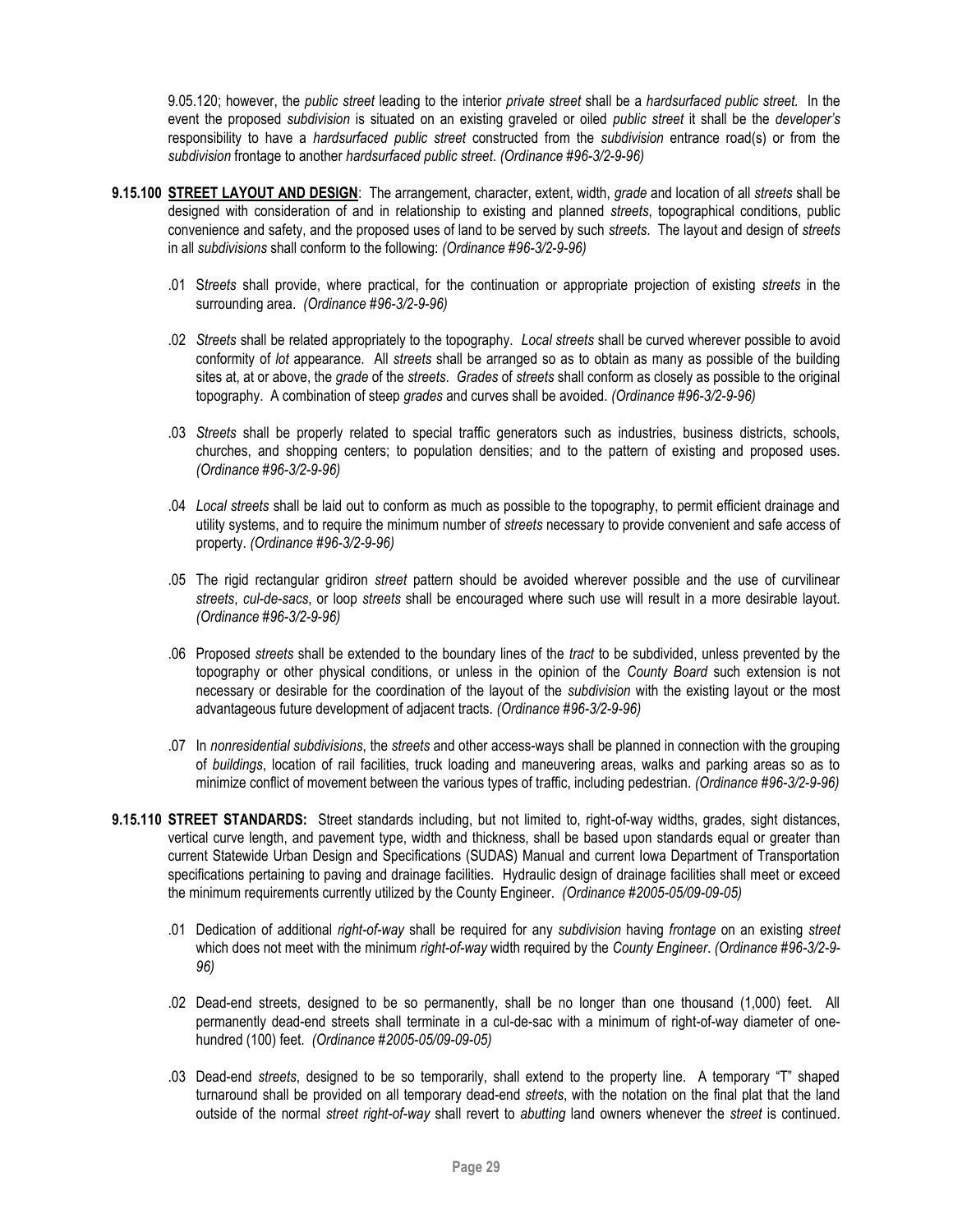The length of a temporary dead-end *street* shall not exceed one thousand three hundred and twenty (1,320) feet. *(Ordinance #96-3/2-9-96)*

- .04 Guard rails and warning posts shall be placed as required by the *County Engineer*, along the shoulder of any *street* where the construction of such *street* has created a severe embankment. *(Ordinance #96-3/2-9-96)*
- .05 Curb and gutter type construction of streets may be required by the *County Engineer* in subdivisions wherein lot density and topography has the potential of creating erosion, drainage and/or stormwater management problems. *(Ordinance #96-3/2-9-96)*
- .06 All concrete pavement shall utilize Type 1PF Cement. *(Ordinance #2005-05/09-09-05)*
- .07 All pavements shall meet or exceed minimum smoothness standards based on current Iowa Department of Transportation specifications, as stipulated in Section 2316.02-Measurements; 2316.03-Evaluation; and Section 2532-Pavement Surface Repair (Diamond Grinding). *(Ordinance #96-3/2-9-96)*

Final profile index shall not exceed forty (40) inches per mile or the current metric equivalent adopted by the Iowa Department of Transportation. *(Ordinance #96-3/2-9-96)*

All costs incurred to test for assurance that the minimum smoothness standards have been met shall be the responsibility of the *developer. (Ordinance #96-3/2-9-96)*

- .08 Bump correction or smoothness correction or both may be required. If required, the correction shall be completed before the final determination of pavement thickness. All bumps exceeding a vertical height of five-tenths (0.5) inch in a twenty-five (25) foot span, as indicated on the profile trace, shall be corrected. Corrections will also be required, in lengths excluded from the profilogram, for deviations exceeding one-eighth (1/8) inch in ten (10) feet. However, on asphalt pavements the surface shall be corrected only with approval of the *County Engineer.* Also, when an additional full width lane for through traffic is to be constructed, bump correction of the new pavement will not be required if the bump also occurs at the location in the adjacent lane. The corrected bumps will be considered satisfactory when measurement by the profilograph shows that the bumps are five-tenths (0.5) inch or less in a twenty-five (25) foot span. *(Ordinance #96-3/2-9-96)*
- .09 *Streets* which exceed nine hundred (900) feet in length shall use a slip form paver when furnishing Portland cement concrete. *(Ordinance #96-3/2-9-96)*
- **9.15.120 ACCESS TO ARTERIALS**: Where a *subdivision* borders on or contains an existing or proposed *arterial street*, the *County Board* may require that access to such *streets* be limited by one of the following means: *(Ordinance #96-3/2-9- 96)*
	- .01 The *subdivision* of *lots* so as to back onto the *arterial street* and front onto a parallel *local street*. No access shall be provided from the *arterial street* and screening shall be provided in a strip of land along the rear property line of such *lots*. *(Ordinance #96-3/2-9-96)*
	- .02 A series of *cul-de-sac* or loop *streets*, entered from and designed generally at right angles to such parallel *street*, with the rear lines of their terminal *lots* backing onto the *arterial street*. *(Ordinance #96-3/2-9-96)*
	- .03 A *marginal access street*, separated from the *arterial street* by a buffer or grass strip and having access thereto at suitable points. *(Ordinance #96-3/2-9-96)*
	- .04 In a minor subdivision where driveway access is directly from a *street*, the *County Board* may require that such *lots* be served by a combined access driveway in order to limit possible traffic hazard on such *street*. Where possible, driveways shall be designed and arranged so as to avoid requiring vehicles to back into traffic on *arterial streets*. *(Ordinance #2004-14/07-01-04)*
	- .05 No more than four (4) lots or combination of lots and parcels can be directly accessed from an existing street. A cul-de-sac, frontage road or series of interior streets shall be required when the number of lots exceed four (4), unless a residential driveway that existed prior to January 1, 2004 will be utilized and no new entrances are being constructed. *(Ordinance #2005-05/09-09-05)*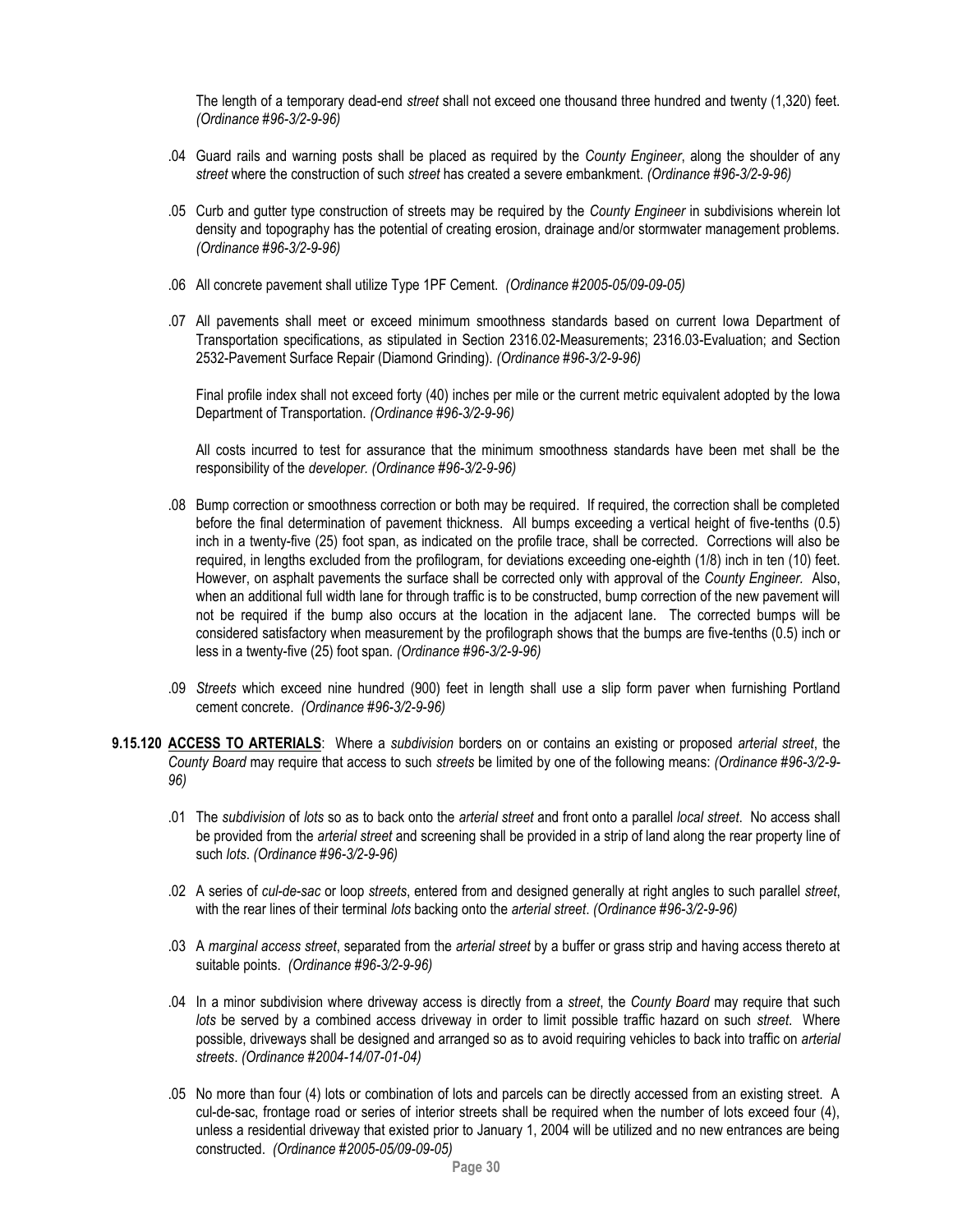- **9.15.130 RAILROADS AND LIMITED ACCESS HIGHWAYS**: Railroad *right-of-ways* and limited access *highways* where so located as to affect the *subdivision* of adjoining lands shall be treated as follows: *(Ordinance #96-3/2-9-96)*
	- .01 In residential *subdivisions*, a buffer strip of at least twenty-five (25) feet in depth, in addition to the normal depth of the *lot* required in the zoning district, shall be provided adjacent to the railroad *right-of-way* or limited access *highway*. This strip shall be part of the platted *lots* and shall be designated on the *final plat*: "This strip is reserved for screening. The placement of structures hereon is prohibited." *(Ordinance #96-3/2-9-96)*
	- .02 In *nonresidential subdivisions*, the nearest *street* extending parallel or approximately parallel to the railroad shall, whenever practicable, be at a sufficient distance there from to ensure suitable depth for the commercial or industrial sites. *(Ordinance #96-3/2-9-96)*
	- .03 *Streets* parallel to a railroad or limited access *highway* when intersecting a *street* which crosses the railroad or limited access *highway* at *grade* shall, to the extent practical, be at a distance of at least one hundred fifty (150) feet from such *right-of-way*. Such distance shall be determined with consideration of the minimum distance required for further separation of *grades* by means of appropriate approach gradients. *(Ordinance #96-3/2-9-96)*
- **9.15.140 WATER SUPPLY**: The *developer* shall make provisions for an approved, adequate supply of potable water to every lot in the subdivision as follows:
	- .01 Where an adequate public water supply system is reasonably accessible, the developer shallprovide a complete public water supply system, including all hydrants, valves and other appurtenances and a service connection to each lot throughout the entire subdivision.

Such system shall extend into and through the subdivision to the boundary lines and shall be connected to a public water system. Such water supply system shall be designed and constructed in accordance with the standards and specifications of the appropriate State and local authorities. All water mains shall be of such size as to support the use of fire hydrants, as described below.

Fire hydrants shall be required for all subdivisions provided with a public water supply. Fire hydrants shall be placed in accordance with the Uniform Fire Code. To eliminate future street excavations, all underground utilities for fire hydrants, together with the fire hydrants themselves and all other supply improvements, shall be installed before any final surfacing of a street shown on the final plat.

Where a public water supply system is provided no private water wells shall be constructed.

.02 Where an adequate rural water supply system is reasonably accessible, the developer shall provide a rural water system, including all valves and other appurtenances and a service connection to each lot throughout the entire subdivision.

Where a rural water supply system is provided no private water wells shall be constructed.

.03 Where an adequate public water supply system is not reasonably accessible, the developer may provide a complete common water supply. Such water supply system shall be designed and constructed in accordance with the standards and requirements of the Iowa Department of Natural Resources.

Where a common water supply system is provided no private water wells shall be constructed.

- .04 Where an adequate public, rural or common water supply system is not reasonably accessible or not required private water wells may be used for the purpose of providing a private water supply system.
	- A. The developer shall submit, with the preliminary plat, acceptable evidence of the availability of water on the site. The developer may be required to make one (1) or more test wells within the boundaries of the subdivision if the evidence is deemed unacceptable by the County Board. Each test hole shall be numbered and its location and results shown on the final construction plans. All tests shall be performed in accordance with the Pottawattamie County, Iowa, Private Water Well Ordinance.
	- B. Private water wells, if approved, may be drilled at the expense of the developer, or at the expense of a subsequent lot owner at the time development of the lot takes place.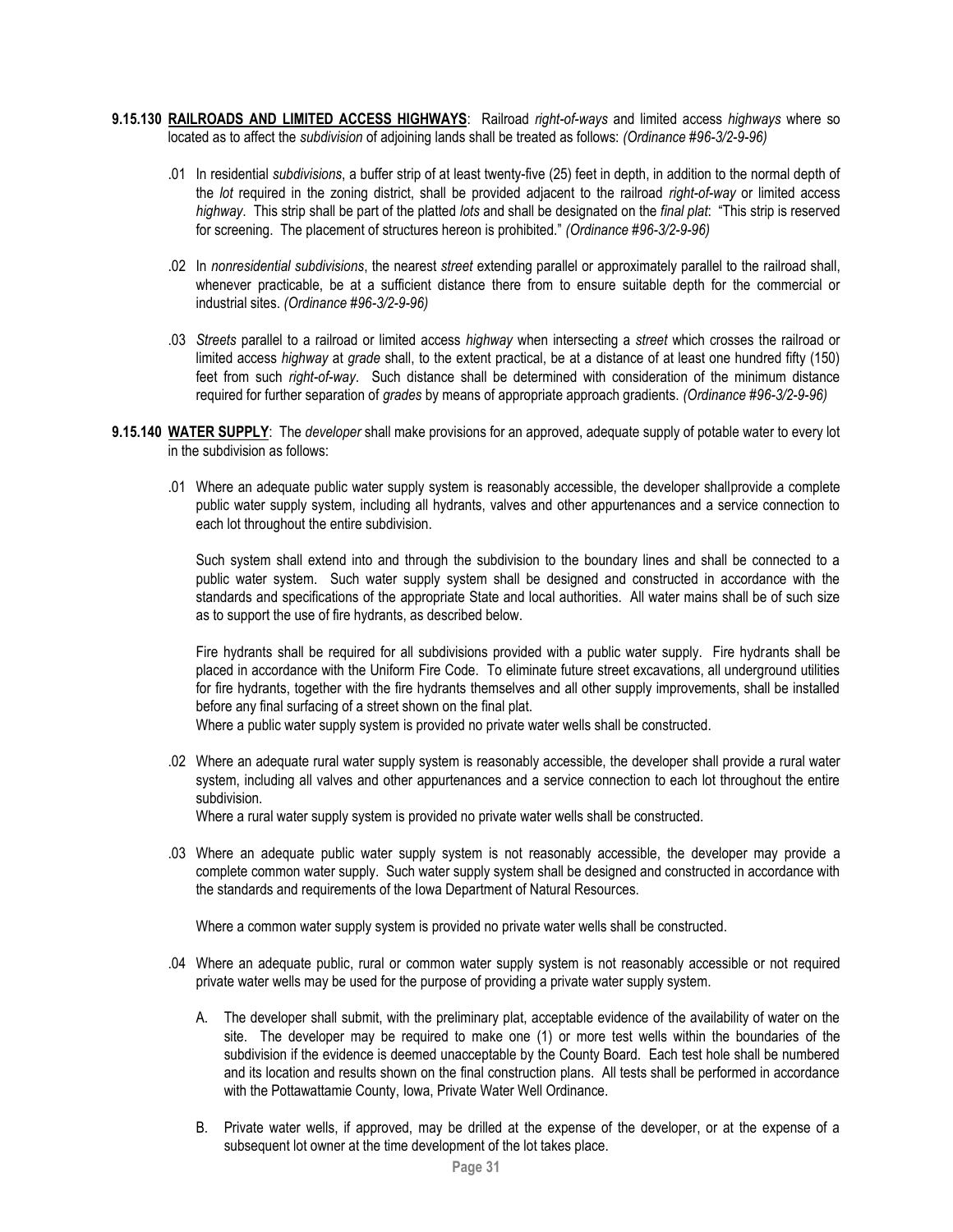- C. In a major subdivision, the developer shall have a well corridor map prepared by a licensed professional engineer designating the area to be dedicated to the drilling of a private water well. The area designated shall be adequate for the construction of a private water well and shall meet the separation requirements established by Pottawattamie County, Iowa, Private Water Well Ordinance from septic laterals.
- **9.15.150 SANITARY SEWER**: The developer shall make provisions for an approved, sanitary means of sewage disposal for every lot in the subdivision as follows: *(Ordinance #96-3/2-9-96)*
	- .01 Where an adequate public sanitary sewer system is reasonably accessible, the developer shall provide a complete public sanitary sewer system, including all appurtenances and a service connection to each lot throughout the entire subdivision. Such system shall extend into and through the subdivision to the boundary lines and shall connect to a public sanitary sewer system. Such sanitary sewer system shall be designed and constructed in accordance with the standards and specifications of the appropriate State and local authorities. *(Ordinance #96-3/2-9-96)*
	- .02 Where an adequate public sanitary sewer system is not reasonably accessible, the developer may provide a complete common sanitary sewer system, including all appurtenances and a service connection to each lot throughout the entire subdivision. Such system shall be designed and constructed in accordance with the standards and requirements of the Iowa Department of Natural Resources. *(Ordinance #2004-14/07-01-04)*
	- .03 Where an adequate public or common sanitary sewer system is not reasonably accessible or not required onsite wastewater treatment and disposal systems may be used for the purpose of providing a private means of sewage disposal for each lot in the subdivision. *(Ordinance #96-3/2-9-96)*
		- A. The developer shall submit, with the preliminary plat, acceptable evidence of the suitability of the soil for onsite wastewater treatment and disposal systems on the site. The developer may be required to make one (1) or more soil boring tests and/or preliminary percolation tests within the boundaries of the subdivision if the evidence is deemed unacceptable by the County Board. In the event the existing grade of the lots is altered, soil loading rates shall be determined for each lot and each hole shall be numbered and its location and results shown on the final construction plans. All tests shall be performed in accordance with the Pottawattamie County, Iowa, Onsite Wastewater Treatment and Disposal System Ordinance. *(Ordinance #96-3/2-9-96)*
		- B. Lots where onsite wastewater treatment and disposal systems are proposed shall provide adequate space for two (2) such systems. The area dedicated for the second system is provided as a back up when the first system fails. In a major subdivision, the developer shall have a septic corridor map prepared by a licensed professional engineer designating the area to be dedicated to the construction of the said systems, subject to the following:
			- 1. The area designated shall be a minimum of 10,000 square foot of usable area.
			- 2. The area designated shall be increased by 5% for each 5% increase in grade above level.
			- 3. No improvements, including driveways shall be allowed in the area designated.
			- 4. The area designated shall meet the separation requirements established by Pottawattamie County, Iowa, Private Onsite Waste Water Treatment and Disposal System Ordinance from the private water well. *(Ordinance #2005-05/09-09-05)*
		- C. Onsite wastewater treatment and disposal systems, if approved, may be installed at the expense of the developer, or at the expense of a subsequent lot owner at the time development of the lot takes place. *(Ordinance #96-3/2-9-96)*
- **9.15.160 STORM SEWER**: Adequate storm sewer systems shall be planned and constructed as required throughout the *subdivision* to carry off storm water from all inlets and catch basins and be connected to an approved outfall. There shall be provided storm-water sewers or a surface drainage system to serve adequately the area being subdivided, considering but not limited to the use of existing drainage channels whenever possible. The design of the drainage system shall consider the storm drainage area of which the *subdivision* is a part and existing watercourses. All storm drainage facilities shall be constructed based upon criteria established by the *County Engineer*. The *County* shall only be responsible for maintenance of storm water sewer structures which lie within the *County* Road *right-of-way*. *(Ordinance #96-3/2-9-96)*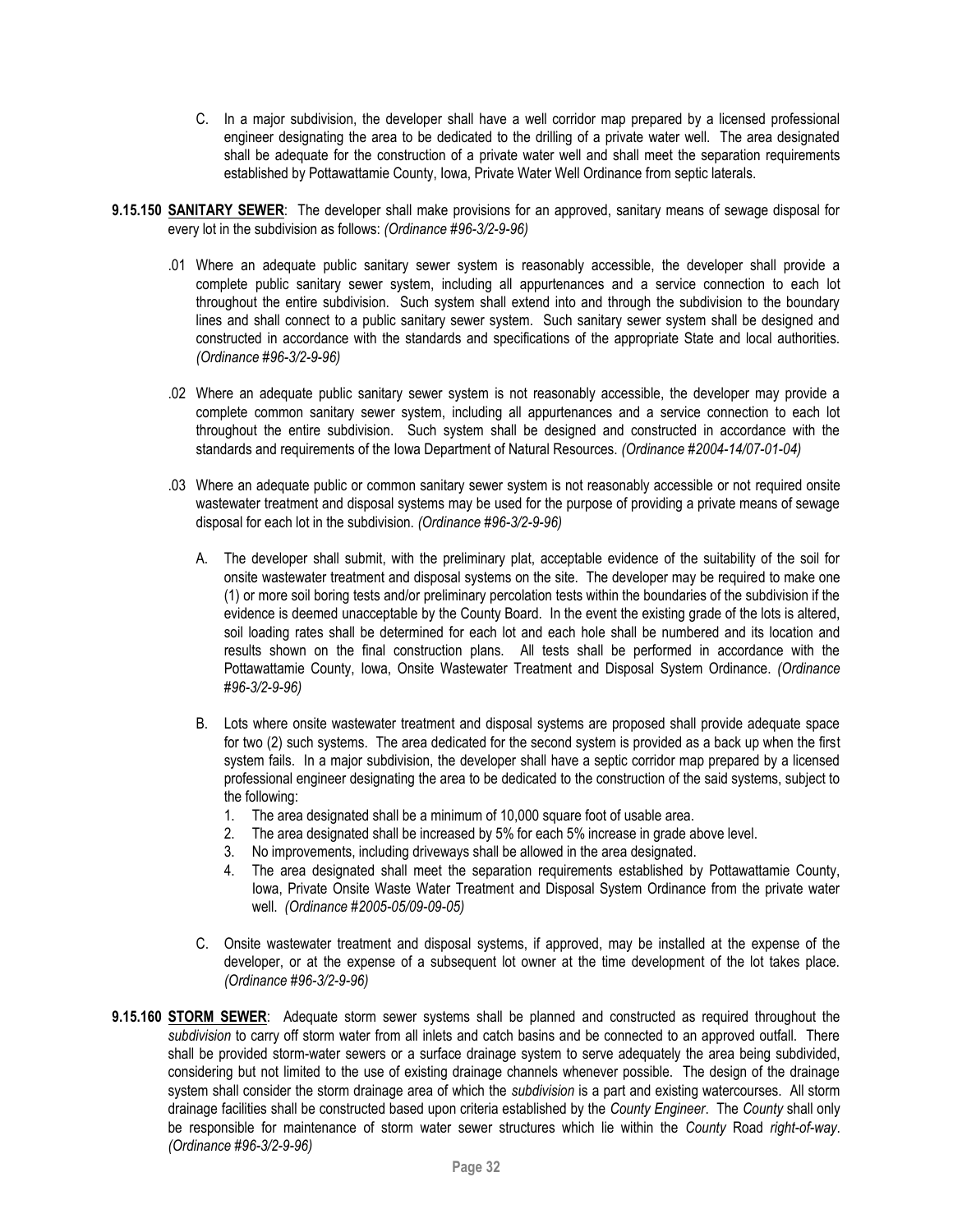- **9.15.170 EASEMENTS**: *Easements* shall be provided for utility service, including storm sewer drainage structures, where necessary. *Easements* for sanitary sewer, storm sewer facilities and water supply and distribution lines shall be at least twenty (20) feet in width and other *easements* shall be at ten (10) feet in width. All *easements* shall be established where practicable at the rear and side of each *lot* and along such other *lot lines* to provide continuity of alignment from *block* to *block*. However, the combined width of such *easements* shall be equally divided between adjoining *lots* within any proposed *subdivision*. *(Ordinance #96-3/2-9-96)*
	- .01 All utility distribution lines for telephone, electric, natural gas and cable television service to be installed shall be placed underground within *easements* or dedicated public *right-of-ways*. The installation of such facilities shall be made in compliance with the applicable orders, rules and regulations of the State of Iowa, nor or hereafter effective, and the *owner* or *developer* of any property to be served from such underground installations shall be responsible for compliance with the rules and regulations of any public utility whose services will be required with respect to the provisions of such underground facilities. *(Ordinance #96-3/2-9-96)*
	- .02 Where a *subdivision* is traversed by a watercourse, drainage way, channel or stream, or other body of water, appropriate dedications or *easement* provisions, with adequate width or construction to accommodate observed, computed or anticipated storm water drainage through and from the *subdivision*, shall be made. The width of the *easement* or dedication shall be dependent on the area of land drained by the watercourse and to allow access to the structure for construction and maintenance equipment. *(Ordinance #96-3/2-9-96)*
	- .03 A screen planting *easement* may be required between residential and commercial or industrial *lots.* If such *easement* is to be used for public utilities, additional width may be required to assure that maintenance of the utilities would not be detrimental to the plantings. *(Ordinance #96-3/2-9-96)*
	- .04 Parks situated in the interior of *blocks* shall have direct and public access to surrounding *streets* by an *easement* at least twenty (20) feet wide, and shall be covered by the *restrictive covenants* as to maintenance. *(Ordinance #96-3/2-9-96)*
- **9.15.180 RESERVE STRIPS**: The creation of reserve strips shall not be permitted adjacent to a proposed *street* in such a manner as to deny access from adjacent property to such *street*. *(Ordinance #96-3/2-9-96)*
- **9.15.190 SUBDIVISION NAME**: The proposed name of the *subdivision* shall not duplicate, or too closely approximate phonetically, the name of any other *subdivision* in the County. *(Ordinance #96-3/2-9-96)*
- **9.15.200 STREET NAMES**: The proposed names of all new *streets* shall be shown on the *preliminary plat* and such names shall be sufficiently different in sound and in spelling from other *street* names in the *County* so as not to cause confusion. The *County Board* reserves the right to alter or change the proposed name of any *street* at any time prior to the approval of the *final plat*. Proposed *streets* which are in alignment with other already existing and named *streets*  shall bear the names of such existing *streets*. The name of a proposed *street* which is not in alignment with an existing *street* shall not duplicate the name of any existing *street*, irrespective of the use of the suffix *street*, avenue, boulevard, drive, place, court, lane, road, pike, *highway*, parkway or other similar suffix. *(Ordinance #96-3/2-9-96)*
- **9.15.210 STREET REGULATORY SIGNS**: At the time of *final plat* approval, the *developer* shall pay the *County* the total cost, including installation, for all *street* regulatory signs, including *street* name signs, required by the *County Engineer* along all streets and at all intersections within or *abutting* the *subdivision*. *(Ordinance #96-3/2-9-96)*
- **9.15.220 PRIVATE STREETS**: Upon the request of the *developer* with an application for a *preliminary plat* and the recommendation of the *Commission*, the *County Board* may approve a *subdivision* within the R-1 (Agricultural-Urban Transitional) District wherein access to the *lots* is provided by *private streets*, provided such *streets* are improved in accordance with the design standards and specifications set forth in these regulations and are dedicated to the public in accordance with the provisions of Chapter 9.05. *(Ordinance #2004-14/07-01-04)*

# **9.15.230 RESERVED**.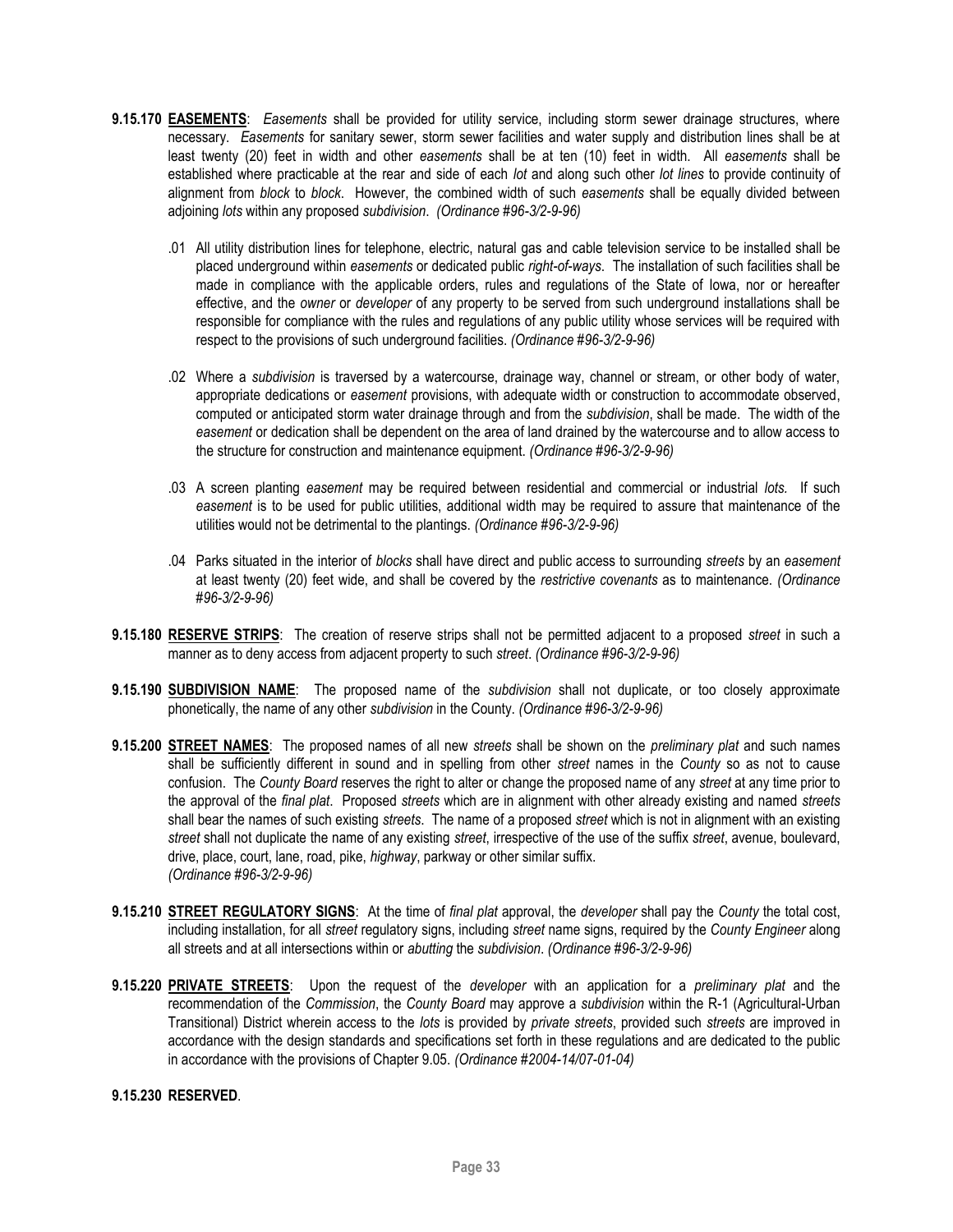- **9.15.240 PEDESTRIAN WALKWAYS**: Pedestrian walkways may be required by the *County Board* through the center of *blocks*  of more than six hundred (600) feet in length where deemed essential to provide circulation or access to schools, parks, shopping centers, transportation, or other community facilities. A pedestrian walkway shall have a width of not less than ten (10) feet. A sidewalk, constructed in accordance with the requirements of Section 9.15.250 for sidewalk improvements, shall be placed along the entire length of such walkway. *(Ordinance #96-3/2-9-96)*
- **9.15.260 SIDEWALKS**: Whenever provided, sidewalks shall be constructed of Portland cement concrete in accordance with the design standards and specifications approved by the *County Engineer*. Sidewalks shall be a minimum of four (4) feet in width and four (4) inches in depth and shall be located within the *street right-of-way*, parallel to and within two (2) foot of the *lot line*. *(Ordinance #96-3/2-9-96)*
	- .01 Sidewalks may be provided for all *streets* in *nonresidential subdivisions*. *(Ordinance #96-3/2-9-96)*
	- .02 Sidewalks shall be required on either side of all *streets* in *subdivisions* where the majority of the lots are ten thousand (10,000) square foot or less. *(Ordinance #96-3/2-9-96)*
- **9.15.260 ENTRANCES INTO INDIVIDUAL LOTS:** It shall be the financial responsibility of the *developer* to pay for the material and labor required to install individual driveway entrance tubes along County roads, when so required. This expense may be borne by a subsequent lot owner at the time development of the lot takes place. *(Ordinance #96-3/2-9-96)*
- **9.15.270 MONUMENTATION**: The *surveyor* shall cause to be placed permanent reference monuments in the *subdivision* as required in Chapter 355, Code of Iowa, as amended. *(Ordinance #96-3/2-9-96)*
- **9.15.280 SELF-IMPOSED RESTRICTIONS**: The *County Board*, following the review and comment of the *Commission*, shall have the right to agree with the *developer* regarding the type and character of the development to be permitted within the *subdivision*, and may require that certain minimum regulations regarding this matter be incorporated in any *protective covenants* or deed restrictions. Such regulations shall be intended to protect the character and value of the surrounding development and shall also tend to secure the most appropriate character of development in the property to which is subdivided. *(Ordinance #96-3/2-9-96)*

# **CHAPTER 9.20 AMENDMENTS**

- <span id="page-33-0"></span>**9.20.010 COUNTY BOARD MAY AMEND ORDINANCE**: Whenever the public necessity, convenience, general welfare or good *subdivision* practice require, the *County Board* may by ordinance subject to the procedure provided in this Chapter amend the text of this Ordinance or amendments thereof. *(Ordinance #96-3/2-9-96)*
- **9.20.020 AUTHORIZATION FOR AMENDMENTS**: An amendment to the text of this Ordinance may be initiated by action of the *County Board* or *Commission*; or by application of an *owner* of property situated within the *County*. *(Ordinance #96-3/2- 9-96)*
- **9.20.030 APPLICATION FOR AMENDMENTS**: An application for an amendment shall be filed, upon the form provided, with the *Development Director* for submission to the *Commission*. The application shall be accompanied by a fee as specified in Chapter 1.50 and by such data and information as may be prescribed by the *Commission*. An application for a zoning text amendment shall contain a statement setting forth the proposed amendment or supplemental to the regulations of this Ordinance. The application shall contain the following information and documentation: *(Ordinance #96-3/2-9-96)*
	- .01 The name, address and telephone number of the *owner* of the land and the applicant, if other than the *owner*. *(Ordinance #96-3/2-9-96)*
	- .02 The precise wording of the proposed amendment. *(Ordinance #96-3/2-9-96)*
	- .03 A statement of the need and justification for the proposed amendment. *(Ordinance #96-3/2-9-96)*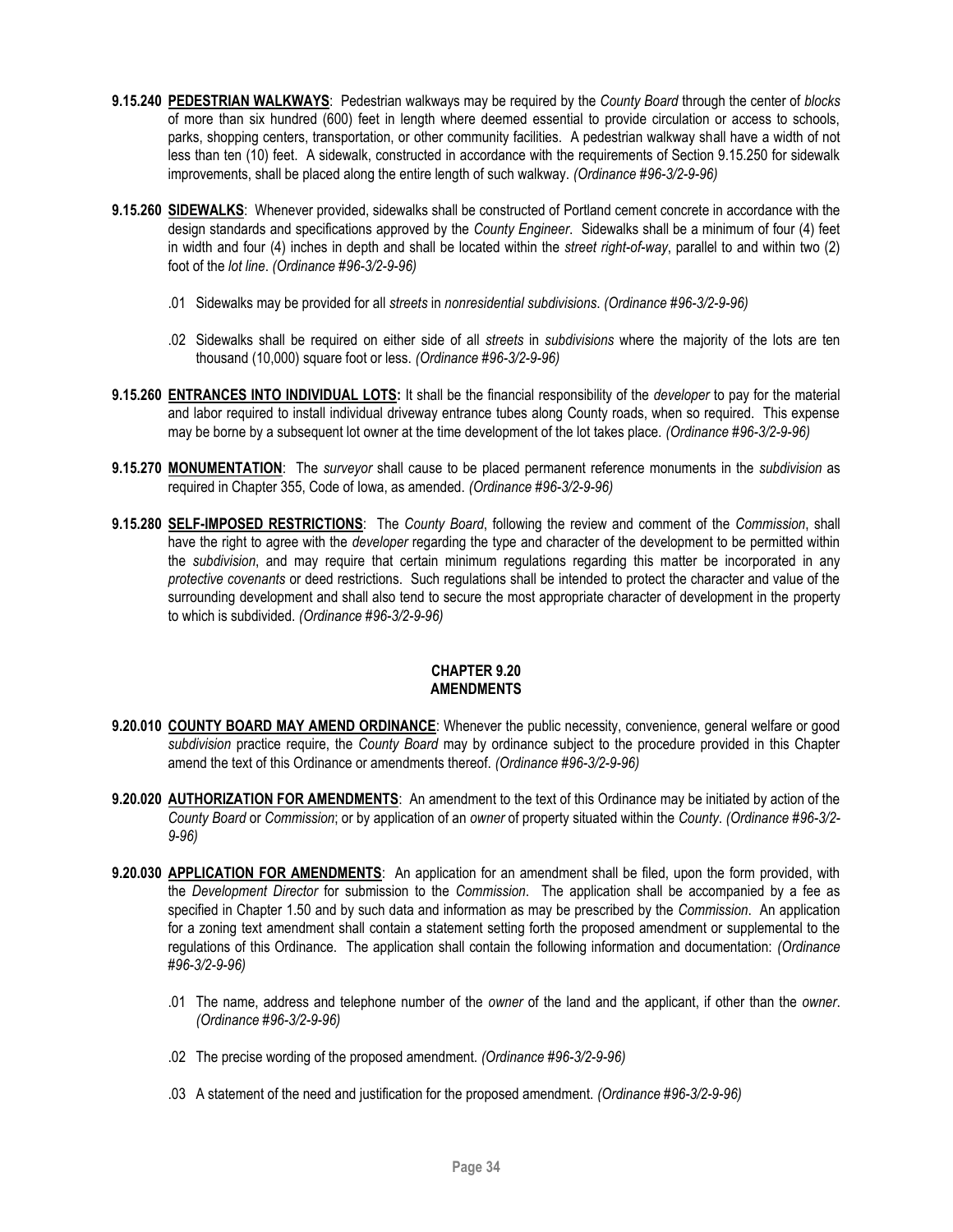- .04 Such other and further information and documentation as the *Development Director, Commission* or *County Board* may deem necessary or appropriate to a full and proper consideration and disposition of the particular application. *(Ordinance #96-3/2-9-96)*
- **9.20.040 PUBLIC HEARING BY COMMISSION**: Before taking final action on a proposed amendment to the text of this Ordinance the *Commission* shall hold a public hearing thereon. Notice of a public hearing shall include the time and place of said public hearing and the place where the contents of the amendment may be examined, and shall be given in the following manner: *(Ordinance #96-3/2-9-96)*
	- .01 A notice of the public hearing shall be given by one (1) publication in all of the official newspapers in the *County* not less than four (4) nor more than twenty (20) days prior to the public hearing. *(Ordinance #96-3/2-9-96)*
	- .02 The *Commission* may recess a hearing in order to serve further notice upon persons that the *Commission*  determines may be interested in the amendment or to obtain additional information. Upon recessing for this purpose, the *Commission* shall announce the time and date when said hearing will be resumed. *(Ordinance #96- 3/2-9-96)*
- **9.20.050 COMMISSION RECOMMENDATION**: Following such hearing the *Commission* may recommend that the application be granted as requested, or it may recommend a modification of the text amendment requested, or it may recommend that the application be denied. *(Ordinance #96-3/2-9-96)*

It shall be the duty of the *Commission* to submit to the *County Board* its written recommendation on all applications for amendments, supplements, or changed to the regulations established by this Ordinance. *(Ordinance #96-3/2-9-96)*

- **9.20.060 PUBLIC HEARINGS BY COUNTY BOARD**: After receipt of the written recommendation on the proposed amendment from the *Commission*, the *County Board* shall hold a public hearing thereon. *(Ordinance #96-3/2-9-96)*
- **9.20.070 COUNTY BOARD ACTION**: Following such public hearing, the *County Board* shall consider such recommendation by the *Commission* and vote upon the passage of the proposed amendment. *(Ordinance #96-3/2-9-96)*

Passage of the proposed amendment shall require an affirmative vote of not less than a simple majority of the entire *County Board*. *(Ordinance #96-3/2-9-96)*

**9.20.080 RECORD OF AMENDMENT**: In addition to the official ordinance number enacting the provisions of this Ordinance, all ordinances passed and approved by the *County Board* amending the text of this Ordinance shall be given individual supplemental numbers. The *Development Director* shall maintain a current, permanent record of all amendments to the text of the Ordinance in a form convenient for public inspections. *(Ordinance #96-3/2-9-96)*

# **CHAPTER 9.25 FEES**

- <span id="page-34-0"></span>**9.25.010 FILING FEES REQUIRED**: A filing fee in accordance with the established fee schedule shall be charged for each application to assist in deferring the cost of administrative review and legal publication. The applicant shall be held responsible for submitting the required filing fee upon submission of the completed application. No action shall be taken on any application until the required fee is paid in full. *(Ordinance #96-3/2-9-96)*
- **9.25.020 FEE SCHEDULE**: The fee schedule as set forth in Chapter 1.50 is hereby established for matters pertaining to this Ordinance. *(Ordinance #96-3/2-9-96)*
- **9.25.030 PAYMENT OF FEES**: All fees mentioned above shall be paid to the County Treasurer for the general fund of Pottawattamie County, Iowa. The receipt shall be attached to the application submitted to the *Development Director* or *County Engineer*. *(Ordinance #96-3/2-9-96)*
- **9.25.040 FEE REFUND**: Whether the request is granted or denied by the *Development Director*, *County Engineer*, *Commission*, or *County Board* the applicant shall not be entitled to a refund of the fee paid. *(Ordinance #96-3/2-9-96)*